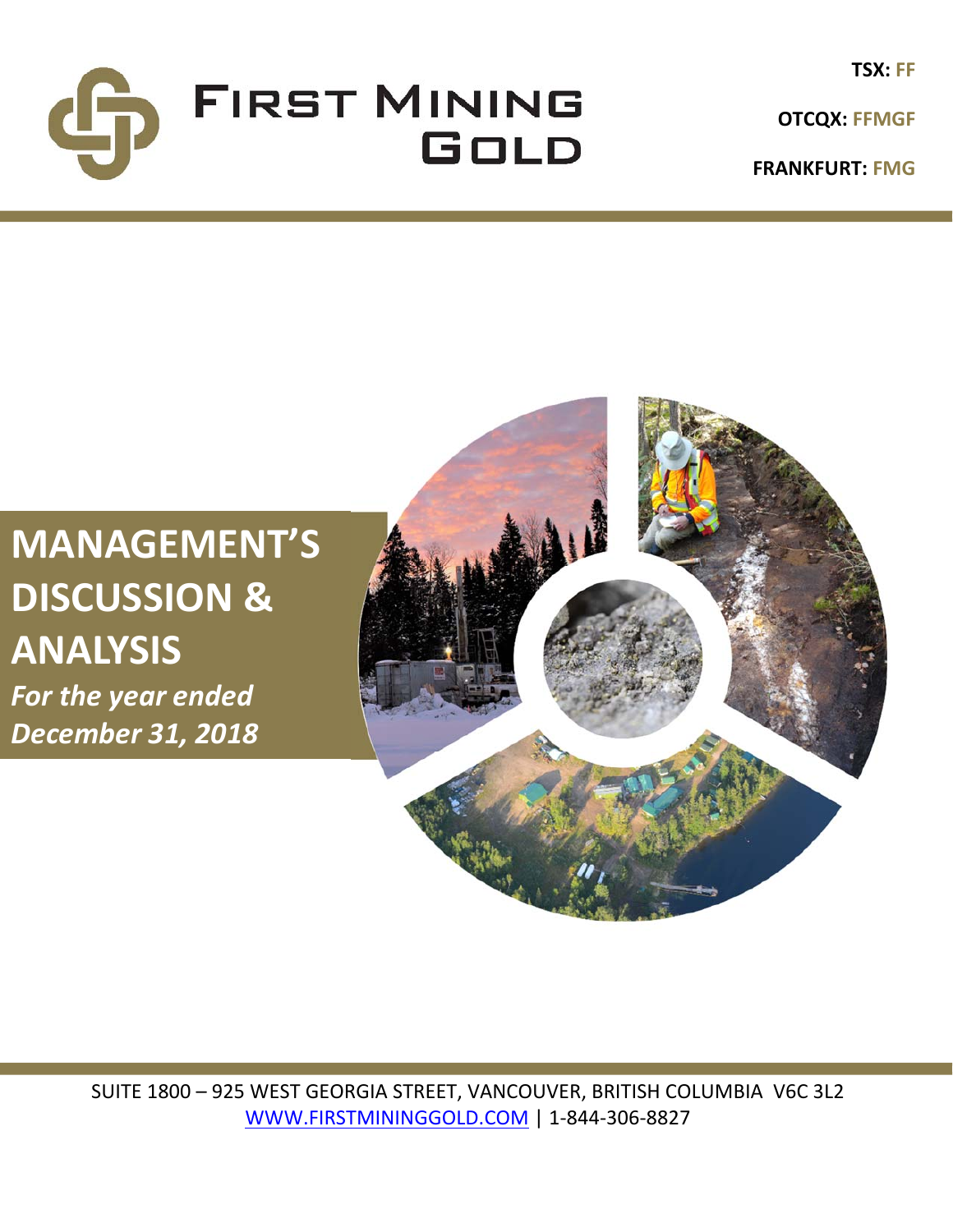## **TABLE OF CONTENTS**

| CAUTIONARY NOTE TO U.S. INVESTORS REGARDING MINERAL RESOURCE AND MINERAL RESERVE ESTIMATES37 |  |
|----------------------------------------------------------------------------------------------|--|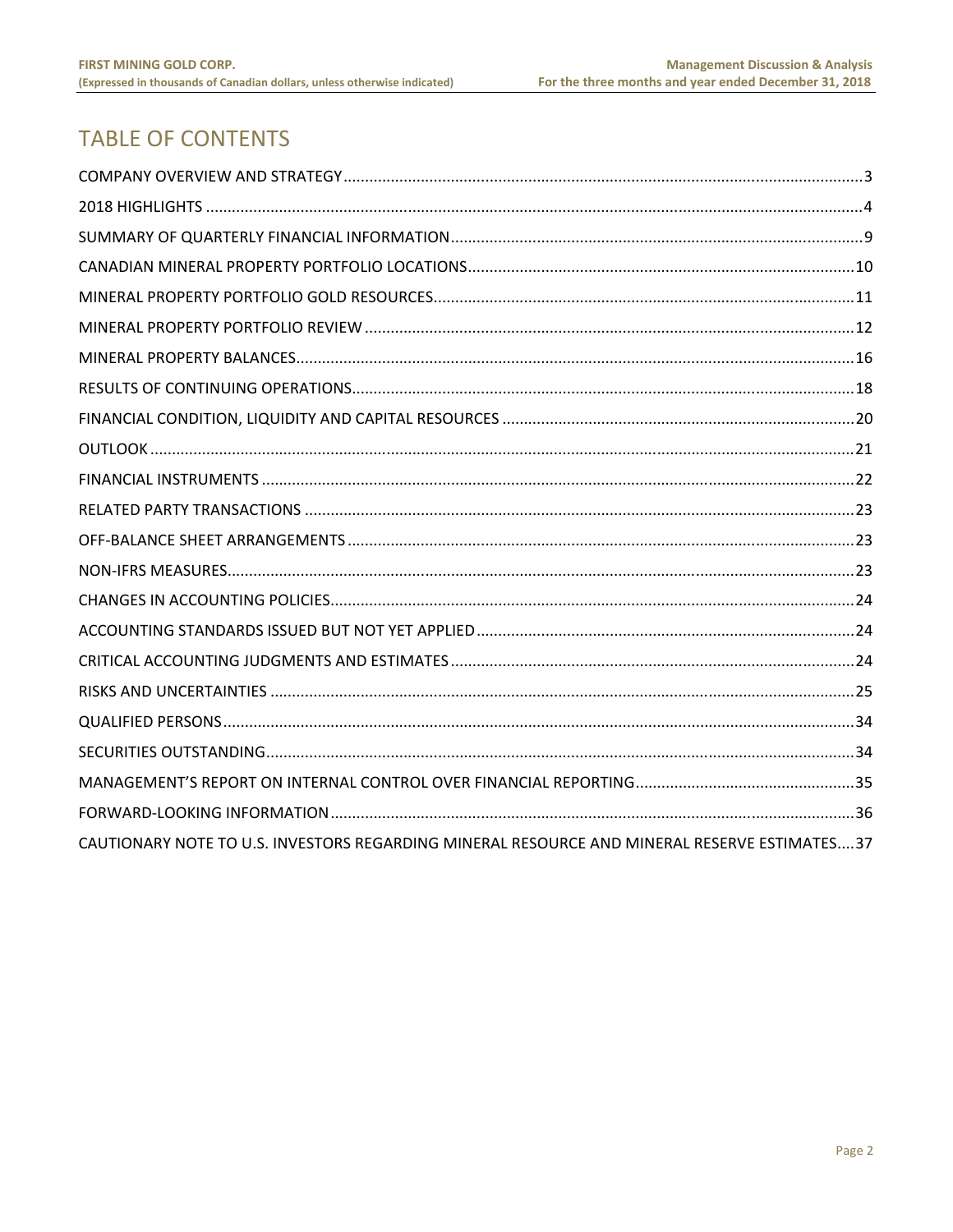#### **GENERAL**

This Management's Discussion and Analysis ("**MD&A**") should be read in conjunction with the audited consolidated financial statements of First Mining Gold Corp. (the "**Company**" or "**First Mining**") for the years ended December 31, 2018 and 2017, which are prepared in accordance with International Financial Reporting Standards ("IFRS"). These documents along with additional information on the Company, including the Company's Annual Information Form for the year ended December 31, 2018, are available under the Company's SEDAR profile at www.sedar.com, on EDGAR at www.sec.gov., and on the Company's website at www.firstmininggold.com.

In this MD&A, unless the context otherwise requires, references to the "Company", "First Mining", "we", us", and "our" refer to First Mining Gold Corp. and its subsidiaries.

This MD&A contains "forward‐looking statements" and "forward‐looking information" within the meaning of applicable Canadian securities laws. See the section on page 36 of this MD&A titled "Forward‐Looking Information" for further details. In addition, this MD&A has been prepared in accordance with the requirements of Canadian securities laws, which differ in certain material respects from the disclosure requirements of United States securities laws, particularly with respect to the disclosure of mineral reserves and mineral resources. See the section on page 37 of this MD&A titled "Cautionary Note to U.S. Investors Regarding Mineral Resource and Mineral Reserve Estimates" for further details.

All dollar amounts included in this MD&A are expressed in thousands of Canadian dollars unless otherwise noted. This MD&A is dated as of April 1, 2019 and all information contained in this MD&A is current as of March 29, 2019.

#### **COMPANY OVERVIEW AND STRATEGY**

First Mining (formerly First Mining Finance Corp.) was incorporated in Canada on April 4, 2005. The Company changed its name to First Mining Gold Corp. in January 2018. First Mining is an emerging mineral development company with a diversified portfolio of gold projects in North America. The Company's vision is to advance its material assets towards a construction decision and, ultimately, to production, and we may acquire additional mineral assets in the future. As at the date of this MD&A, the Company has assembled a large resource base of approximately 7.3 million ounces of gold in the Measured and Indicated categories and approximately 3.6 million ounces of gold in the Inferred category in mining friendly jurisdictions in eastern Canada.

| <b>Date</b>       | <b>Acquired Legal Entity</b>                                 | <b>Project</b>                                         | <b>Location</b>          |
|-------------------|--------------------------------------------------------------|--------------------------------------------------------|--------------------------|
| June 16, 2016     | Tamaka Gold Corporation ("Tamaka") <sup>(1)</sup>            | Goldlund Gold Project "(Goldlund")                     | Northern Ontario, Canada |
| June 9, 2016      | Cameron Gold Operations Ltd. ("Cameron Gold") <sup>(2)</sup> | Cameron Gold Project ("Cameron")                       | Northern Ontario, Canada |
| April 8, 2016     | Clifton Star Resources Inc. ("Clifton Star") <sup>(3)</sup>  | 10% indirect interest in the Duparquet<br>Gold Project | Québec, Canada           |
| November 16, 2015 | PC Gold Inc. ("PC Gold") $(3)$                               | Pickle Crow Gold Project ("Pickle Crow")               | Northern Ontario, Canada |
| November 13, 2015 | Gold Canyon Resources Inc. ("Gold Canyon") <sup>(3)</sup>    | Springpole Gold Project ("Springpole")                 | Northern Ontario, Canada |
| July 7, 2015      | Coastal Gold Corp. ("Coastal Gold") <sup>(3)</sup>           | Hope Brook Gold Project ("Hope Brook")                 | Newfoundland, Canada     |

The following table highlights the Company's material projects that were accumulated since 2015:

(1) Previously a privately held company.

(2) Previously a subsidiary of a publicly listed company.

(3) Previously a publicly listed company.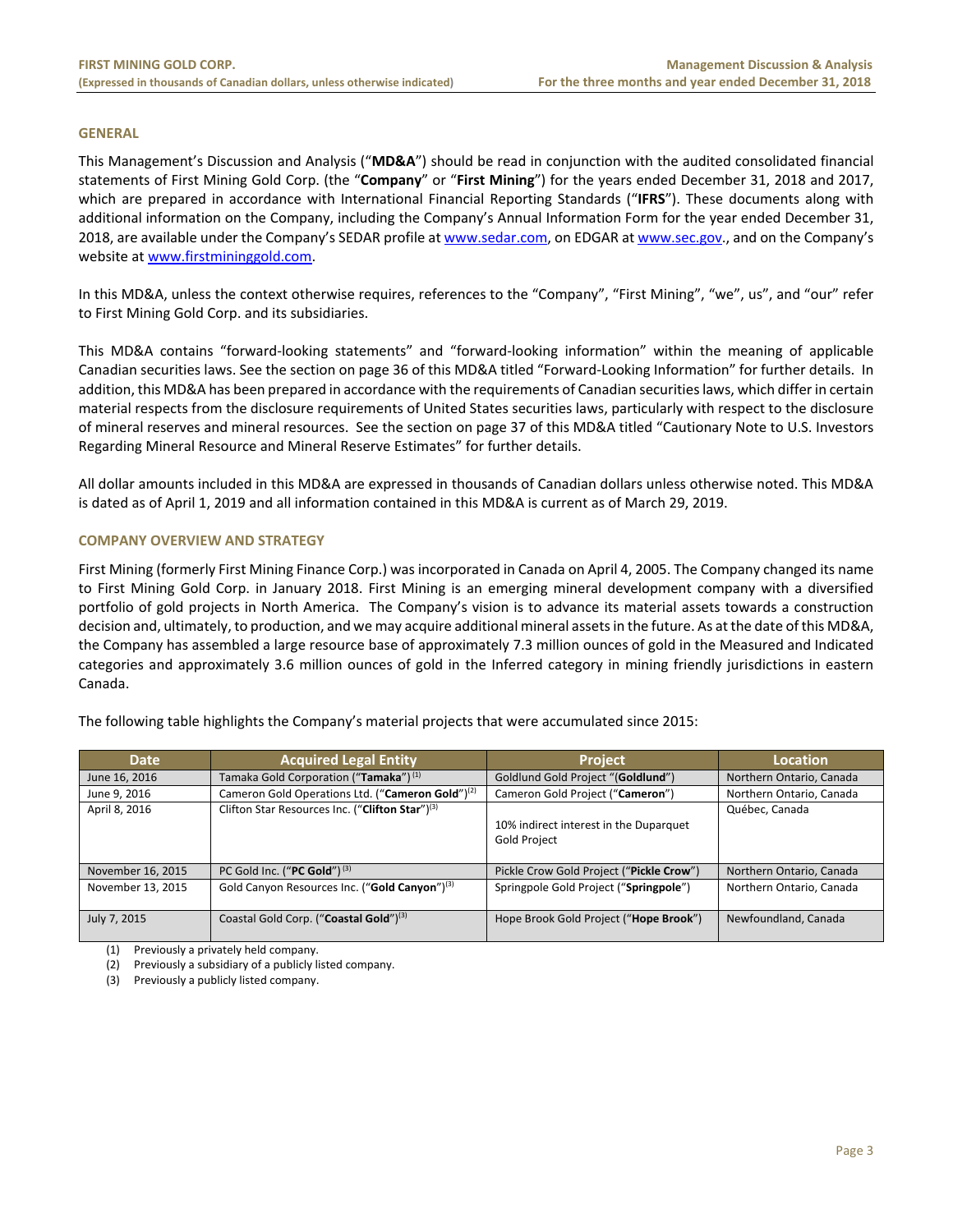#### **2018 HIGHLIGHTS**

The following highlights for the Company's developments during fiscal 2018 (together with subsequent events up to March 29, 2019). For further information, please refer to the "News" section in the Company's website at www.firstmininggold.com.

#### **Springpole Project Updates**

#### Metallurgical study

- On June 11, 2018, the Company commenced a study to determine the optimal metallurgical flow sheet for Springpole. The results from the study are expected to be incorporated into the preparation of an updated Preliminary Economic Assessment ("**PEA**") in the second half of 2019, and thereafter, into the preparation of a Pre‐Feasibility Study for Springpole, expected to be initiated in 2019. In addition, the metallurgical study aims to improve the expected future recovery of gold for the Whole‐Ore Carbon‐in‐Pulp ("**Whole‐Ore CIP**") presented in the independent PEA technical report for Springpole that was prepared by SRK Consulting (Canada) Inc. in accordance with National Instrument 43‐ 101 *Standards of Disclosure for Mineral Projects* ("**NI 43‐101**").
- On February 19, 2019, the Company announced interim metallurgical test results which indicated the potential for significant increases in the ultimate recovery of both gold and silver from the project. Flotation tests achieved total recoveries of 90.6% for gold and 95.1% for silver through flotation followed by separate cyanide leaching of both concentrate and flotation tails. This represents a 13.2% increase in gold recovery and an 11.9% increase in silver recovery over the Whole‐Ore CIP flowsheet presented in the independent PEA technical report for Springpole that was prepared by SRK Consulting (Canada) Inc. in accordance with NI 43-101 and filed by the Company on SEDAR on October 27, 2017, which demonstrated recovery levels of 80% for gold and 85% for silver. Readers are cautioned that the PEA is preliminary in nature, it includes inferred mineral resources that are considered too speculative geologically to have the economic considerations applied to them that would enable them to be categorized as mineral reserves, and there is no certainty that the PEA will be realized. Mineral resources that are not mineral reserves do not have demonstrated economic viability.

The next stage of metallurgical testing will involve further investigation into flotation, fine and ultrafine grinding alternatives, and potential pre-flotation removal of silicate gangue and will eventually lead to locked cycle metallurgical testing to confirm the final processing flowsheet. This final flowsheet will be selected after completing trade‐off studies on capital and operating costs prior to commencing a Pre‐Feasibility Study for Springpole.

#### Environmental Assessment process

- On March 7, 2018, the Company announced that a Project Description had been submitted to, and subsequently accepted by, the Canadian Environmental Assessment Agency ("**CEAA**"). The project description is a required government filing that initiated the federal Environmental Assessment ("**EA**") process for Springpole. The EA process and eventual project approval is expected to take approximately 24 months, after which permitting for construction can commence.
- In parallel with the federal EA process, on April 23, 2018, the Company announced that it had entered into a Voluntary Agreement with the Ontario Ministry of Environment and Climate Change ("**MOECC**") to complete certain requirements under the Ontario *Environmental Assessment Act*. This marks the commencement of a provincial Individual EA for Springpole, and the Company is in the process of preparing the Terms of Reference, which will describe the scope of the EA and how the Company intends to undertake all aspects of the EA, including consultation efforts with Indigenous communities and other stakeholders.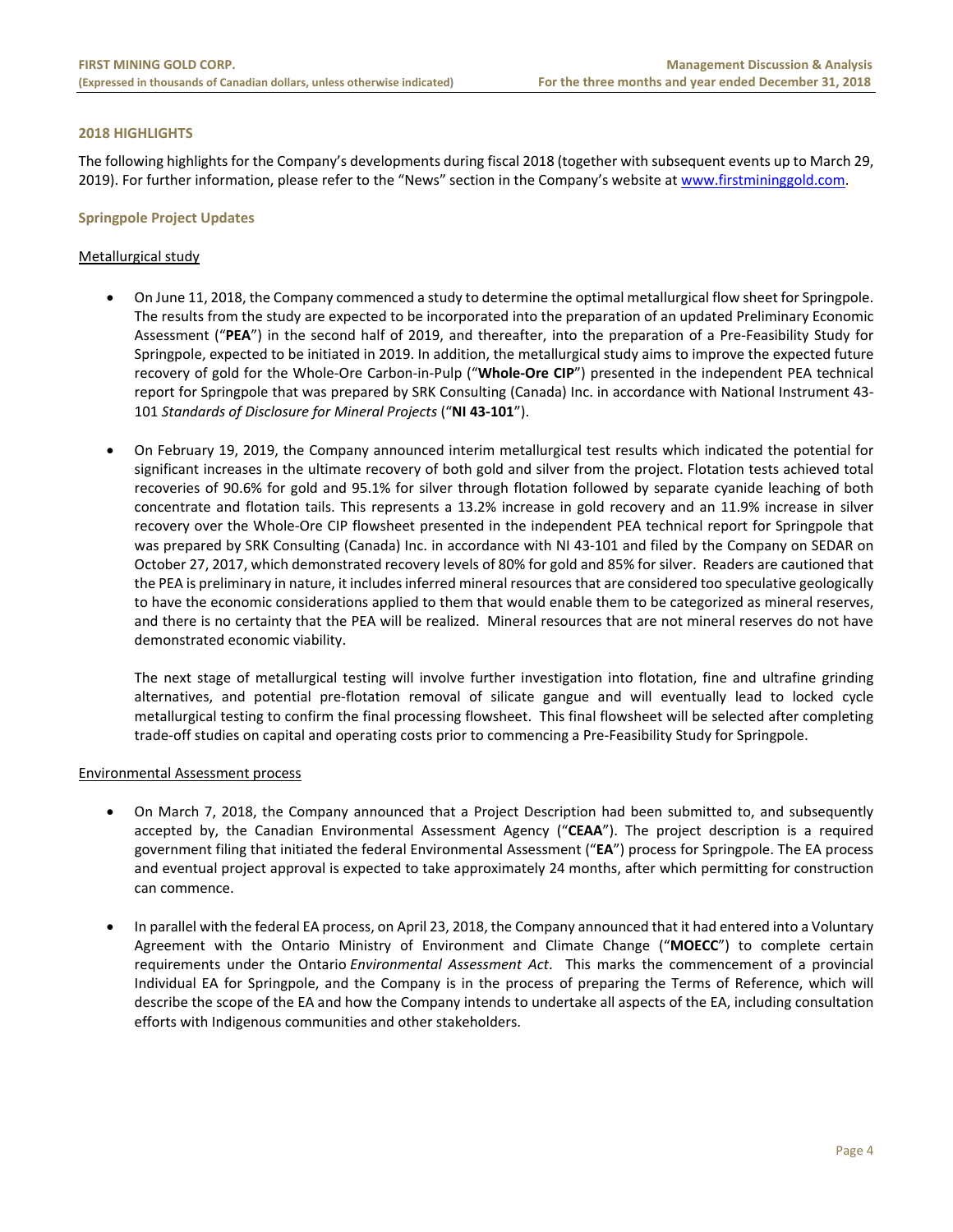On June 26, 2018, the Company announced that the final Environmental Impact Statement ("**EIS**") guidelines on Springpole were issued by CEAA. The final EIS guidelines were issued following the expiry of a public comment period on the draft EIS guidelines which had been made available to the public since April 27, 2018. The final EIS guidelines outline federal information requirements for the preparation of an EIS and were prepared taking into consideration comments received from federal departments, the Ontario provincial ministry, Indigenous groups and the general public. To meet the requirements of the EIS, the Company has already undertaken a broad range of environmental baseline studies at Springpole to collect biophysical data, which includes fish community and habitat surveys, species at risk surveys, atmospheric environment surveys as well as surface, ground water and hydrology surveys.

#### Geotechnical coffer dam drilling

 On April 19, 2018, the Company announced the completion of the geotechnical drilling program to investigate the lake bed sediments and bedrock along the proposed alignment of the coffer dam at Springpole. The pre-feasibility level geotechnical drilling program has been completed over the approximately 800 metre long footprint of the three coffer dams which are required to dewater the north bay of Springpole Lake.

#### Indigenous consultation process

 On February 13, 2018, the Company announced that it signed a negotiation protocol agreement (the "**Negotiation Protocol**") with the Lac Seul First Nation, the Slate Falls First Nation and the Cat Lake First Nation in Ontario (together, the "**Shared Territory Protocol Nations**").

#### **Goldlund Gold Project Updates**

#### Updated NI 43‐101 Resource

On March 27, 2019, the Company announced the results of an updated mineral resource estimate for Goldund, which has an effective date of March 15, 2019, and was prepared in accordance with NI 43-101 by WSP Canada Inc. ("WSP") of Sudbury, Ontario. A summary of the overall changes in the updated resource estimate for Goldlund are as follows:

- Indicated resource gold ("Au") ounces ("oz.") tonnes increased by 248,700 oz. This increase in oz. corresponds to an increase in tonnage of 3,595,900 tonnes from 9,324,100 tonnes at an average grade of 1.87 grams per tonne ("**g/t**") Au to 12,860,000 tonnes at an average grade of 1.96 g/t Au.
- Inferred resource Au oz. decreased by 628,400 oz., after adjusting for the proportion of Inferred resource tonnes removed due to the upgrade of certain tonnes to the Indicated resource category. This represents an overall reduction in tonnage of 22,533,000 tonnes from 40,895,000 tonnes at an average grade of 1.33 g/t Au to 18,362,000 tonnes at an average grade of 1.49 g/t Au.

In summary, the updated mineral resource estimate for Goldlund incorporated approximately 40,000 metres ("**m**") of incremental drilling, the bulk of which was focused on Zone 7. While the increased data density and geological understanding of the deposits resulted in increased confidence of the resource, adding 3,595,900 tonnes at an average grade of 1.96 g/t Au**,**  it also resulted in the loss of a large number of tonnes and ounces in the inferred resource. The First Mining technical team believes that the increased understanding of the deposit will assist the Company in better targeting subsequent drill programs aimed at growing the current resource body at Goldlund, which remains open along strike to both the south west and north east, in addition to at depth.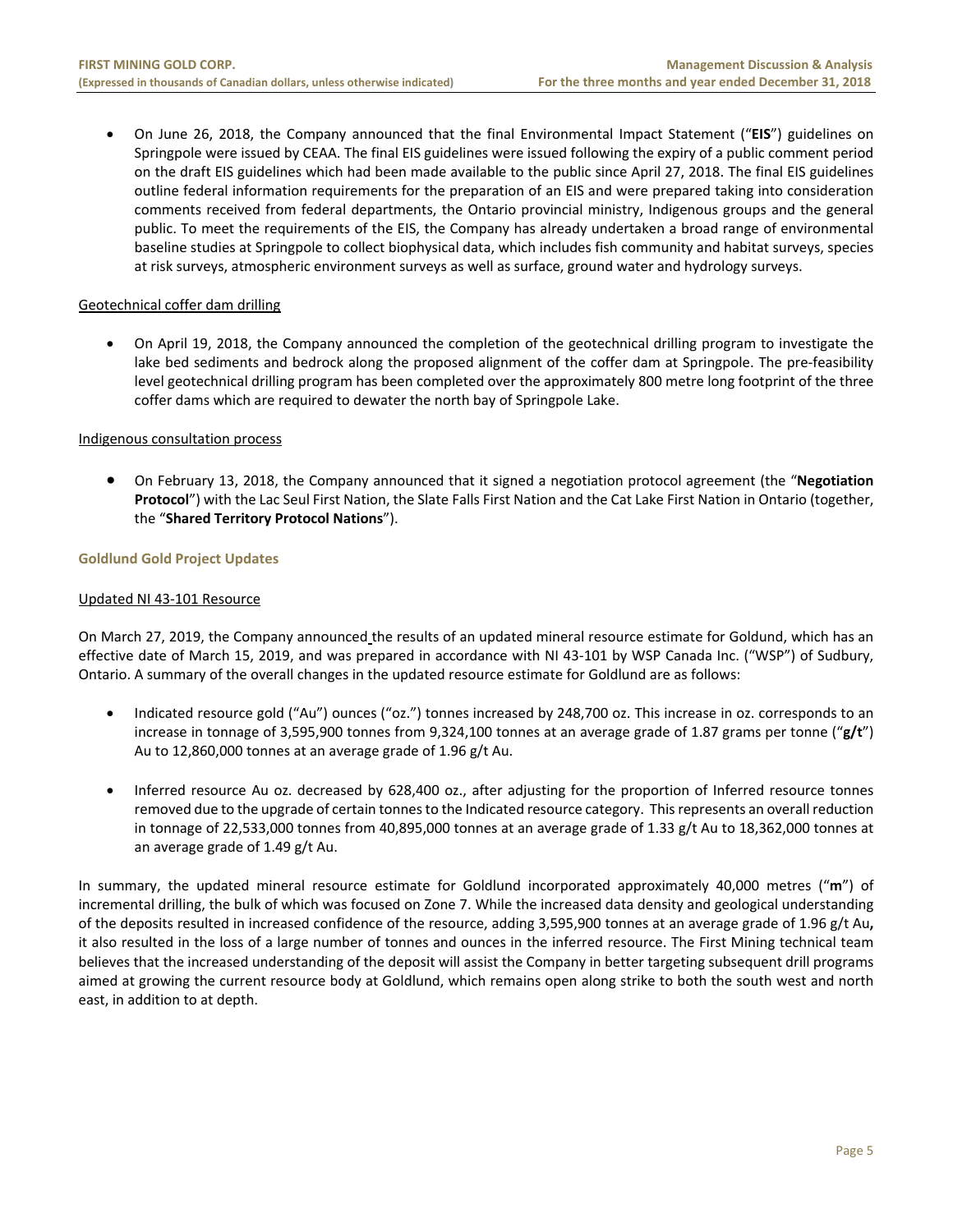#### Resource drilling

The Company's Phase 1 drilling campaign at Goldlund, located near the town of Sioux Lookout in northwestern Ontario, Canada, concluded in June 2017 and comprised 100 holes for approximately 24,300 m. The Company commenced its Phase 2 drilling campaign in late 2017 and completed that drilling campaign in March 2018. The Phase 2 drilling campaign comprised 42 holes for approximately 16,000 m, of which 38 holes were new drill holes and the other 4 holes were holes that were originally drilled during the Phase 1 drilling campaign and were extended at depth during the Phase 2 drilling campaign. Eleven sets of assays results were announced between April 25, 2017 and May 15, 2018 for both the Phase 1 and 2 drilling campaigns. For further details regarding the assay results please see the Company's news releases for the period from April 25, 2017 to May 15, 2018.

| <b>Phase</b>   | <b>Hole</b>    | <b>Metres</b> | Grade         |
|----------------|----------------|---------------|---------------|
| $\overline{2}$ | Hole GL-17-136 | 72.0          | $6.26$ g/t Au |
|                | Including      | 1.1           | 367.00 g/t Au |
| $\overline{2}$ | Hole GL-17-106 | 202.0         | $1.39$ g/t Au |
|                | including      | 2.0           | 43.28 g/t Au  |
| $\mathbf{1}$   | Hole GL-17-084 | 34.0          | 4.30 g/t Au   |
|                | including      | 2.0           | 48.72 g/t Au  |
| $\mathbf{1}$   | Hole GL-17-032 | 64.5          | 3.25 $g/t$ Au |
|                | Including      | 0.5           | 335.76 g/t Au |
| $\mathbf{1}$   | Hole GL-17-059 | 70.5          | $2.50$ g/t Au |
|                | Including      | 0.5           | 186.49 g/t Au |
| $\mathbf{1}$   | Hole GL-17-053 | 179.0         | $1.13$ g/t Au |
|                | Including      | 2.0           | 12.07 g/t Au  |
| $\mathbf{1}$   | Hole GL-17-014 | 6.0           | 30.69 g/t Au  |
|                | Including      | 2.0           | 91.63 g/t Au  |

Highlights of the released Goldlund resource drilling results are as follows:

#### Regional drilling

Following the Phase 1 and 2 drilling campaigns, the Company commenced a regional exploration drilling campaign at Goldlund in June 2018. The exploration drilling campaign focused on showings at the Miller, Eaglelund and Miles targets, which are approximately 10 kilometres ("**km**") northeast of the current resource area, and include 16 holes totaling 688 m.

Final fire assay results and partial metallic screen fire assay results for the Miller prospect were announced on August 20, 2018, September 20, 2018 and March 27, 2019, respectively. The early results from the Miller prospect indicate that the entire width of the sill/dyke appears receptive to gold mineralization and this mineralization remains open along strike in both directions and also at depth. For further details regarding the assay results please see the Company's news releases dated August 20, 2018, September 20, 2018 and March 27, 2019.

In addition to drilling the Miller prospect, the Company has completed seven diamond drill holes at the Eaglelund prospect, and one diamond drill hole at the Miles prospect. This completes this phase of the Company's regional drill program at Goldlund.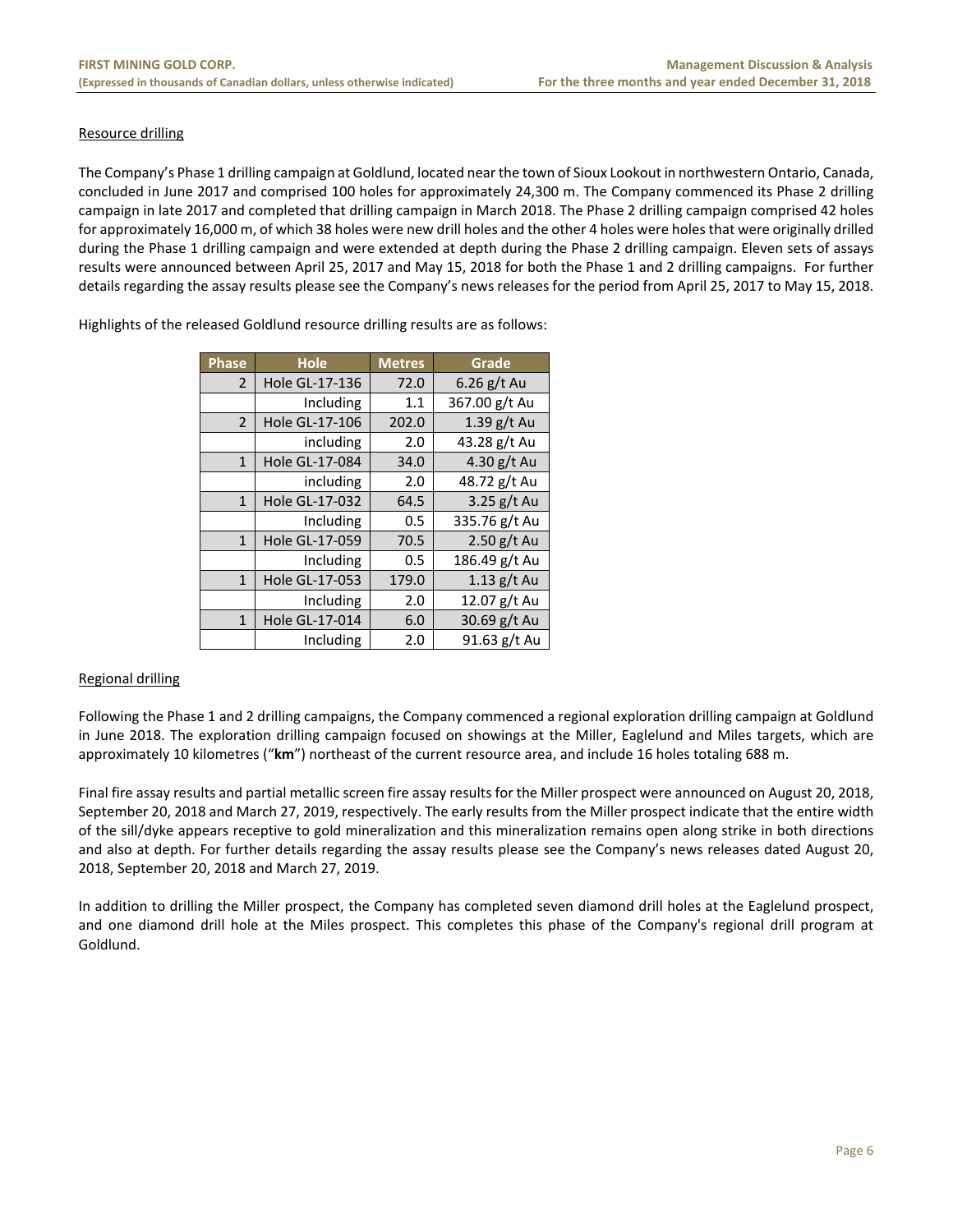| <b>Hole</b>    | <b>Metres</b> | Grade         |
|----------------|---------------|---------------|
| Hole MI-18-001 | 107.6         | $0.42$ g/t Au |
| including      | 73.6          | $0.55$ g/t Au |
| Hole MI-18-002 | 142.1         | $1.90$ g/t Au |
| including      | 108.0         | $2.43$ g/t Au |
| Hole MI-18-003 | 48.0          | $1.17$ g/t Au |
| including      | 15.0          | $1.71$ g/t Au |
| Hole MI-18-004 | 23.8          | $0.54$ g/t Au |
| including      | 5.8           | $1.40$ g/t Au |
| Hole MI-18-005 | 10.0          | $0.45$ g/t Au |
| including      | 1.0           | 4.18 $g/t$ Au |
| Hole MI-18-006 | 22.0          | $0.68$ g/t Au |
| including      | 10.0          | $0.45$ g/t Au |
| Hole MI-18-007 | 49.0          | $2.49$ g/t Au |
| including      | 21.5          | 5.34 g/t Au   |
| Hole MI-18-008 | 14.0          | $0.62$ g/t Au |
| including      | 2.5           | 1.80 g/t Au   |

Highlights of the released Miller prospect drilling results are as follows:

#### **Hope Brook Gold Project**

On July 9, 2018, the Company announced the commencement of permitting for the construction of a resource access road to connect Hope Brook to Highway 480 (also known as the Burgeo Highway). A project registration document was submitted to the environmental assessment division of the government of Newfoundland and Labrador in relation to the access road. The access road will be approximately 58 km in length and is intended to support a more efficient mode of transportation by allowing vehicles to access Hope Brook for exploration and development activities.

#### **Option Agreement on the Las Margaritas Gold Project, Mexico**

On July 30, 2018, the Company entered into an option agreement (the "**Option Agreement**") with Gainey Capital Corp. ("**Gainey**"), (TSX Venture Exchange: GNC) , granting Gainey the right to earn a 100% interest in First Mining's Las Margaritas gold project ("Las Margaritas") located in the State of Durango, Mexico.

Under the terms of the Option Agreement, Gainey can elect to make share or cash payments to the Company for aggregate consideration of between \$900 and \$1,015 over the four year option period. In addition, as per terms of the Option Agreement, Gainey will make the following:

- Annual payments of USD \$25,000 in September 2018 (paid), September 2019, September 2020 and USD \$250,000 in September 2021 in connection with an existing agreement on the property; and
- Exploration expenditures totaling USD \$1,000,000 over the four year option period on Las Margaritas.

Upon completion of the four‐year option period and satisfaction of the above payment and exploration requirements, Gainey obtains a 100% ownership interest in Las Margaritas, except that First Mining will retain a 2% net smelter returns ("**NSR**") royalty interest, with Gainey having the right to buy back 1% of the NSR royalty interest for USD \$1,000,000 up until the first anniversary of the commencement of commercial production at Las Margaritas. As at December 31, 2018, the carrying value of Las Margaritas property is \$244 (2017 ‐ \$183).

The transaction and the issuance of Gainey's common shares pursuant to the Option Agreement are subject to the acceptance by the TSX Venture Exchange following the submission of a NI 43‐101 technical report expected in the first half of 2019.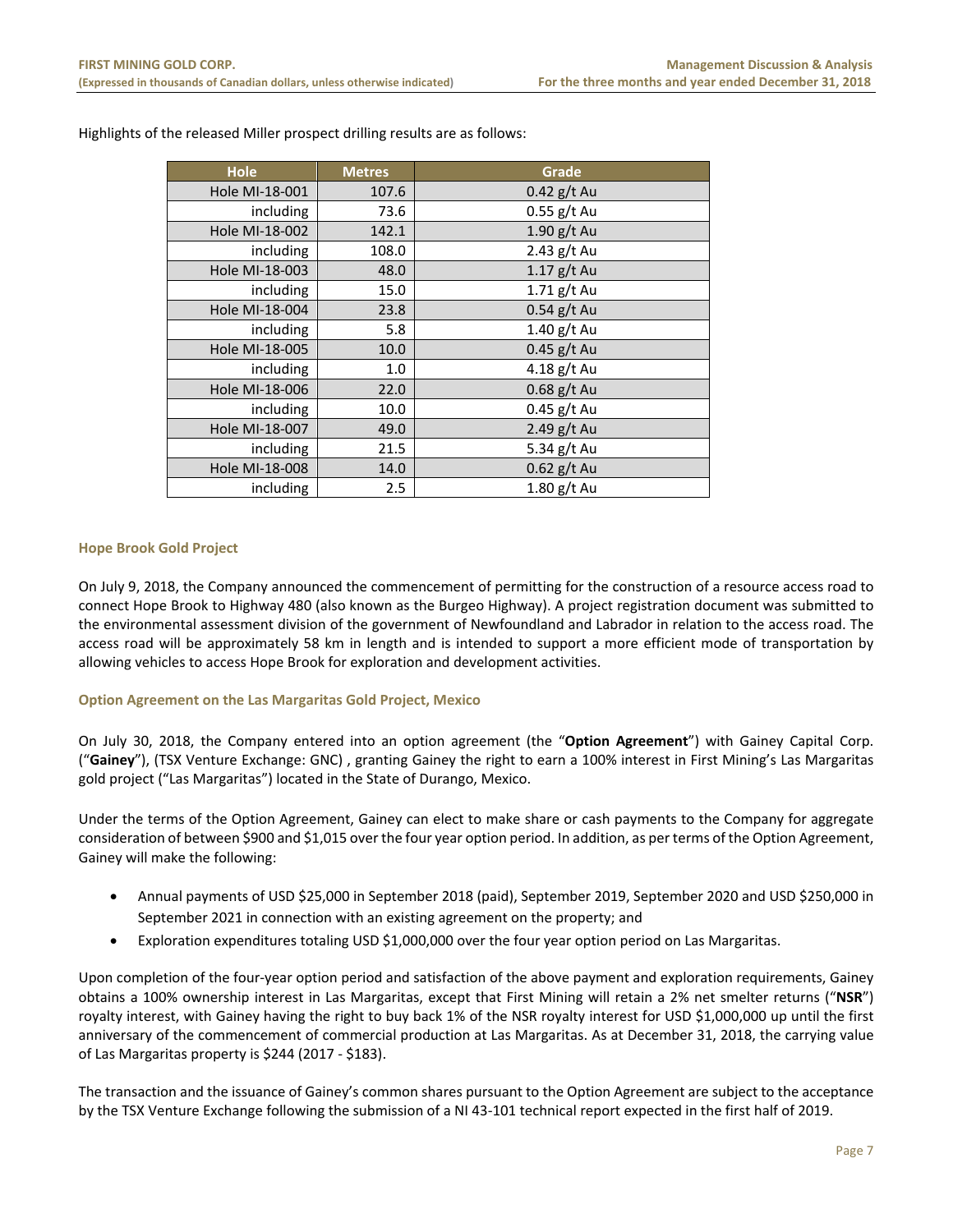#### **New Strategy, Name Change, and Management Changes**

On January 10, 2018, the Company announced a change in its corporate name to "First Mining Gold Corp.", and a change in the Company's strategy to focus on advancing its existing mineral properties towards production.

On December 20, 2018, the Company appointed Mr. Daniel W. Wilton as its Chief Executive Officer ("**CEO**") effective as of January 7, 2019, and David Shaw continued serving as a director of the Company.

#### **SELECT FINANCIAL INFORMATION**

|                                                                                               | For the twelve months ended December 31, |             |    |             |  |          |  |  |  |  |
|-----------------------------------------------------------------------------------------------|------------------------------------------|-------------|----|-------------|--|----------|--|--|--|--|
| <b>Financial Results:</b>                                                                     |                                          | 2018        |    | 2017        |  | 2016     |  |  |  |  |
| Mineral Property Expenditures <sup>(1)</sup>                                                  |                                          | 7,402       | .S | 11,996      |  | 4,053    |  |  |  |  |
| Net Loss                                                                                      |                                          | (11, 645)   |    | (11, 184)   |  | (11,155) |  |  |  |  |
| Write-down of Mineral Properties                                                              |                                          | 4,181       |    | -           |  | 485      |  |  |  |  |
| Net Loss Excluding Share-based Payments and Mineral<br>Properties Write-down (non-cash) $(2)$ |                                          | (4, 432)    |    | (5,687)     |  | (5, 515) |  |  |  |  |
| Basic and Diluted Net Loss Per Share<br>(in Dollars) $(3)$                                    |                                          | $(0.02)$ \$ |    | $(0.02)$ \$ |  | (0.03)   |  |  |  |  |

|                                      | December 31,   | December 31, |         | December 31, |          |
|--------------------------------------|----------------|--------------|---------|--------------|----------|
| <b>Financial Position:</b>           | 2018           |              | 2017    |              | 2016     |
| Cash and Cash Equivalents            | 5,115          | S            | 15,400  | -S           | 33,157   |
| Working Capital <sup>(2)</sup>       | 7,536          |              | 19,401  |              | 39,601   |
| <b>Mineral Properties</b>            | 244,129        |              | 239,871 |              | 223,462  |
|                                      |                |              |         |              |          |
| <b>Total Assets</b>                  | 257,532        |              | 265,737 |              | 269,558  |
| <b>Total Non-current Liabilities</b> | $\blacksquare$ |              | $\sim$  |              | (2, 106) |

(1) This represents the cost directly related to exploration and evaluation expenditures that have been capitalized into mineral properties, excluding share‐based payments.

(2) This is a non‐IFRS measurement with no standardized meaning under IFRS and may not be comparable to similar financial measures presented by other issuers. For further information and a detailed reconciliation, please see the section in this MD&A titled "Non‐IFRS Measures".

(3) The basic and diluted loss per share calculations result in the same amount due to the anti‐dilutive effect of outstanding stock options and warrants

The Company had no revenues from its operating activities in 2018, 2017 or 2016, and the Company has never paid any distributions or cash dividends to its shareholders.

#### **Net Loss**

Net loss remained comparable between the three years presented. During the year ended December 31, 2018, net loss included a one-off \$4,181 write-down of Mexican mineral properties, and \$3,032 in share-based payment expenses, which was significantly lower than the \$5,497 share‐based payment expense recorded in the prior year owing to a lower fair value per stock option granted. After removing these non-cash items, the underlying operating expenditures in 2018 fell by \$1,255 primarily due to lower investor relations and marketing communications activities when compared to the prior year.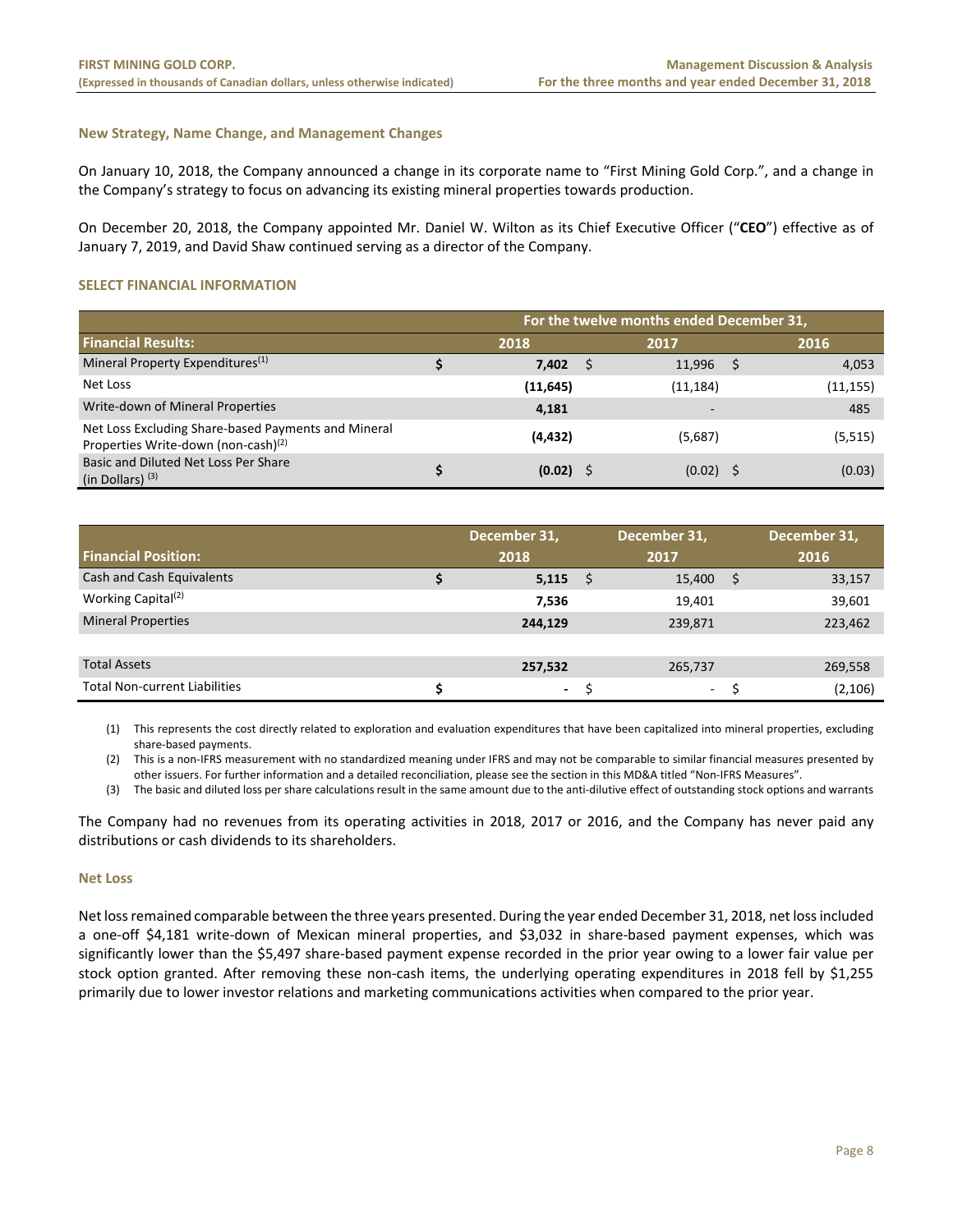#### **Cash and Cash Equivalents**

Cash and cash equivalents decreased by \$17,757 from December 31, 2016 to December 31, 2017, and decreased by \$10,285 from December 31, 2017 to December 31, 2018. During 2018 and 2017, the decrease in cash and cash equivalents was primarily attributable to cash used in mineral property exploration and development activities and, to a lesser extent, cash used in operating activities. In 2017 the Company drilled approximately 35,000 m at Goldlund compared with approximately 7,000 m in 2018, which resulted in lower cash used in mineral property exploration and development activities when comparing the two periods.

#### **Total Assets**

Total assets decreased by \$3,821 from December 31, 2016 to December 31, 2017 primarily related to the cash used in operating activities and due to the decrease in marketable securities fair value. Total assets decreased by \$8,205 from December 31, 2017 to December 31, 2018 mainly due to the cash used in operating activities, the decrease in marketable securities fair value, and the write‐down of Mexican mineral properties.

#### **SUMMARY OF QUARTERLY FINANCIAL INFORMATION**

|                                                                                                            | 2018-Q4 | 2018-03    |                          | 2018-Q2      | 2018-Q1                  |
|------------------------------------------------------------------------------------------------------------|---------|------------|--------------------------|--------------|--------------------------|
| Net Loss                                                                                                   | (5,658) | (937)<br>S | S                        | $(1,298)$ \$ | (3, 752)                 |
| Write-down of Mineral Properties                                                                           | 4,181   |            | $\overline{\phantom{0}}$ |              |                          |
| Net Loss Excluding Share-based Payments and Write-<br>down of Mineral Properties (non-cash) <sup>(1)</sup> | (1,085) | (910)      |                          | (1,213)      | (1,224)                  |
| Basic and Diluted Net Loss Per Share (in dollars) <sup>(2)</sup>                                           | (0.01)  | (0.00)     |                          | (0.00)       | (0.01)                   |
| Cash and Cash Equivalents                                                                                  | 5,115   | 6,950      |                          | 9,585        | 12,289                   |
| Working Capital <sup>(1)</sup>                                                                             | 7.536   | 9,688      |                          | 12,463       | 16,016                   |
| <b>Mineral Properties</b>                                                                                  | 244,129 | 246,652    |                          | 245,199      | 243,895                  |
| <b>Total Assets</b>                                                                                        | 257,532 | 262,146    |                          | 263,586      | 266,704                  |
| <b>Total Non-Current Liabilities</b>                                                                       | $\sim$  |            | $\sim$                   | $\sim$       | $\overline{\phantom{0}}$ |

|                                                                                                            | 2017-Q4                  | 2017-Q3      | 2017-02                  | 2017-Q1  |
|------------------------------------------------------------------------------------------------------------|--------------------------|--------------|--------------------------|----------|
| <b>Net Loss</b>                                                                                            | \$<br>$(1,237)$ \$       | $(1,296)$ \$ | $(1,998)$ \$             | (6,653)  |
| Write-down of Mineral Properties                                                                           |                          | ٠            |                          |          |
| Net Loss Excluding Share-based Payments and Write-<br>down of Mineral Properties (non-cash) <sup>(1)</sup> | (1,217)                  | (1, 197)     | (1, 914)                 | (1, 359) |
| Basic and Diluted Net Loss Per Share (in dollars) <sup>(2)</sup>                                           | (0.01)                   | (0.00)       | (0.00)                   | (0.01)   |
| Cash and Cash Equivalents                                                                                  | 15,400                   | 18,291       | 21,957                   | 28,078   |
| Working Capital <sup>(1)</sup>                                                                             | 19,401                   | 23,411       | 28,463                   | 33,584   |
| <b>Mineral Properties</b>                                                                                  | 239,871                  | 237,413      | 233,861                  | 229,513  |
| <b>Total Assets</b>                                                                                        | 265,736                  | 267,208      | 268,307                  | 270,169  |
| <b>Total Non-current Liabilities</b>                                                                       | $\overline{\phantom{a}}$ | $\sim$       | $\overline{\phantom{a}}$ | (2, 106) |

(1) These are non‐IFRS measures with no standardized meaning under IFRS. For further information and a detailed reconciliation, please refer to the section in this MD&A titled "Non‐IFRS Measures".

(2) The basic and diluted loss per share calculations result in the same amount due to the anti‐dilutive effect of outstanding stock options and warrants in all periods.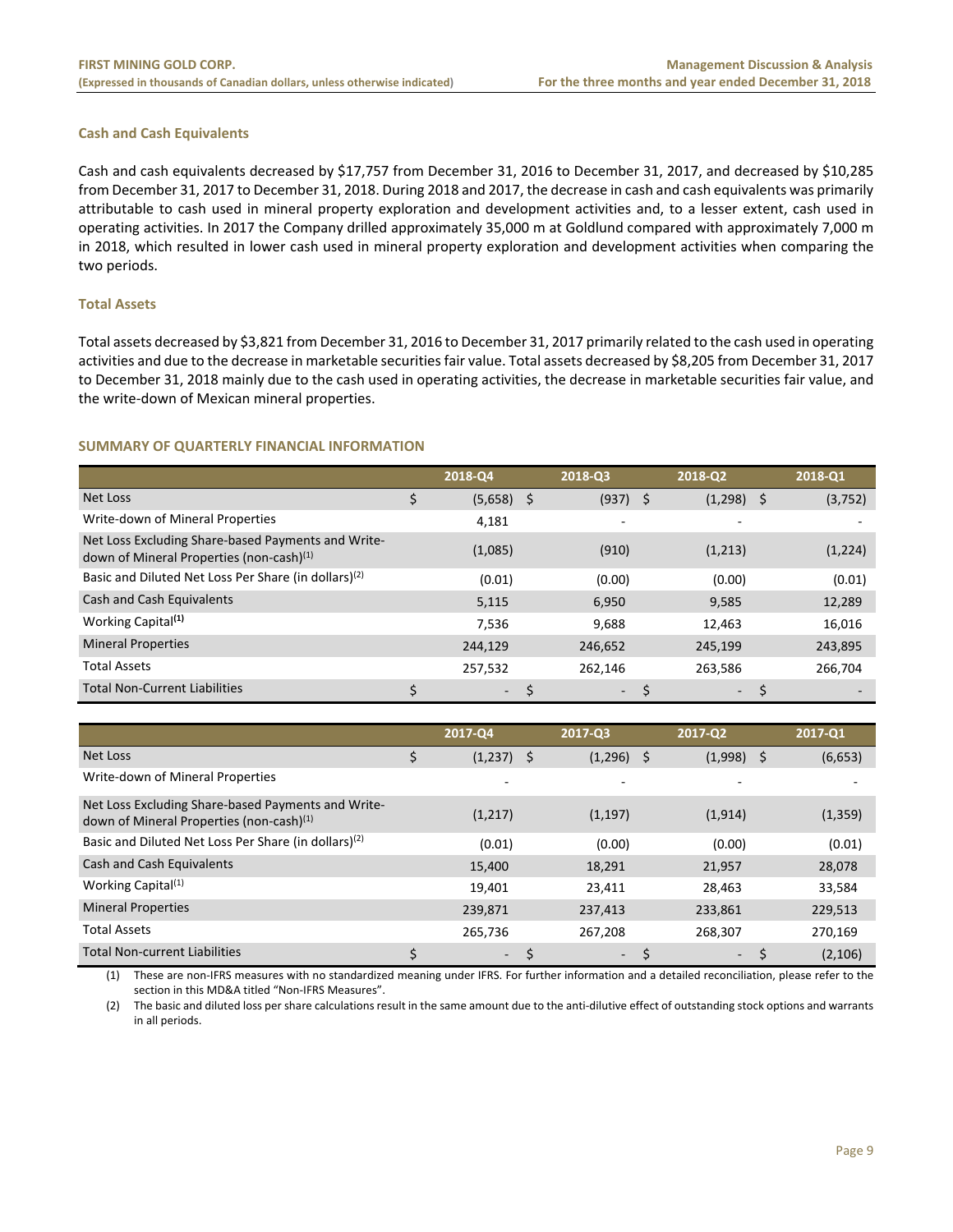The most significant variance in net loss quarter to quarter is due to the timing of stock option grants, the number of underlying options granted and the associated fair value dollar amount calculated at the time of the grant. Furthermore, in 2018‐Q4 there was a \$4,181 one-off write-down of Mexican mineral properties and a non-recurring severance payment of \$300. In 2018-Q3 and 2017‐Q3 there was a decrease in marketing activities undertaken by the Company when compared to 2018‐Q2 and 2017‐ Q2, respectively, due to decreases in marketing campaigns. In 2017‐Q2, there were additional transfer agent and filing fees and professional fees in connection with TSX initial listing fees, which followed graduation from the TSX‐V.

In terms of cash and cash equivalents, variances between quarters would typically depend on the amount, type and timing of work being performed on the Company's mineral property portfolio, classified under investing activities in the interim statements of cashflows. This is in addition to other one-off events such as in Q2-2017 when the Company repaid its outstanding loans payable and settled its debenture liability, which were recorded as non‐current liabilities in the statement of financial of position. Furthermore, in 2017‐Q1, the Company completed the acquisition of certain additional mining claims located near Pickle Lake, Ontario and in the Township of Duparquet, Québec.

The fluctuation in total assets from one quarter to the next is primarily a function of decreases in cash used to fund operating activities, changes in the fair value of its marketable securities, and additions to or write-down of mineral property balances. It is worth noting that cash used in investing activities for the purposes of exploration and development work being performed on the Company's mineral properties remains within total assets, given these amounts are capitalized in connection with the Company's accounting policies.

### TIER 1 PROJECTS TIER 2 PROJECTS TIER 3 PROJECTS NDLAND **LAC VIROT** (Iron O) PICKLE CROW (Au) QUEBEC **JOUTEL (Au) IORSESHOE ISLAND (Au HOPE BROOK (Au MORRIS (Au SPRINGPOLE (Au)** ONTARIO **GOLDLUND (Au) AMERON (Au** 250 500 **KILOMETRES**

#### **CANADIAN MINERAL PROPERTY PORTFOLIO LOCATIONS**

The Company classifies its mineral properties as Tier 1, Tier 2, and Tier 3:

- **Tier 1 projects** are core, material assets which include the Company's largest and most advanced mineral resource‐ stage projects.
- **Tier 2 projects** are resource‐stage assets which host mineral resources.
- **Tier 3 projects** are grassroots exploration projects that host mineralization but have not received sufficient drilling to delineate mineral resources.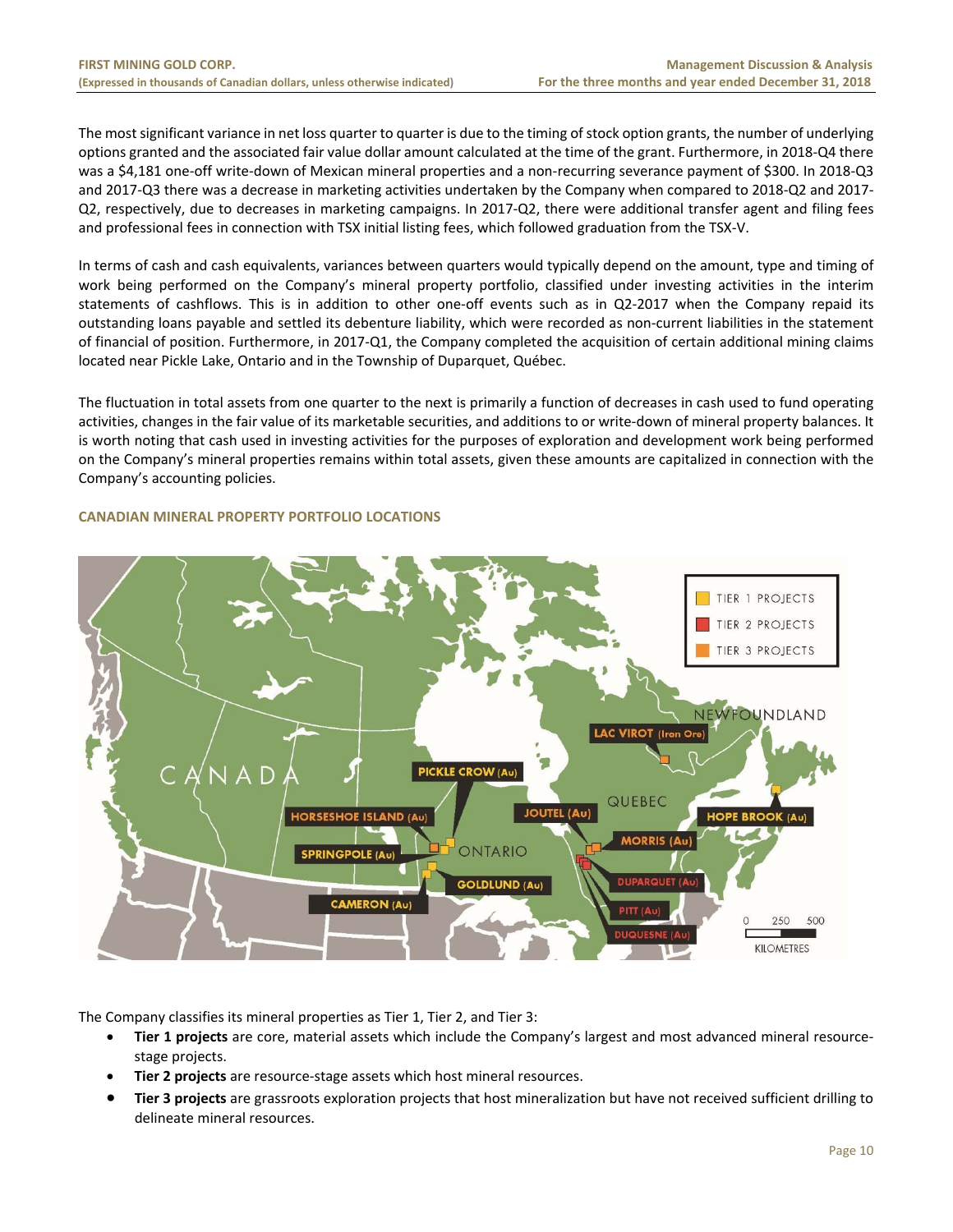#### **MINERAL PROPERTY PORTFOLIO GOLD RESOURCES (1)**

| Project                                 | <b>Tonnes</b> | Gold<br>Grade (g/t) | <b>Silver</b><br>Grade (g/t) | <b>Contained Gold</b><br>Ounces (oz.) | <b>Contained</b><br><b>Silver Ounces</b><br>(oz.) |
|-----------------------------------------|---------------|---------------------|------------------------------|---------------------------------------|---------------------------------------------------|
| <b>Measured Resources</b>               |               |                     |                              |                                       |                                                   |
| Cameron Gold Project <sup>(2)</sup>     | 3,360,000     | 2.75                | $\overline{\phantom{0}}$     | 297,000                               |                                                   |
| Duparquet Gold Project <sup>(3)</sup>   | 16,500        | 1.45                |                              | 770                                   |                                                   |
| <b>Indicated Resources</b>              |               |                     |                              |                                       |                                                   |
| Springpole Gold Project <sup>(4)</sup>  | 139,100,000   | 1.04                | 5.40                         | 4,670,000                             | 24,190,000                                        |
| <b>Goldlund Gold Project</b>            | 12,860,000    | 1.96                |                              | 809,200                               |                                                   |
| Hope Brook Gold Project                 | 5,500,000     | 4.77                |                              | 844,000                               |                                                   |
| Cameron Gold Project <sup>(5)</sup>     | 2,170,000     | 2.40                | -                            | 167,000                               |                                                   |
| Duparquet Gold Project <sup>(3)</sup>   | 5,954,000     | 1.57                |                              | 300,700                               |                                                   |
| <b>Duquesne Gold Project</b>            | 1,859,000     | 3.33                |                              | 199,000                               |                                                   |
| <b>Inferred Resources</b>               |               |                     |                              |                                       |                                                   |
| Springpole Gold Project <sup>(4)</sup>  | 11,400,000    | 0.63                | 3.10                         | 230,000                               | 1,120,000                                         |
| <b>Goldlund Gold Project</b>            | 18,360,000    | 1.49                |                              | 877,000                               |                                                   |
| Hope Brook Gold Project                 | 836,000       | 4.11                |                              | 110,000                               |                                                   |
| Cameron Gold Project <sup>(6)</sup>     | 6,535,000     | 2.54                | $\overline{\phantom{0}}$     | 533,000                               |                                                   |
| Pickle Crow Gold Project <sup>(7)</sup> | 9,452,000     | 4.10                |                              | 1,230,500                             |                                                   |
| Duparquet Gold Project <sup>(3)</sup>   | 2,846,000     | 1.46                |                              | 133,400                               |                                                   |
| Duquesne Gold Project                   | 1,563,000     | 5.58                | $\qquad \qquad \blacksquare$ | 281,000                               |                                                   |
| Pitt Gold Project                       | 1,076,000     | 7.42                | $\overline{a}$               | 257,000                               |                                                   |
|                                         |               |                     |                              |                                       |                                                   |
| <b>Total Measured Resources</b>         | 3,376,500     | 2.74                |                              | 297,770                               |                                                   |
| <b>Total Indicated Resources</b>        | 167,443,000   | 1.30                | 5.40                         | 6,989,900                             | 24,190,000                                        |
| <b>Total Measured and</b>               |               |                     |                              |                                       |                                                   |
| <b>Indicated Resources</b>              | 170,819,500   | 1.33                | 5.40                         | 7,287,670                             | 24,190,000                                        |
| <b>Total Inferred Resources</b>         | 52,068,000    | 2.19                | 3.10                         | 3,651,900                             | 1,120,000                                         |

(1) The mineral resources and reserves set out in this table are based on the technical report for the applicable property, the title and date of which are set out under the applicable property description within the section "Mineral Property Portfolio Review" in this MD&A or in the Company's Annual Information Form for the year ended December 31, 2018, which is available under the Company's SEDAR profile at www.sedar.com.

(2) Comprises 2,670,000 tonnes of pit‐constrained (0.55 g/t Au cut‐off) Measured resources at 2.66 g/t Au, and 690,000 tonnes of underground (2.00 g/t Au cut‐off) Measured resources at 3.09 g/t Au.

(3) The Company owns a 10% indirect interest in the Duparquet Gold Project, and the Measured, Indicated and Inferred Resources shown in the above table reflect the Company's 10% indirect interest.

(4) Open pit mineral resources are reported at a cut off grade of 0.4 g/t Au.

(5) Comprises 820,000 tonnes of pit‐constrained (0.55 g/t Au cut‐off) Indicated resources at 1.74 g/t Au, and 1,350,000 tonnes of underground (2.00 g/t Au cut‐off) Indicated resources at 2.08 g/t Au.

(6) Comprises 35,000 tonnes of pit‐constrained (0.55 g/t Au cut‐off) Inferred resources at 2.45 g/t Au, and 6,500,000 tonnes of underground (2.00 g/t Au cut‐off) Inferred resources at 2.54 g/t Au.

(7) Comprises 1,887,000 tonnes of pit‐constrained (0.35 g/t Au cut‐off) Inferred resources at 1.30 g/t Au, and 7,565,000 tonnes of underground Inferred resources that consist of: (i) a bulk tonnage, long-hole stoping (2.00 g/t Au cut-off); and (ii) a high-grade cut-and-fill component (2.60 g/t Au cut-off) over a minimum width of 1 metre.

(8) Resources (0.40 g/t Au cut‐off) are stated as contained within a potentially economic limiting pit shell using a metal price of US\$1,350 per ounce of gold, mining costs of US\$2.00 per tonne, processing plus G&A costs of US\$15.40 per tonne, 93% recoveries and an average pit slope of 48 degrees.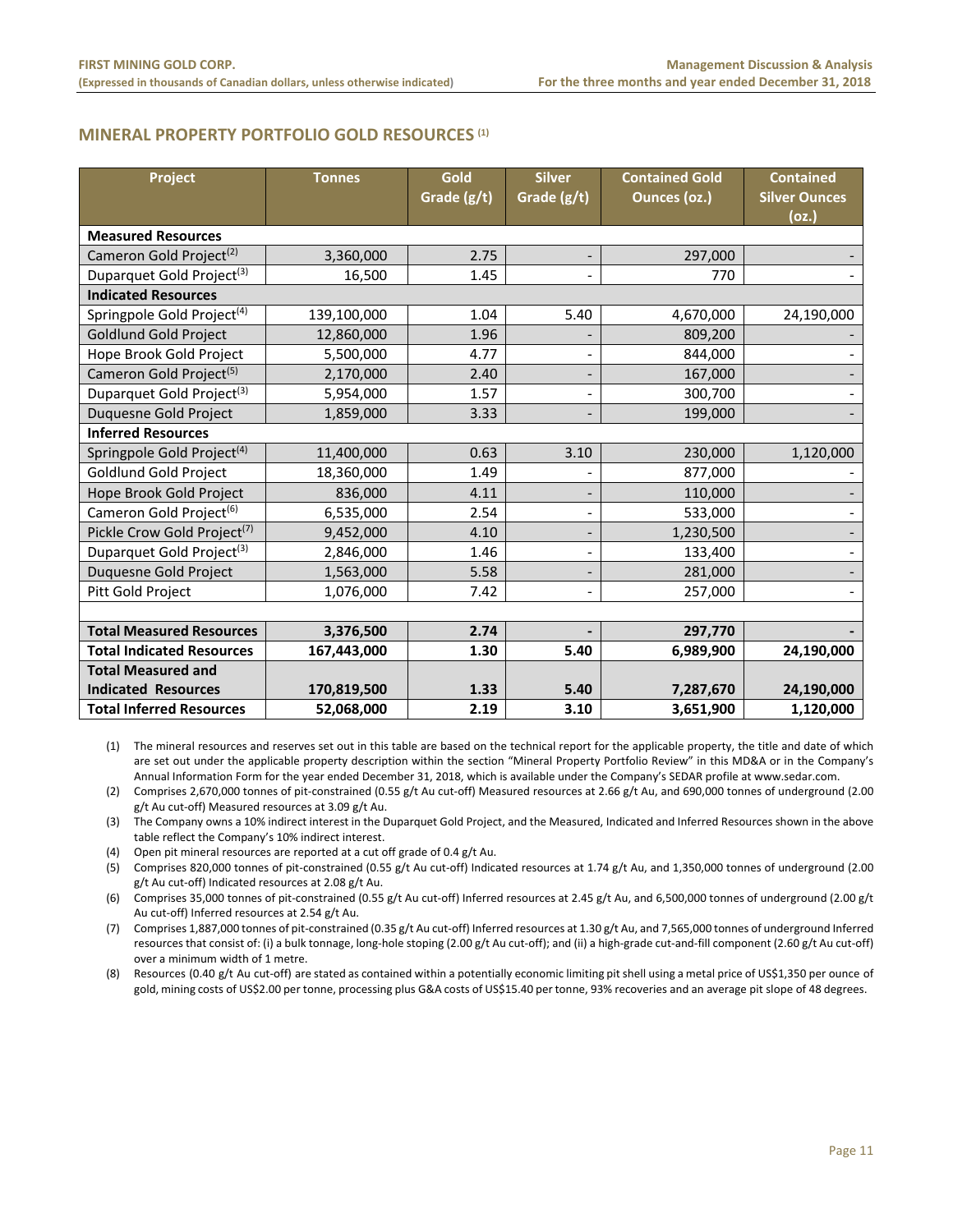#### **MINERAL PROPERTY PORTFOLIO REVIEW**

First Mining has properties located in Canada, Mexico, and the United States. The following section discusses the Company's priority and other significant projects.

*Readers are cautioned that, with respect to any Preliminary Economic Assessment ("PEA") referenced in the section below or anywhere else in this MD&A, a PEA is preliminary in nature, any inferred mineral resources included therein are considered too speculative geologically to have the economic considerations applied to them that would enable them to be categorized as mineral reserves, and there is no certainty that the PEA will be realized. Mineral resources that are not mineral reserves do not have demonstrated economic viability. Actual results may vary, perhaps materially. The Company is not aware of any environmental, permitting, legal, title, taxation, socio‐political, marketing or other issue which may materially affect this estimate of mineral resources. The projections, forecasts and estimates herein and in any technical reports referred to herein constitute forward‐looking statements and readers are urged not to place undue reliance on such forward‐looking statements.*

#### **Canadian Mineral Properties**

#### *Tier 1 Projects*

 $\overline{a}$ 

#### **Springpole, Ontario**

The Springpole property covers an area of 32,240 hectares in Northwestern Ontario, consisting of 36 patented claims and 300 unpatented claims. The project is located approximately 110 km northeast of the town of Red Lake and is situated within the Birch‐Uchi Greenstone Belt. The large, open pittable resource is supported by significant infrastructure, including a 72 man onsite camp, winter road access, a logging road and nearby power lines within 40 km. Springpole is located within an area that is covered by Treaty Three and Treaty Nine First Nations Agreements.

With approximately 4.7 million ounces of gold in the Measured and Indicated categories, Springpole is one of the largest undeveloped gold projects in Ontario<sup>1</sup>.

A technical report titled "Preliminary Economic Assessment Update for the Springpole Gold Project, Ontario, Canada", prepared by SRK, was filed by the Company on SEDAR on October 27, 2017, and is available under the Company's SEDAR profile at www.sedar.com and on the Company's website at www.firstmininggold.com. The PEA contemplates mining and processing material at 36,000 tonnes per day at an average head grade of 1.00 g/t Au and 5.28 g/t Ag. Highlights of the PEA are as follows:

| <b>Parameters</b>                      | <b>2017 PEA</b>                   |
|----------------------------------------|-----------------------------------|
| Mine life                              | 12 years                          |
| Initial capital cost                   | US\$586 million                   |
| Base case gold price                   | US\$1,300 per oz                  |
| Base case silver price                 | US\$20 per oz                     |
| Exchange rate (CAD/USD)                | 0.75                              |
| Average annual payable production      | 296,500 oz Au and 1,632,000 oz Ag |
| <b>Economic Results</b>                | <b>2017 PEA</b>                   |
| Pre-tax NPV at 5% discount rate        | US\$1,159 million                 |
| Pre-tax Internal rate of return        | 32.3%                             |
| Post-tax NPV at 5% discount rate       | US\$792 million                   |
| Post-tax Internal rate of return       | 26.2%                             |
| Non-discounted post-tax payback period | 3.2 years                         |
| "All-in" cash costs                    | US\$806 per oz of Au equivalent   |

<sup>1</sup> Source: S&P Market Intelligence database as of June 29, 2018. Ranking among undeveloped primary gold resources per jurisdiction.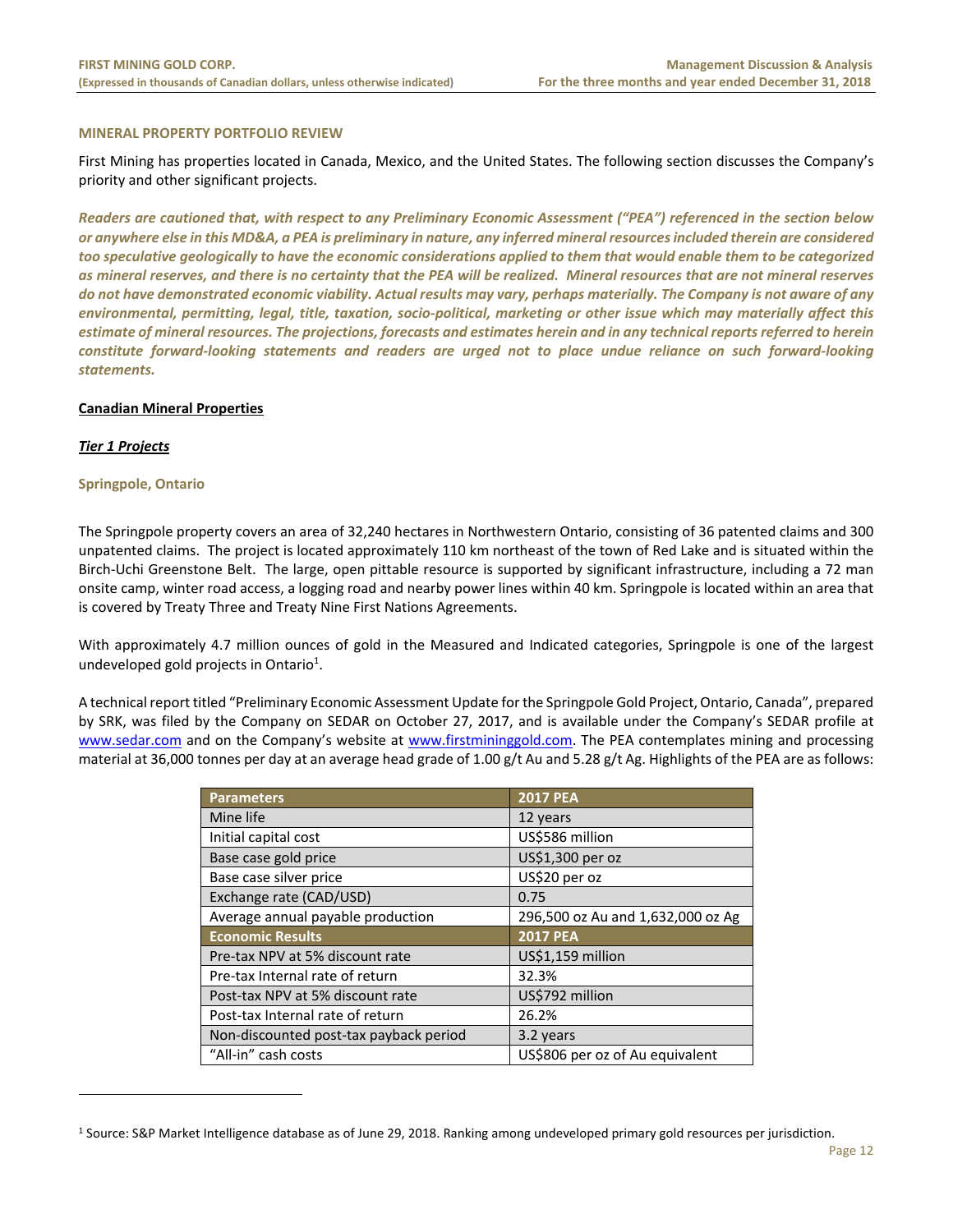The Company is focused on advancing the permitting and development, including the environmental assessment process, for Springpole throughout 2018. In April 2018, the Company completed geotechnical drilling to test the footing locations for the proposed coffer dams at Springpole. During the nine months ended September 30, 2018, the Company submitted a Project Description for Springpole to CEAA and subsequently received the final EIS guidelines for the project. Currently, the Company is collecting environmental baseline data and other information to prepare the EIS for Springpole and is in discussions with the Ministry of Natural Resources district office in Red Lake for a permit to build an access road to Springpole. In addition, the Company is conducting a metallurgical study to determine the optimal flow sheet for Springpole to potentially increase the estimated gold recoveries.

#### **Goldlund, Ontario**

The Goldlund property covers an area of 23,858 hectares in northwestern Ontario, and consists of 27 patented claims, 152 unpatented claims, 1 mining lease, and 1 license of occupation. Rocks at the property consist of a volcanic sequence about 1.5 km wide. This north-easterly striking volcanic sequence is intruded by several granodiorite sills. These sills are the host rock of the gold mineralization. These strata‐parallel intrusions are known to extend for over 50 km along the strike of the property. A number of historic gold occurrences are present on the property. The majority of identified mineralization is hosted within the Central and Southern Volcanic Belts and historic production demonstrates the presence of small zones of higher-grade mineralization. A technical report titled "Technical Report and Resource Estimation Update – Goldlund Project, Sioux Lookout, ON", prepared by WSP, was filed on SEDAR on April 1, 2019, and is available under the Company's SEDAR profile at www.sedar.com and on the Company's website at www.firstmininggold.com.

Mining at Goldlund in the 1980s produced approximately 90,700 tonnes of ore grading 4.23 g/t Au from underground and 39,000 tonnes of ore grading 4.80 g/t from a small open pit. The project has year-round road access to the property from Ontario Highway 72, which is 2 km to the south, and regional power lines are located 15 km to the north.

For the year 2018, the Company spent approximately \$2.4 million for exploration expenditures on the Goldlund property, including approximately 5,000 m of in‐fill drilling and 1,850 m for regional exploration drilling along the property's 50 km strike length. The early results from the Miller prospect indicate that the entire width of the sill/dyke appears receptive to gold mineralization and this mineralization remains open along strike in both directions and also at depth.

In August and September 2018, the Company received initial and final fire assay results from the regional exploration drilling program consisting of 8 drill holes. The objective of this drill program was to test the presence and character of potential gold mineralization distal from the current resource area. Visible gold was observed in seven of the eight drill holes.

#### **Hope Brook, Newfoundland**

The Hope Brook property covers an area of 26,650 hectares in Newfoundland, including 7 mineral licenses, with a deposit hosted by pyritic silicified zones occurring within a deformed, strike‐extensive advanced argillic alteration zone. A technical report titled "2015 Mineral Resource Estimate Technical Report for the Hope Brook Gold Project, Newfoundland and Labrador, Canada", prepared by Mercator Geological Services Limited, was filed by the Company on SEDAR on November 27, 2015, and is available under the Company's SEDAR at www.sedar.com profile and on the Company's website at www.firstmininggold.com.

The resource covers 1.5 km of an 8 km mineralized structure. Substantial infrastructure at the property includes a ramp to 350 m below surface with vent raise, power, access by sea and air, and a strong local labour force. Hope Brook was a former operating gold mine that produced 752,163 oz. Au from 1987 to 1997.

In September 2017, the Company completed approximately 850 m of drilling to identify new areas of mineralization within the Ironbound Hill target which is located approximately 25 km from the main resource area and 8 km from Highway 480.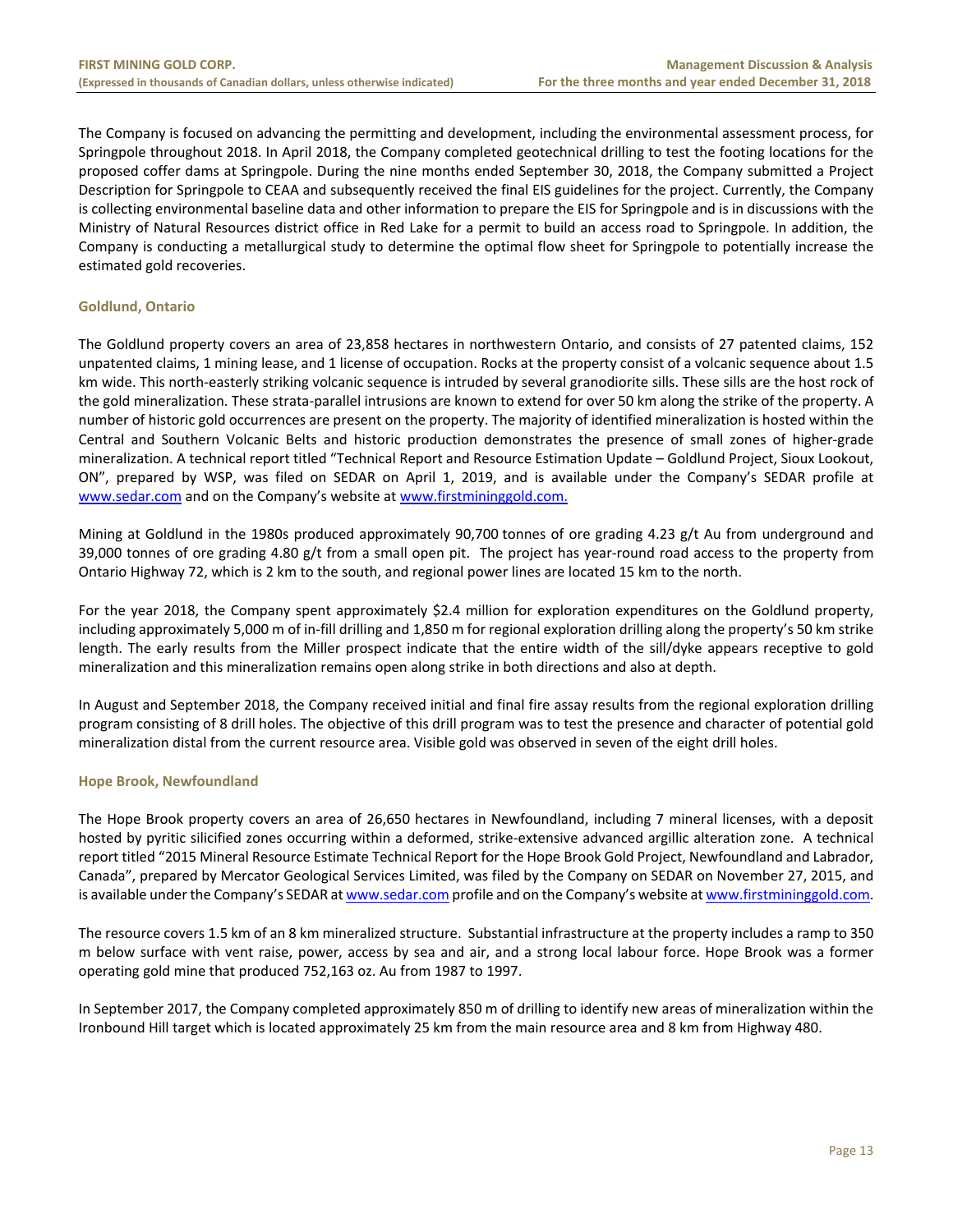The Company intends to advance a regional exploration and target delineation program at Hope Brook in 2019. In addition, the Company plans to conduct an internal scoping study of a production scenario for Hope Brook to assess the economics of the project and better define a permitting timeframe.

#### **Cameron, Ontario**

The Cameron property covers an area of 44,853 hectares in Northern Ontario and comprises 24 patented claims, 226 unpatented claims, 4 mining leases, and 7 licenses of occupation. The Cameron deposit is a greenstone‐hosted gold deposit and the mineralization is mainly hosted in mafic volcanic rocks within a northwest trending shear zone (Cameron Lake Shear Zone) which dips steeply to the north east. A technical report titled "Technical Report on the Cameron Gold Deposit, Ontario, Canada", prepared by Optiro, was filed on SEDAR on March 22, 2017, and is available under the Company's SEDAR profile at www.sedar.com and on the Company's website at www.firstmininggold.com. There is year-round road access to the property from nearby highway and power lines within 20 km.

The Company conducted minimal environmental studies, including fish community and habitat surveys as well as hydrology surveys, to support a potential environmental assessment or permitting application in the future.

#### **Pickle Crow, Ontario**

The Pickle Crow project covers an area of 13,184 hectares and comprises 114 patented claims and 83 unpatented claims. The area is located in northwestern Ontario and is covered by the Treaty Nine First Nations Agreement. A technical report titled "An Updated Mineral Resource Estimate for the Pickle Crow Property, Patricia Mining Division, Northwestern Ontario, Canada", prepared by Micon International Limited and dated June 15, 2018, was filed on SEDAR on August 23, 2018, and is available under the Company's SEDAR profile at www.sedar.com and on the Company's website at www.firstmininggold.com. Extensive infrastructure in place or proximal to the Pickle Crow project includes a 200 tonne per day gravity mill on site, generators and fuel storage and gravel road access to the property, and the property is within 10 km of a regional airport at Pickle Lake. Pickle Crow was a former high‐grade operating mine until the late 1960s.

In February 2017, the Company completed a 9-hole drilling program comprising approximately 1,300 m. The objectives of this drill program were to test extensions of known vein zones and discover new high‐grade gold mineralization. Gold mineralization was encountered in seven of the nine drill holes and visible gold was intercepted in the lowermost vein zone of the No. 15 Vein structure.

In August 2018, an 85‐hole drilling program was conducted on the historic Pickle Crow tailings, which was split into 4 distinct geographic zones. Of the total 302 m program, 225 m were sampled, and taken on 1 m intervals with intervals as short as 0.3 m where the base of the tails were encountered.

The Company is considering undertaking an independent resource estimate of the Pickle Crow tailings in an update of the current technical report noted above. Whilst the gold content is anticipated to be small the tailings may offer opportunities for small‐scale production using the onsite Extreme Gravity mill.

#### *Tier 2 Projects*

#### **Duquesne Gold Project, Québec**

Duquesne Gold Project located in the Abitibi Region of Québec ("**Duquesne**") is situated on a property that covers an area of 2,323 hectares. The Company owns a 100% interest in Duquesne which hosts an indicated mineral resource of 1.9 Mt grading 3.33  $g/t$  Au, containing 199,000 oz Au, and an inferred mineral resource of 1.6 Mt grading 5.58  $g/t$  Au, containing 281,000 oz. Au. A technical report titled "43‐101 Technical Report Resource Estimate of the Duquesne Gold Property", was filed by the prior owner on SEDAR on October 28, 2011, and is available under Clifton Star's SEDAR profile at www.sedar.com. The Duquesne project is situated along the Destor‐Porcupine Break, which boasts historical production of 192 million oz. Au.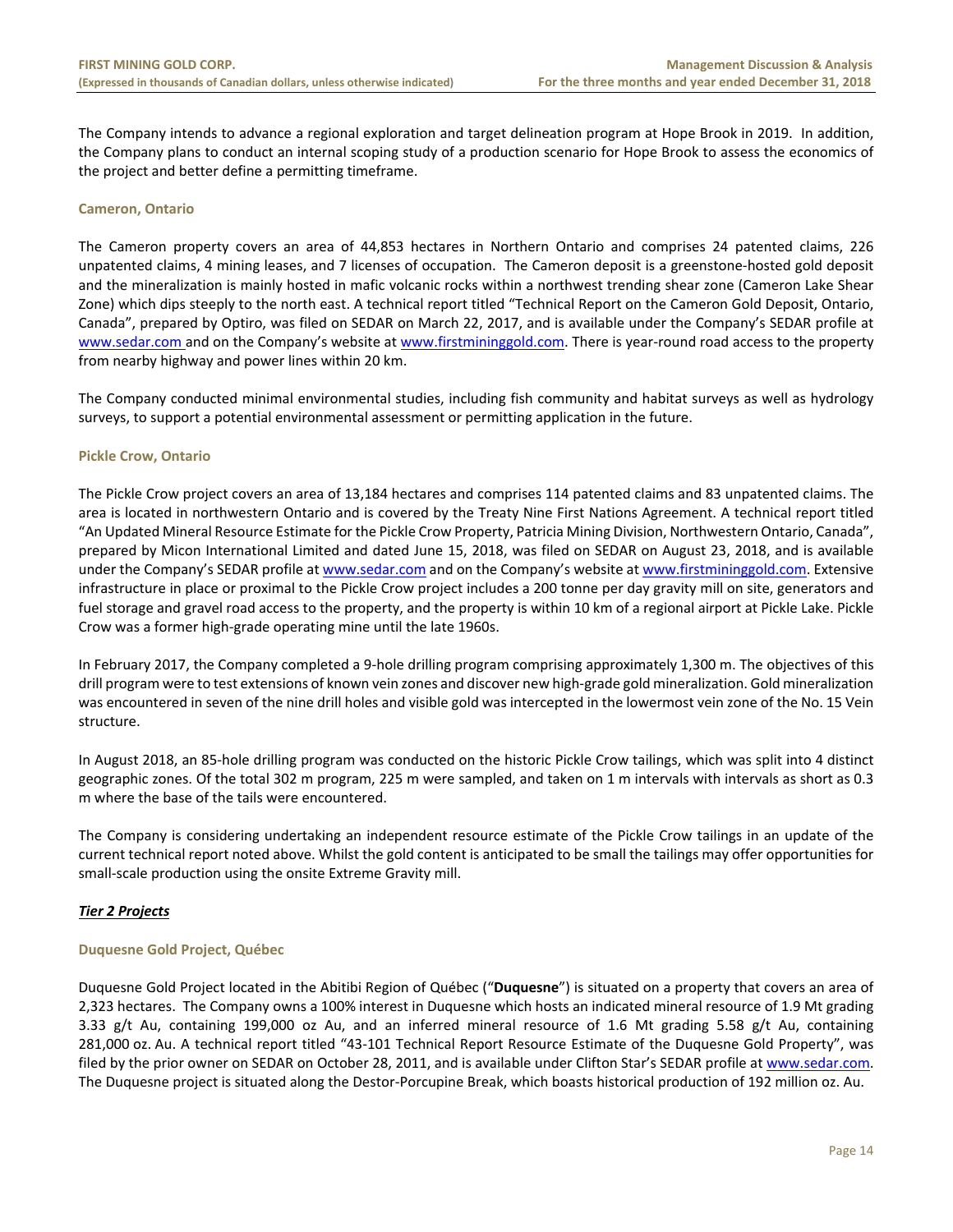#### **Pitt Gold Project, Québec**

The Pitt Gold Project located in the Abitibi Region of Québec ("**Pitt Gold**") is situated on a property that covers an area of 384 hectares and is close to Duquesne and the Duparquet Gold Project (in which First Mining holds a 10% indirect interest). A technical report in support of these resources, titled "NI 43-101 Technical Report and Review of the Preliminary Mineral Resource Estimate for the Pitt Gold Project, Duparquet Township, Abitibi Region, Quebec, Canada", was filed by the Company on SEDAR on January 6, 2017 under the Company's SEDAR profile at www.sedar.com. At a cut-off grade of 3.0 g/t Au, Pitt Gold is estimated to have inferred mineral resources of 1,076,000 tonnes grading 7.42 g/t Au, containing 257,000 oz. Au.

#### **Mexican Mineral Properties**

#### *Tier 3 Projects*

As at December 31, 2018, the Company recorded a write‐down of certain Mexican properties amounting to \$4,181 (2017 ‐ \$nil). The write‐down represents the complete write‐off of the carrying value of these Mexican properties (except Las Margaritas), as the Company has no plans for future exploration and has not paid the associated concession taxes for over 12 months.

#### **Las Margaritas, Durango**

The Las Margaritas property covers an area of 500 hectares consisting of two mining concessions approximately 150 km from Durango City, Mexico. The project is located in the Barrancas subprovince of the Sierra Madre Occidental. Some limited gold mining by artisanal prospectors is known to have taken place on the project in the early  $20<sup>th</sup>$  century and the project contains a known vein with quartz, argillic alteration striking for at least 1.8 km. The property was acquired through an Assignments of Rights Agreement signed July 6, 2011 and is subject to a 1% NSR royalty payable to the vendor which may be purchased at any time before July 6, 2016 for USD \$500,000. In 2018, an extension was negotiated with the vendor which granted the Company the option to purchase the 1% NSR royalty by December 2021 for USD \$375,000, of which USD \$75,000 has been paid.

#### **USA Mineral Property**

#### *Tier 3 Projects*

#### **Turquoise Canyon, Nevada**

The Turquoise Canyon property (formerly the Bald Mountain property) located in Nevada is wholly‐owned by First Mining. The property covers an area of 1,562 hectares and is located along the Battle Mountain‐Eureka Trend, 16 km south of Barrick Gold Corp.'s Cortez Mine Complex (23 million oz Au), 9 km west of its newly discovered Gold Rush deposit (7.0 million oz. Au) and 1.5 km east of the Toiyabe Mine, a Carlin type gold deposit that produced 89,000 oz. Au in the 1990s.

Results of an airborne ZTEM survey commissioned by the Company show an antiformal structure in the underlying Roberts Mountain Thrust which will be the focus of future exploration. A gravity high and anomalous conductive/polarizable anomalies at the southwest corner of the property are high priority drill targets. Six other potential drill targets were interpreted from two induced polarization/resistivity lines run over the property.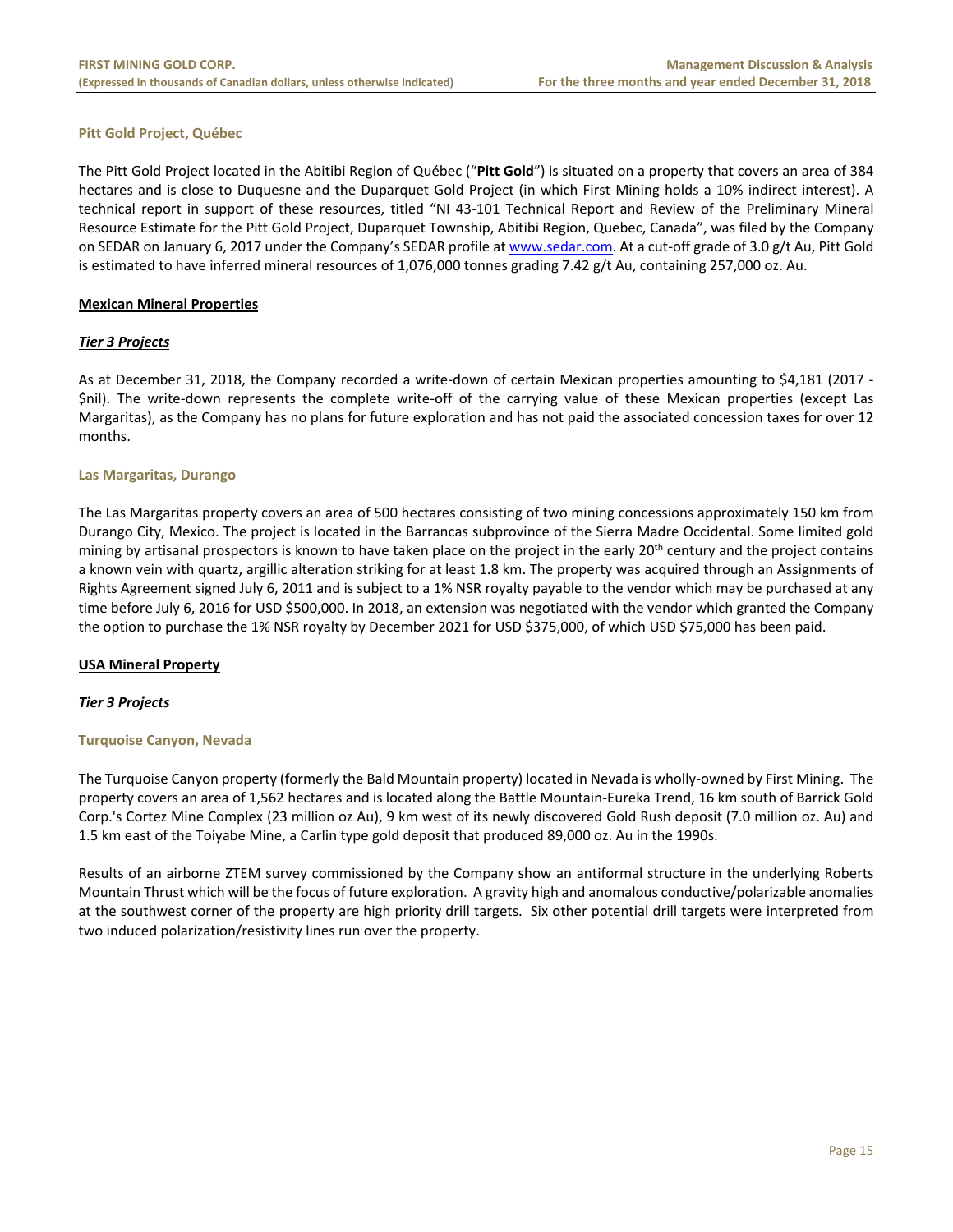#### **MINERAL PROPERTY BALANCES**

As at December 31, 2018 and December 31, 2017, the Company had capitalized the following acquisition, exploration and evaluation costs to its mineral properties:

|                     |    | <b>Balance</b><br>December 31, 2017 | <b>Acquisition</b>       |   | 2018 expenditures |    | <b>Currency</b><br>translation<br>adjustments |   | <b>Disposal or</b><br>write-down of<br>mineral properties | <b>Balance</b><br><b>December 31, 2018</b> |
|---------------------|----|-------------------------------------|--------------------------|---|-------------------|----|-----------------------------------------------|---|-----------------------------------------------------------|--------------------------------------------|
| Springpole          | \$ | 70,398                              | \$<br>-                  | Ś | 2,980             | \$ | $\overline{\phantom{a}}$                      |   | $\overline{\phantom{0}}$                                  | 73,378                                     |
| Goldlund            |    | 93,807                              | ٠                        |   | 2,797             |    |                                               |   | -                                                         | 96,604                                     |
| Hope Brook          |    | 18,665                              | $\overline{\phantom{a}}$ |   | 916               |    | $\overline{\phantom{a}}$                      |   | $\overline{\phantom{a}}$                                  | 19,581                                     |
| Cameron             |    | 26,676                              | $\overline{\phantom{a}}$ |   | 356               |    |                                               |   | -                                                         | 27,032                                     |
| Pickle Crow         |    | 16,496                              | $\overline{\phantom{a}}$ |   | 258               |    | $\overline{\phantom{a}}$                      |   | $\overline{\phantom{a}}$                                  | 16,754                                     |
| Duguesne            |    | 5,053                               | $\overline{\phantom{a}}$ |   | 38                |    |                                               |   | -                                                         | 5,091                                      |
| Pitt                |    | 2,080                               | $\overline{\phantom{a}}$ |   | $\mathfrak{p}$    |    | $\overline{\phantom{a}}$                      |   | $\overline{\phantom{a}}$                                  | 2,082                                      |
| Others              |    | 2,515                               | ٠                        |   | 44                |    | $\overline{\phantom{a}}$                      |   | ٠                                                         | 2,559                                      |
| <b>Canada Total</b> | \$ | 235,690                             | \$<br>$\blacksquare$     |   | 7,391             | \$ | $\overline{\phantom{a}}$                      |   | $\blacksquare$                                            | 243,081                                    |
| Mexico              |    | 3,483                               | $\sim$                   |   | 593               |    | 349                                           |   | (4, 181)                                                  | 244                                        |
| <b>USA</b>          |    | 698                                 | $\overline{\phantom{a}}$ |   | 43                |    | 63                                            |   | $\overline{\phantom{a}}$                                  | 804                                        |
| <b>Total</b>        | Ś  | 239,871                             | \$<br>٠                  |   | 8,027             | Ś  | 412                                           | Ś | $(4, 181)$ \$                                             | 244,129                                    |

|                     | <b>Balance</b><br><b>December 31, 2016</b> | <b>Acquisition</b>       | 2017 expenditures | <b>Currency</b><br>translation<br>adjustments | <b>Disposal or</b><br>write-down of<br>mineral properties | <b>Balance</b><br><b>December 31, 2017</b> |
|---------------------|--------------------------------------------|--------------------------|-------------------|-----------------------------------------------|-----------------------------------------------------------|--------------------------------------------|
| Springpole          | \$<br>68,121                               | \$<br>243                | \$<br>2,034       | \$<br>$\overline{\phantom{a}}$                | $\overline{\phantom{0}}$                                  | 70,398                                     |
| Goldlund            | 85,103                                     | 1,196                    | 7,508             | -                                             | $\qquad \qquad \blacksquare$                              | 93,807                                     |
| Hope Brook          | 17,595                                     | ٠                        | 1,070             | $\overline{\phantom{a}}$                      | -                                                         | 18,665                                     |
| Cameron             | 26,017                                     | $\overline{\phantom{a}}$ | 659               | ٠                                             | $\qquad \qquad \blacksquare$                              | 26,676                                     |
| <b>Pickle Crow</b>  | 15,821                                     | 180                      | 495               | $\overline{\phantom{a}}$                      | $\overline{\phantom{0}}$                                  | 16,496                                     |
| Duquesne            | 5,023                                      | $\sim$                   | 30                | $\overline{\phantom{a}}$                      | ۰                                                         | 5,053                                      |
| Pitt                | 2,074                                      | $\overline{\phantom{a}}$ | 6                 | $\overline{\phantom{a}}$                      | -                                                         | 2,080                                      |
| Others              | ٠                                          | 2,500                    | 15                | -                                             | ۰                                                         | 2,515                                      |
| <b>Canada Total</b> | \$<br>219,754                              | \$<br>4,119              | \$<br>11,817      | \$<br>$\overline{\phantom{a}}$                | -                                                         | 235,690                                    |
| Mexico              | 3,004                                      | $\sim$                   | 692               | (213)                                         | ۰.                                                        | 3,483                                      |
| <b>USA</b>          | 703                                        | $\overline{\phantom{a}}$ | 40                | (45)                                          | $\overline{\phantom{0}}$                                  | 698                                        |
| <b>Total</b>        | \$<br>223,461                              | \$<br>4,119              | \$<br>12,549      | \$<br>(258)                                   | \$<br>٠                                                   | 239,871                                    |

The Company continues with its environmental, permitting and Indigenous consultation processes at its Tier 1 Canadian mineral properties, focusing on Springpole, Goldlund and Hope Brook. At Springpole, the Company continues to collect environmental baseline data and other information required for its federal and provincial permitting efforts. At Goldlund, the Company continues with environmental baseline work and at Hope Brook, the Company has initiated an Environmental Assessment review of its proposed access road to the project by submitting a Project Registration document in June 2018.

In addition to the above mineral property balances, \$4,417 is recorded as mineral property investments on the statements of financial position, which represents the Company's 10% indirect interest in the Duparquet Gold Project in Québec, Canada.

The Company's \$8.0 million expenditures on mineral properties during the year ended December 31, 2018 (2017 ‐ \$12.5 million) are primarily related to the following: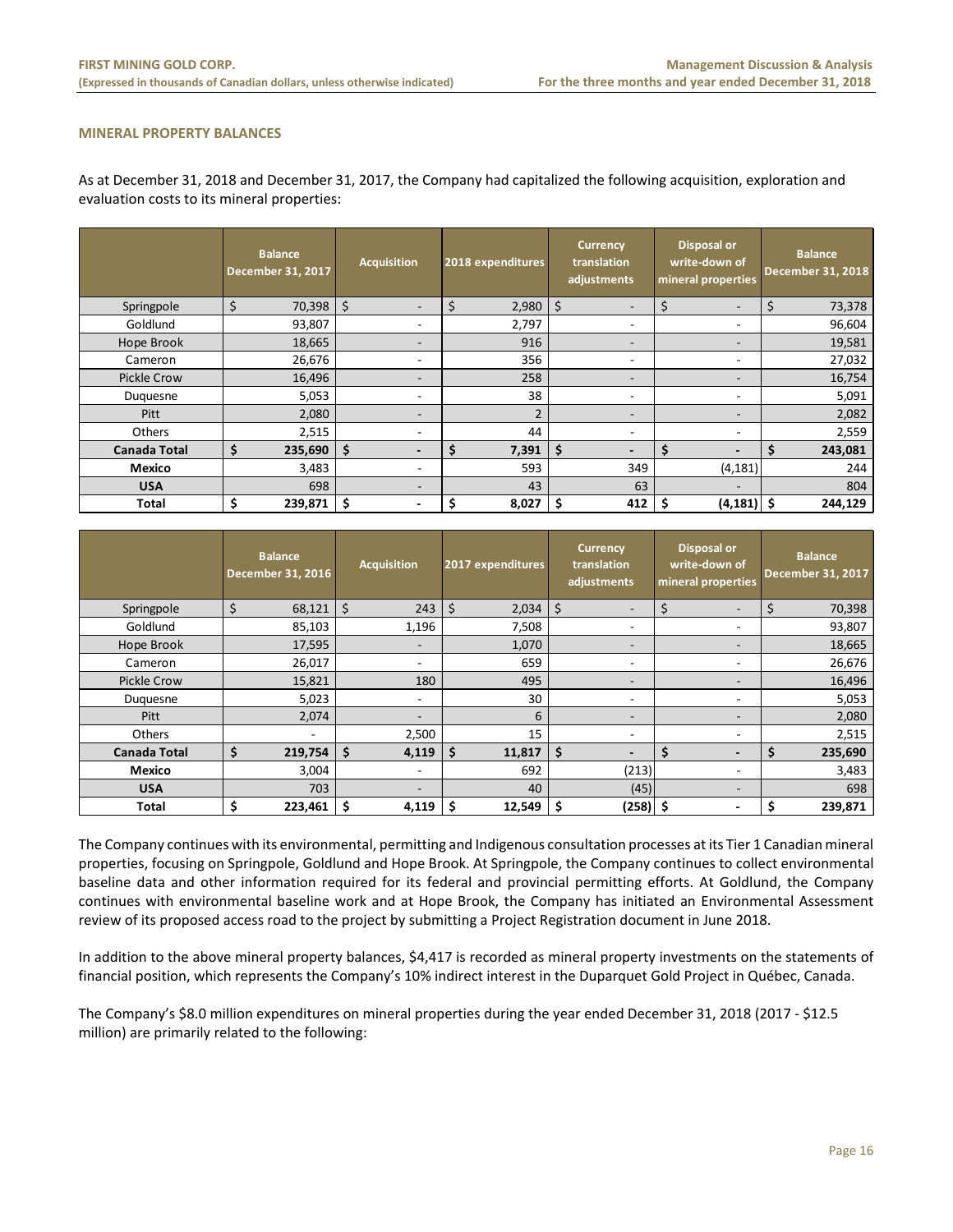#### **Goldlund**

During the year ended December 31, 2018, the Company drilled approximately 5,000 m, which completed its 16,000 m Phase 2 drilling campaign at Goldlund. In addition, drill programs were completed at the Miller and Eaglelund prospect areas, approximating 1,300 m and 600 m, respectively. The Phase 1 and 2 drilling campaigns were intended to accomplish four primary objectives:

- 1. Convert mineral resources currently in the inferred category into the indicated category;
- 2. Test drill deeper exploration targets;
- 3. Identify and add additional mineralization within areas that are adjacent to the current resource boundary; and
- 4. Test drill additional exploration targets within regional areas.

#### **Springpole**

In 2018, the Company completed a 250 m geotechnical coffer dam drilling program by drilling 11 holes where future coffer dam footings are planned. Preliminary drill results show low bedrock hydraulic conductivity which may be an indication of low permeability. The drill results will be used to create advanced design plans for the coffer dams and to confirm their optimal locations, which will form part of the pre‐feasibility study work planned in 2019.

#### **Hope Brook**

During 2018, the Company commenced permitting for the construction of a resource access road to connect its Hope Brook Project to Highway 480 (also known as the Burgeo Highway). The Company also conducted a broad range of environmental baseline studies at the camp area, as well as along the proposed access road corridor, to collect the necessary biophysical data to support a potential EA and future permitting requirements. These studies include fish community and habitat surveys, Species at Risk surveys, as well as surface, groundwater and hydrology surveys.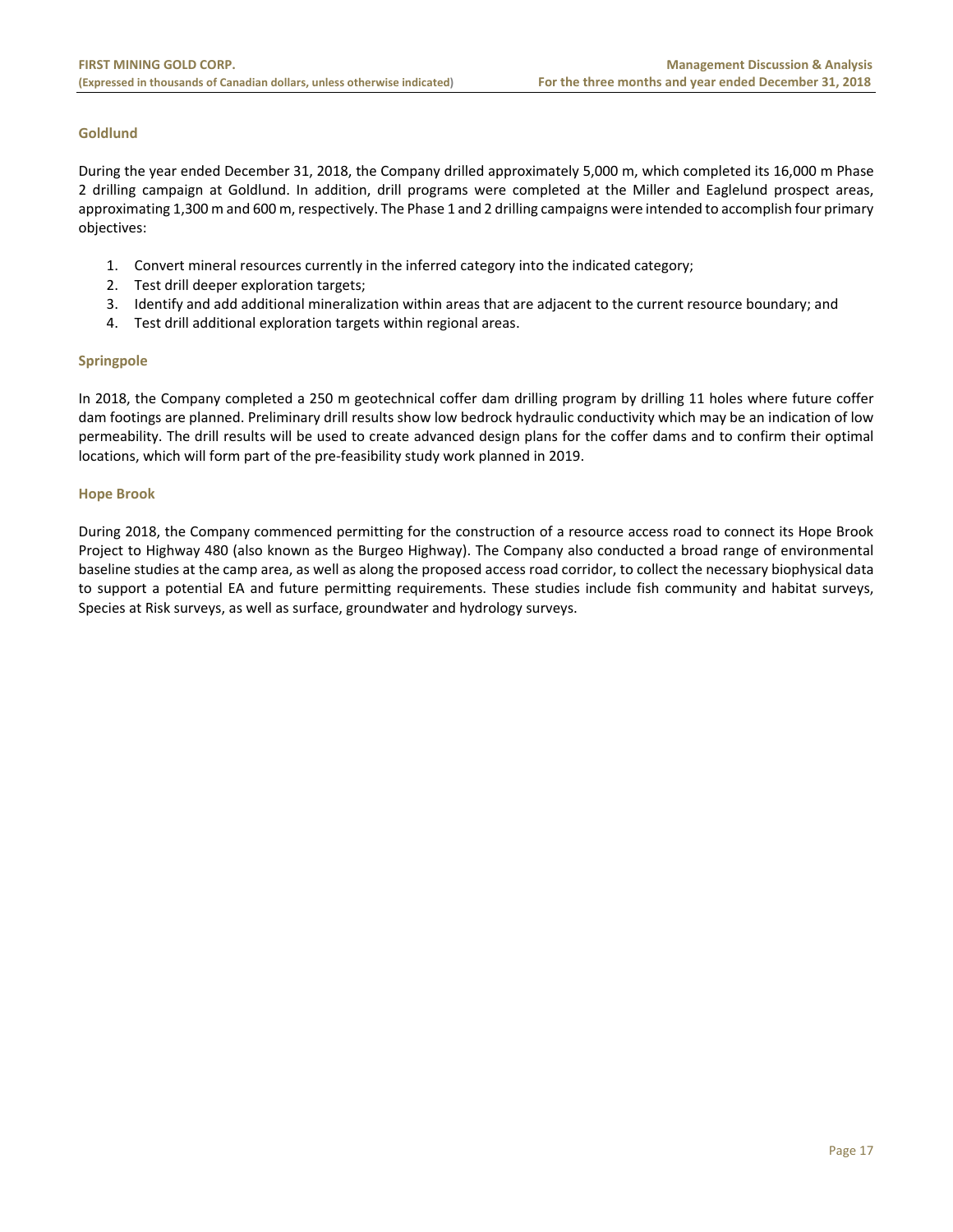#### **RESULTS OF CONTINUING OPERATIONS**

#### *For the three months and years ended December 31, 2018 and 2017*

Unless otherwise stated, the following financial data was prepared on a basis consistent with IFRS:

|                                                            | <b>Three months ended</b><br>December 31, |              | <b>Year ended</b><br>December 31, |           |
|------------------------------------------------------------|-------------------------------------------|--------------|-----------------------------------|-----------|
|                                                            | 2018                                      | 2017         | 2018                              | 2017      |
|                                                            |                                           |              |                                   |           |
| <b>EXPENDITURES</b>                                        |                                           |              |                                   |           |
| General and administration                                 | \$<br>761 \$                              | $552$ \$     | $2,438$ \$                        | 2,509     |
| Exploration and evaluation                                 | 150                                       | 122          | 658                               | 628       |
| Investor relations and marketing communications            | 95                                        | 579          | 1,197                             | 2,556     |
| Corporate development and due diligence                    | 93                                        | 25           | 270                               | 102       |
| Share-based payments (non-cash)                            | 392                                       | 20           | 3,032                             | 5,497     |
| Write-down of mineral properties (non-cash)                | 4,181                                     |              | 4,181                             |           |
| Loss from operational activities                           | (5,672)                                   | (1, 298)     | (11, 776)                         | (11, 292) |
| <b>OTHER ITEMS</b>                                         |                                           |              |                                   |           |
| Foreign exchange loss                                      | (17)                                      | (1)          | (5)                               | (147)     |
| Other expenses                                             | (4)                                       | (2)          | (54)                              | (89)      |
| Interest and other income                                  | 35                                        | 64           | 190                               | 344       |
| <b>Net loss</b>                                            | \$<br>$(5,658)$ \$                        | $(1,237)$ \$ | $(11,645)$ \$                     | (11, 184) |
| Other comprehensive income (loss)                          |                                           |              |                                   |           |
| Items that will not be reclassified to net income or loss: |                                           |              |                                   |           |
| Marketable securities fair value loss                      | (54)                                      | (473)        | (1,680)                           | (3, 399)  |
| Items that may be reclassified to net income or loss:      |                                           |              |                                   |           |
| Currency translation adjustment                            | 265                                       | 22           | 431                               | (280)     |
| Other comprehensive loss                                   | 211                                       | (451)        | (1, 249)                          | (3,679)   |
| <b>Total comprehensive loss</b>                            | \$<br>$(5,447)$ \$                        | $(1,688)$ \$ | $(12,894)$ \$                     | (14, 863) |

#### *Fourth Quarter 2018 Compared to Fourth Quarter 2017*

For the three months ended December 31, 2018, total operating expenditures (excluding the write-down of mineral properties) increased by \$193 compared to the three months ended December 31, 2017. This change was explained by the following:

#### **Investor relations and marketing communications**

Investor relations and marketing communications decreased by \$484 during the three months ended December 31, 2018 compared to the same period in 2017, primarily due to less marketing activities during the fourth quarter of 2018.

#### **General and administration**

General and administration increased by \$209 during the three months ended December 31, 2018 compared to the same period in 2017. This increase is mainly due to severance payments during the fourth quarter of 2018.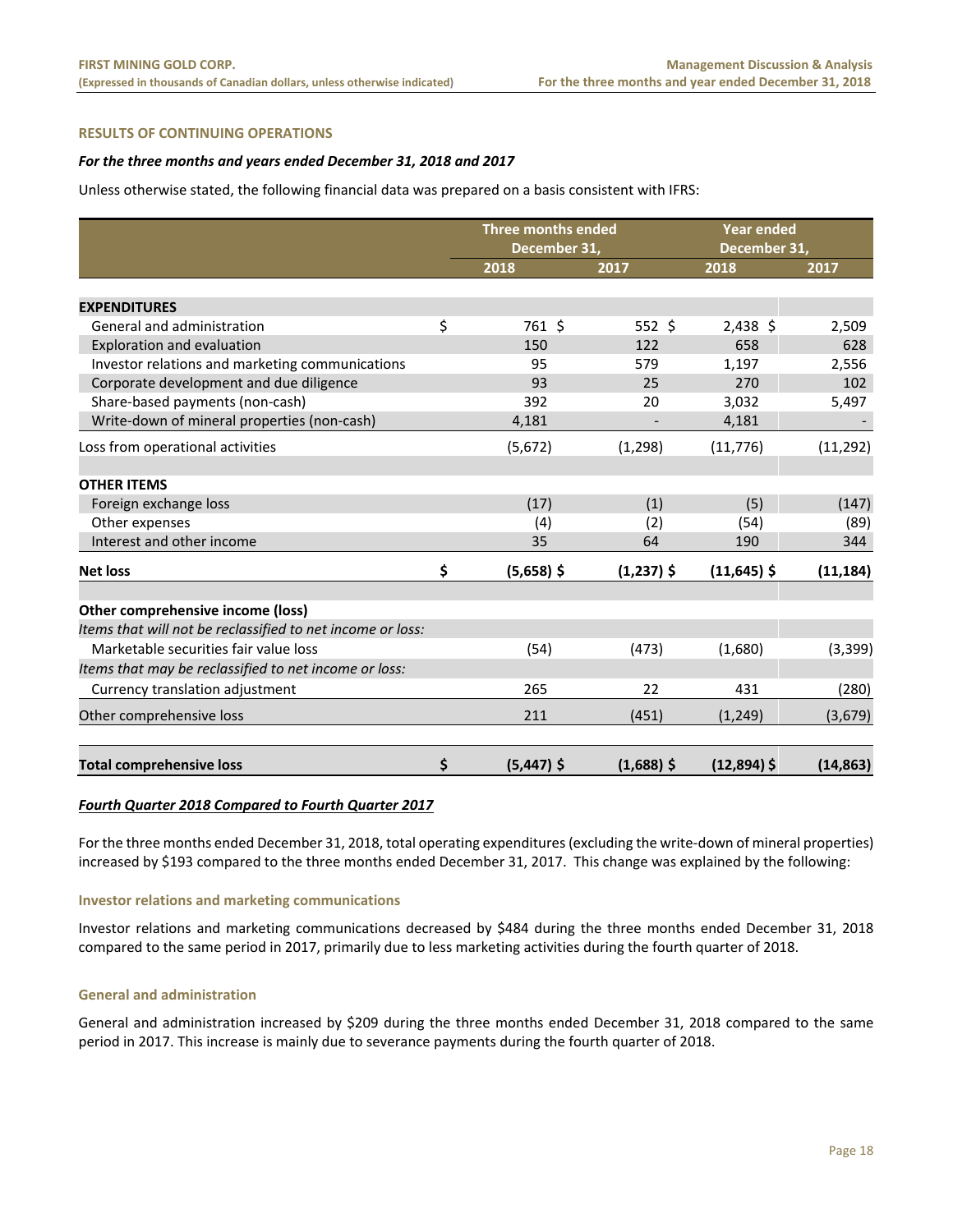#### **Other functional expenditures**

The amounts in exploration and evaluation; and corporate development and due diligence were comparable between periods. Exploration and evaluation expenditures consisted of overhead costs not directly attributable to specific exploration and evaluation activities.

#### **Share‐based payments (non‐cash)**

Share-based payments increased by \$372 during the three months ended December 31, 2018 compared to the same period in 2017, primarily due to a higher number of incentive stock options granted in the fourth quarter of 2018.

#### *Fiscal Year 2018 Compared to Fiscal Year 2017*

For the year ended December 31, 2018, total operating expenditures (excluding the write‐down of mineral properties) have decreased compared to the same period in 2017. Some notable variances within certain functional expenditures are discussed below.

#### **Investor relations and marketing communications**

Investor relations and marketing communications decreased by \$1,359 during the year ended December 31, 2018 compared to the prior year, primarily due to initiating more focused marketing campaigns during the current year.

#### **Corporate development and due diligence**

Corporate development and due diligence increased by \$168 during the year ended December 31, 2018 compared to the prior year, primarily due to allocations related to severance payments which occurred during the year.

#### **Other functional expenditures**

The amounts in general and administration; and exploration and evaluation were comparable year‐over‐year. Exploration and evaluation expenditures consisted of overhead costs not directly attributable to specific exploration and evaluation activities.

#### **Share‐based payments (non‐cash)**

Despite the total number of incentive stock option grants increasing year-over-year, the fair value per option decreased by approximately 55% from \$0.49 in the prior year to \$0.22 in 2018, which contributed to an overall decrease of \$2,465 in share‐ based payments expenditure (non‐cash) between the periods. In addition, the Company adopted vesting criteria for all new grants beginning in the fourth quarter of 2018.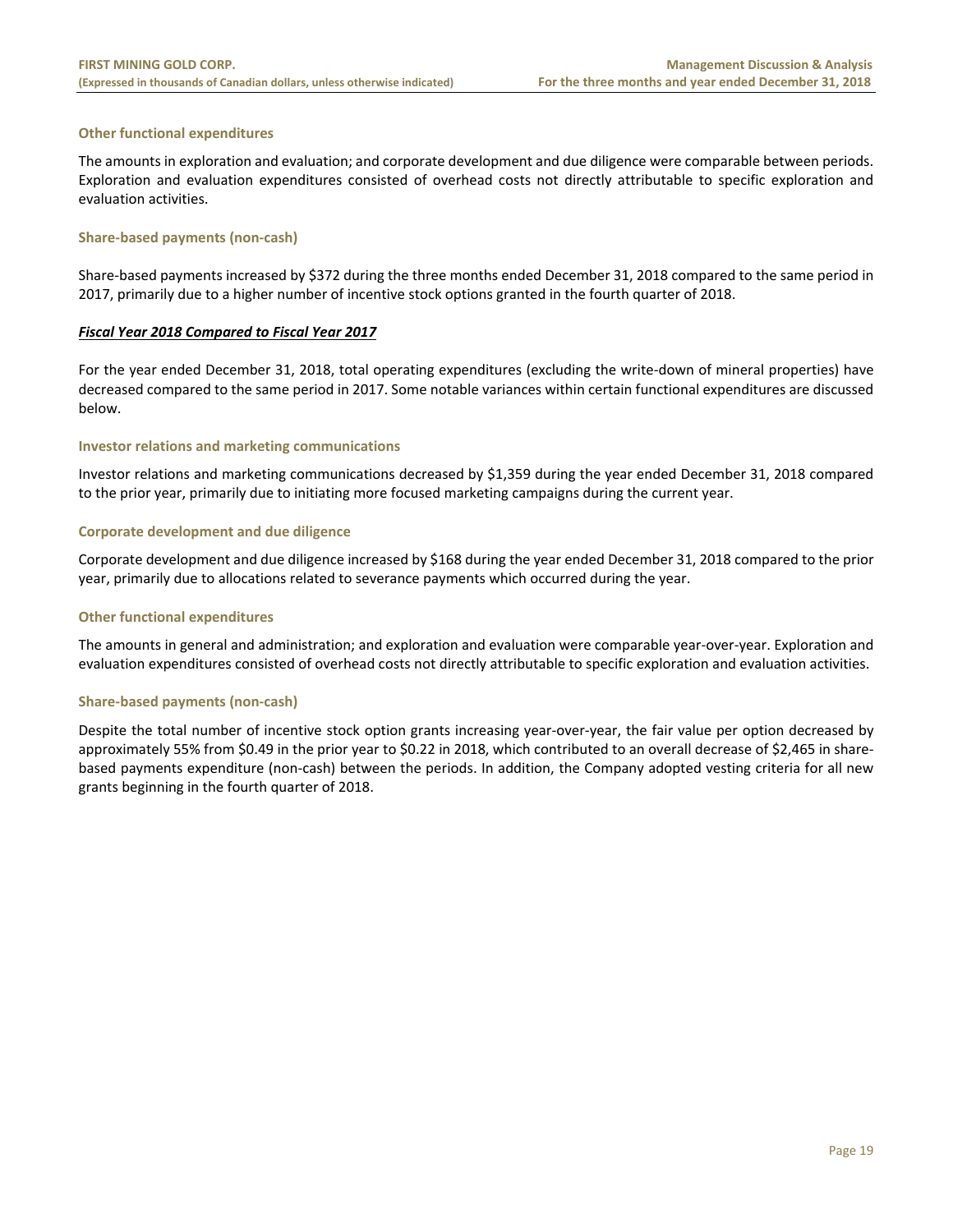#### **FINANCIAL CONDITION, LIQUIDITY AND CAPITAL RESOURCES**

|                                            | Year ended December 31, |              |  |           |  |
|--------------------------------------------|-------------------------|--------------|--|-----------|--|
|                                            |                         | 2018         |  | 2017      |  |
| <b>CASH PROVIDED BY (USED IN)</b>          |                         |              |  |           |  |
| Operating activities                       | \$                      | $(3,781)$ \$ |  | (5, 313)  |  |
| Investing activities                       |                         | (7, 495)     |  | (13, 726) |  |
| <b>Financing activities</b>                |                         | 989          |  | 1,361     |  |
| Foreign exchange effect on cash            |                         | 2            |  | (79)      |  |
| <b>CHANGE IN CASH AND CASH EQUIVALENTS</b> |                         | (10, 285)    |  | (17, 757) |  |
| Working capital <sup>(1)</sup>             |                         | 7,536        |  | 19,401    |  |
| Cash and cash equivalents, beginning       |                         | 15,400       |  | 33,157    |  |
| Cash and cash equivalents, ending          | Ś                       | 5,115        |  | 15,400    |  |

(1) Working capital is a non‐IFRS measurement with no standardized meaning under IFRS and may not be comparable to similar financial measures presented by other issuers. For further information and a detailed reconciliation, please see the section "*Non‐IFRS Measures – Working Capital*".

#### **Cash and Cash Equivalents**

The decrease of \$10,285 in cash and cash equivalents from \$15,400 at December 31, 2017 to \$5,115 at December 31, 2018 was primarily due to cash used in investing activities which comprised drilling, technical analysis, environmental and permitting activities at Springpole and Goldlund.

#### **Operating Activities**

Cash used in operating activities decreased by \$1,532 during the year ended December 31, 2018 compared to the prior year. This decrease was driven by a decrease in marketing activities as well as the absence of a few one-time general and administration expenditures incurred during the prior year, which included the Company's graduation to the TSX and associated one‐time TSX initial listing fees and related professional fees incurred during the second quarter of 2017.

#### **Investing Activities**

For the year ended December 31, 2018, the cash used in investing activities was primarily a result of Canadian mineral property expenditures including the completion of Phase 2 drilling (comprising approximately 16,000 m) and regional campaigns (comprising approximately 2,000 m) at Goldlund and environmental and permitting activities at Springpole. In the prior year period, the cash used in investing activities of \$13,700 was primarily related to the Phase 1 drilling campaign at Goldlund (comprising approximately 24,300 m) in addition to the purchase of marketable securities for strategic investment purposes.

#### **Financing Activities**

Cash provided by financing activities from the exercise of warrants and stock options was \$372 higher in the prior year period as more options were exercised at a higher price.

#### **Trends in Liquidity, Working Capital, and Capital Resources**

As at December 31, 2018, the Company has working capital of \$7,536. The Company has no history of revenues from its operating activities. The Company is not in commercial production on any of its mineral properties and accordingly does not generate cash from operations. During the year ended December 31, 2018, the Company had negative cash flow from operating activities, and the Company anticipates it will have negative cash flow from operating activities in future periods.

The Company has, in the past, financed its activities by raising capital through issuances of new shares. In addition to adjusting spending, disposing of assets and obtaining other non-equity sources of financing, the Company will remain reliant on equity markets for raising capital until it can generate positive cash flow to finance its exploration and development programs.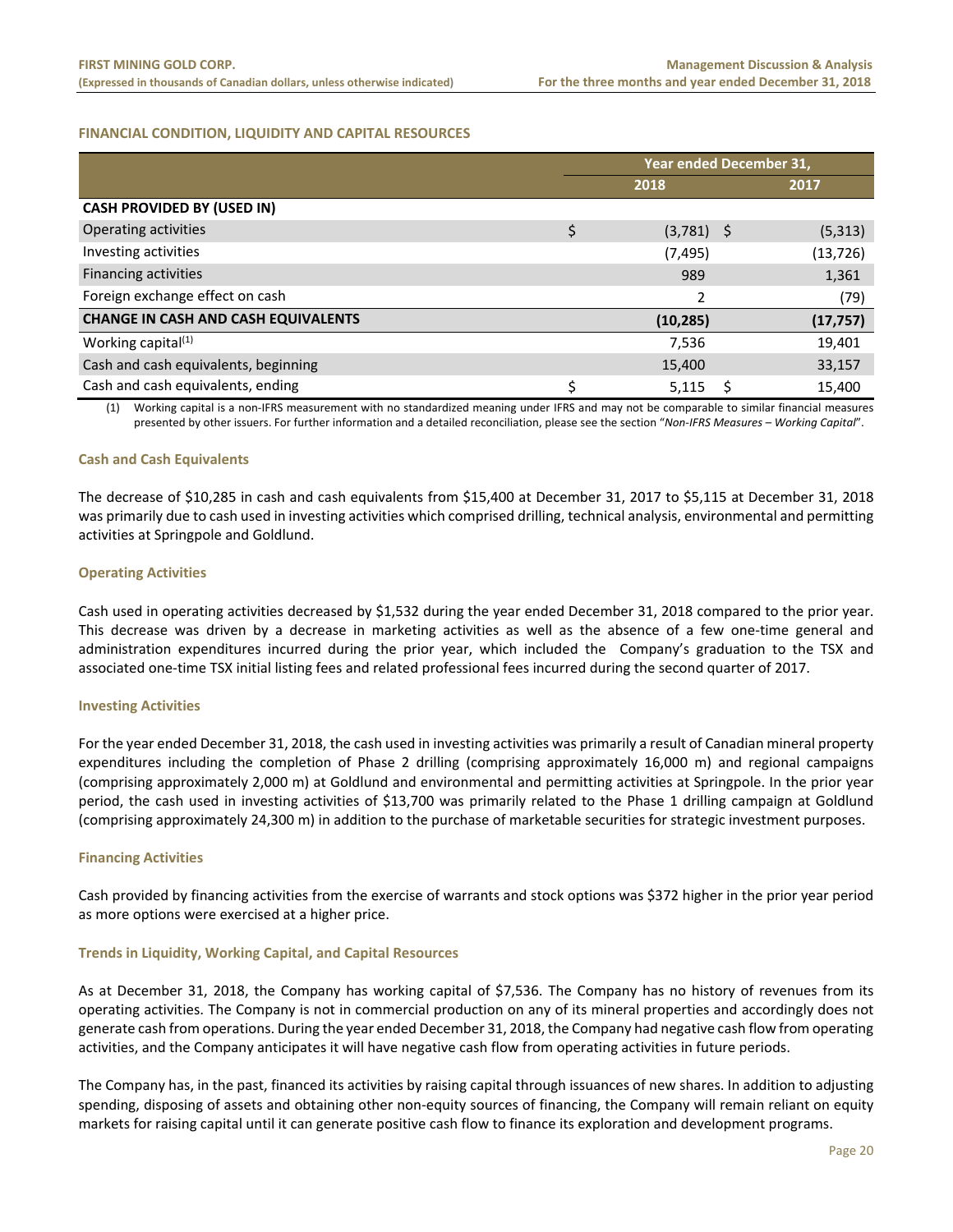The Company believes it has sufficient cash resources to meet its exploration, development, and administrative overhead expenses and maintain its planned exploration and development activities for the next twelve months. However, there is no assurance that the Company will be able to maintain sufficient working capital in the future due to market, economic and commodity price fluctuations.

#### **FINANCIAL LIABILITIES AND COMMITMENTS**

The Company's financial liabilities as at December 31, 2018 are summarized as follows:

|                                          | <b>Contractual Cash</b><br>Flows | Less than 1<br>vear | vears |  | vears                    | After 5<br>vears |  |
|------------------------------------------|----------------------------------|---------------------|-------|--|--------------------------|------------------|--|
| Accounts payable and accrued liabilities | 582                              | 582                 |       |  | $\overline{\phantom{a}}$ |                  |  |

There were no other material financial commitments as at December 31, 2018. Management is of the view that the above financial liabilities and commitments will be sufficiently funded by current working capital.

#### **OUTLOOK**

First Mining is an emerging mineral development company with a diversified portfolio of gold projects in North America. The Company's vision is to advance its material assets towards a construction decision and, ultimately, to production, and we may acquire additional mineral assets in the future. As at December 31, 2018, the Company held a portfolio of 24 mineral properties located in Canada, Mexico and the United States.

The Company is actively conducting environmental studies at its core Tier 1 Canadian mineral properties, and is continuing Indigenous community consultations related to these properties. In particular, the Company is actively collecting environmental baseline data in relation to fish community and habitat and has begun consultation efforts with local Indigenous communities within the Springpole area to support the ongoing federal and provincial EA processes and prepare the EIS for the project.

The following is a summary of various milestones achieved by the Company in 2018, as well as ongoing activities planned for the next year:

#### **Completed in 2018:**

- The Company signed the Negotiation Protocol with the Shared Territory Protocol Nations in relation to Springpole project.
- The Company completed the geotechnical drilling program to investigate the lake bed sediments and bedrock along the proposed alignment of the coffer dam at Springpole.
- The Project Description was filed with CEAA to initiate the federal Environmental Assessment process for Springpole. Subsequently, CEAA issued the final EIS guidelines to the Company, and the Company is now moving forward with the necessary work to prepare an EIS for the Springpole project.

#### **In Progress – expected to be completed in 2019 or beyond:**

- The Company is planning to submit a Terms of Reference to MOECC for Springpole. The Terms of Reference will provide a framework for the preparation of a provincial Environmental Assessment, and it will set out the Company's work plan for addressing the legislated requirements of the Ontario *Environmental Assessment Act* when preparing the provincial Environmental Assessment.
- The Company is conducting further metallurgical studies and testwork to optimize the process flowsheet and potentially improve the metallurgical recoveries at Springpole. Following this, the Company plans to initiate a pre‐ feasibility study.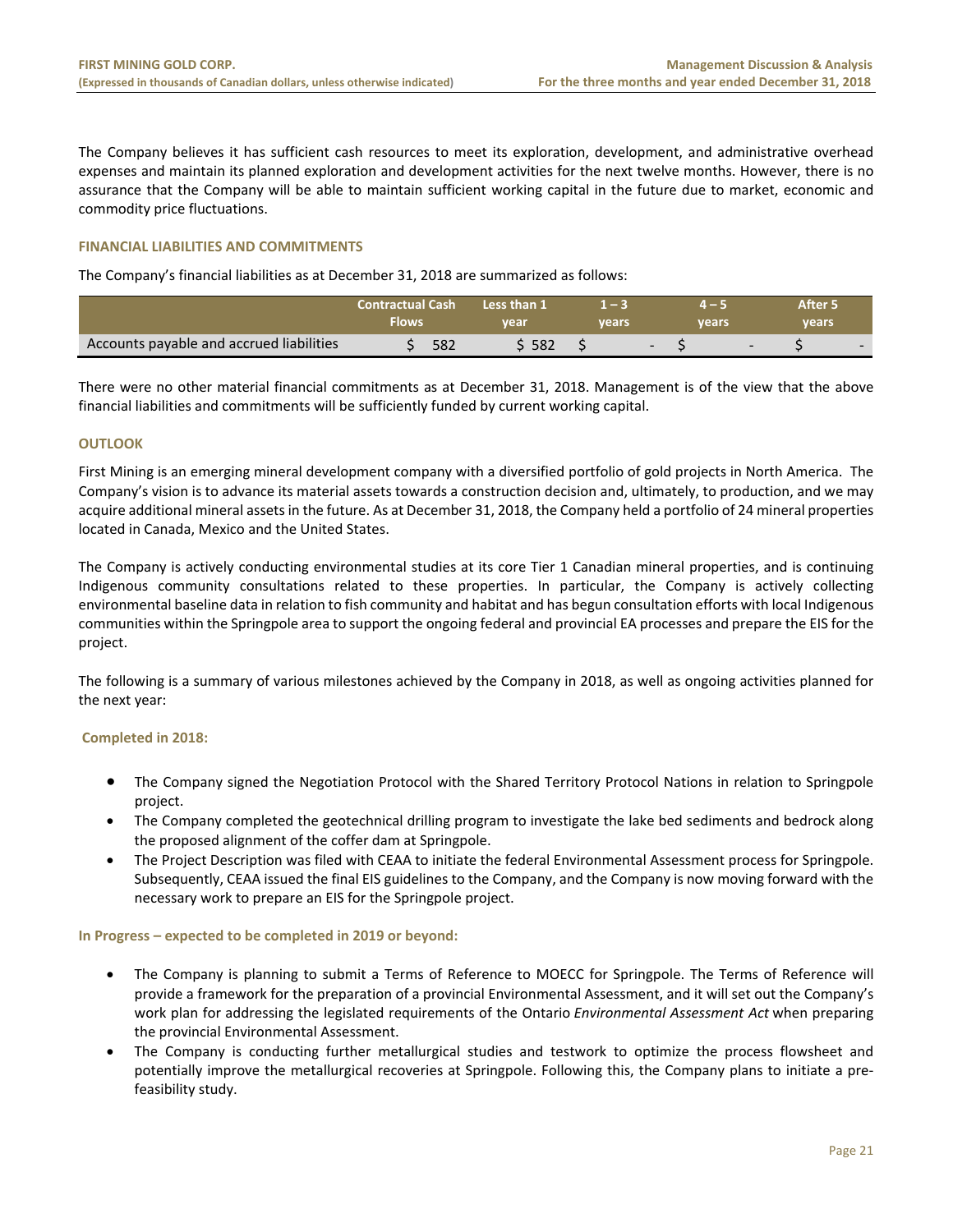- The Company undertook a geotechnical drilling program to test the footing locations for the proposed coffer dams at Springpole. The information collected will be used to create advanced design plans for the coffer dams and to confirm their ideal locations.
- The Company plans to complete additional resource and regional drilling at Goldlund.
- The Company plans to conduct an internal scoping study to assess the economic potential of the Hope Brook project in 2019.
- The Company has commenced permitting for the construction of a resource access road to Springpole to support a more efficient mode of transportation for exploration and development activities.

#### **FINANCIAL INSTRUMENTS**

#### **Cash and Cash Equivalents**

Cash and cash equivalents include cash and short‐term deposits that are readily convertible to known amounts of cash and which are subject to an insignificant risk of changes in value. The carrying amounts approximate fair value due to the shortterm maturities of these instruments.

Cash and cash equivalents are mainly held in interest bearing accounts at large Canadian financial institutions.

#### **MARKETABLE SECURITIES**

The Company holds shares in Silver One Resources Inc., which the Company received as a result of the Company's sale of certain Mexican silver assets, and other investments in publicly traded companies within the mining industry for strategic purposes.

|                                           | <b>Silver One</b><br><b>Resources Inc.</b> | <b>Other Marketable</b><br><b>Securities</b> | <b>Total</b> |
|-------------------------------------------|--------------------------------------------|----------------------------------------------|--------------|
| Balance as at December 31, 2017           | 2.280                                      | 1.997                                        | 4,277        |
| Loss recorded in other comprehensive loss | (1,290)                                    | (390)                                        | (1,680)      |
| Balance as at December 31, 2018           | 990                                        | 1.607                                        | 2,597        |

|                                           | <b>Silver One</b><br><b>Resources Inc.</b> | <b>Other Marketable</b><br><b>Securities</b> | <b>Total</b> |
|-------------------------------------------|--------------------------------------------|----------------------------------------------|--------------|
| Balance as at December 31, 2016           | $5,280$ \$                                 | 567 <sup>5</sup>                             | 5,847        |
| Purchases                                 | -                                          | 1,829                                        | 1,829        |
| Loss recorded in other comprehensive loss | (3,000)                                    | (399)                                        | (3, 399)     |
| Balance as at December 31, 2017           | 2,280                                      | 1.997                                        | 4,277        |

The Company holds marketable securities as strategic investments and has less than a 10% equity interest in each of the investees.

#### **MINERAL PROPERTY INVESTMENTS**

The Company, through its subsidiary Clifton Star, has a 10% equity interest in the shares of Beattie Gold Mines Ltd., 2699681 Canada Ltd., and 2588111 Manitoba Ltd., which directly or indirectly own various mining concessions and surface rights, collectively known as the Duparquet Gold Project. As at December 31, 2018, the fair value of mineral property investments was \$4,417 (December 31, 2017 ‐ \$4,417). Management concluded that there was no material change in the fair value of these investments during the year.

#### **Duparquet Gold Project, Québec**

The Company's 10% indirect interest in the Duparquet Gold Project was acquired through the acquisition of Clifton Star. The Duparquet Gold Project covers an area of 1,147 hectares and is located in the Abitibi Region of Québec which is one of the world's most prolific gold producing regions*.* The Company owns a 10% indirect interest in the Duparquet Gold Project which,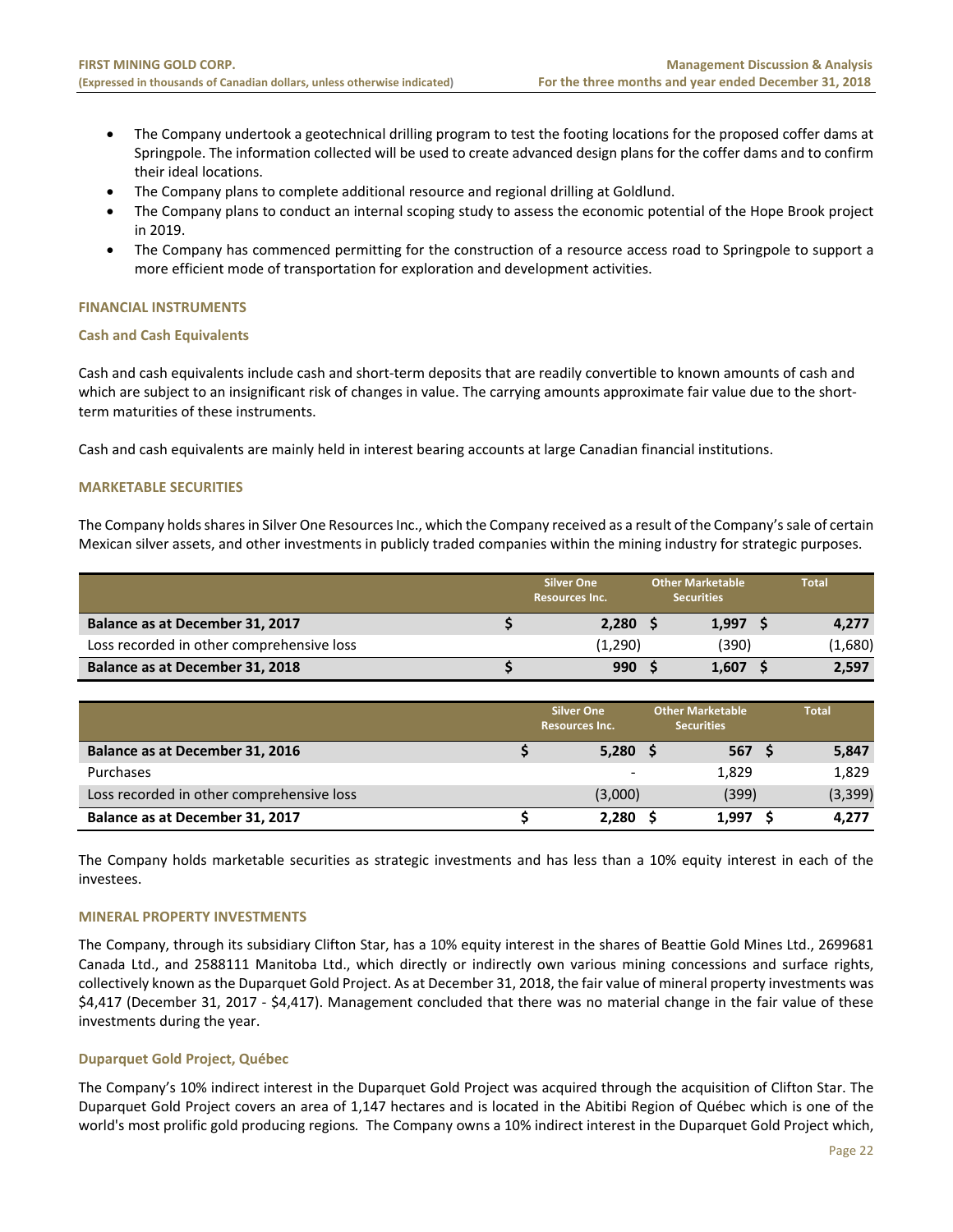on a 100% basis, hosts measured mineral resources of 165,000 tonnes grading 1.45 g/t Au, containing 7,700 oz. Au, indicated mineral resources of 59.5 Mt grading 1.57 g/t Au, containing 3.0 million oz. Au and inferred mineral resources of 28.5 Mt grading 1.46 g/t Au, containing 1.3 million oz. Au. The technical report entitled "Technical Report and Prefeasibility Study for the Duparquet Project" was filed on SEDAR by Clifton Star on May 23, 2014. Infrastructure includes site roads, access to electrical power 15 km away, tailings storage facility and water management solutions and ancillary site buildings. The Duparquet Gold Project is currently comprised of three mineral properties: Beattie, Donchester and Dumico. The 2014 prefeasibility study includes pre‐production capital costs of \$394 million, a pay‐back period of 4.3 years and pre‐tax NPV (5%) of \$222 million at USD \$1,300 per ounce of gold.

#### **RELATED PARTY TRANSACTIONS**

Amounts paid to related parties were incurred in the normal course of business and measured at the exchange amount, which is the amount agreed upon by the transacting parties and on terms and conditions similar to non-related parties. There were no significant transactions with related parties outside of the ordinary course of business during the year ended December 31, 2018.

#### **OFF‐BALANCE SHEET ARRANGEMENTS**

The Company has no off‐balance sheet arrangements that have, or are reasonably likely to have, a current or future effect on the results of operations or financial condition of the Company including, without limitation, such considerations as liquidity and capital resources.

#### **NON‐IFRS MEASURES**

The Company has included a non‐IFRS measure for "net (loss) income excluding share‐based payments (non‐cash)", "net (loss) income excluding share-based payments and write-down of mineral properties (non-cash)" and "working capital" in this MD&A to supplement its financial statements, which are presented in accordance with IFRS. The Company believes that this measure provides investors with an improved ability to evaluate the performance of the Company. Non‐IFRS measures do not have any standardized meaning prescribed under IFRS. Therefore, such measures may not be comparable to similar measures employed by other companies. The data is intended to provide additional information and should not be considered in isolation or as a substitute for measures of performance prepared in accordance with IFRS.

The Company determines working capital and net (loss) income excluding share‐based payments (non‐cash) and write‐down of mineral properties (non‐cash) as follows:

| Reconciliation as of the end of the period                                                  |    | 2018-Q4      | 2018-Q3     |    | 2018-Q2      | 2018-Q1  |
|---------------------------------------------------------------------------------------------|----|--------------|-------------|----|--------------|----------|
| Current assets                                                                              | \$ | $8,118$ \$   | $10,166$ \$ |    | $13,036$ \$  | 17,437   |
| Less current liabilities                                                                    |    | (582)        | (478)       |    | (573)        | (1, 421) |
| <b>Working capital</b>                                                                      | Ś  | $7,536$ \$   | $9,688$ \$  |    | $12,463$ \$  | 16,016   |
|                                                                                             |    |              |             |    |              |          |
| Reconciliation as of the end of the period                                                  |    | 2017-Q4      | 2017-Q3     |    | 2017-Q2      | 2017-Q1  |
| Current assets                                                                              | \$ | 20,484 \$    | 24,420      | .S | $29,064$ \$  | 35,263   |
| Less current liabilities                                                                    |    | (1,083)      | (1,009)     |    | (601)        | (1,679)  |
| <b>Working capital</b>                                                                      | Ś. | $19,401$ \$  | $23,411$ \$ |    | $28,463$ \$  | 33,584   |
|                                                                                             |    |              |             |    |              |          |
| Reconciliation for the three months ended                                                   |    | 2018-Q4      | 2018-Q3     |    | 2018-Q2      | 2018-Q1  |
| Net loss                                                                                    | Ś. | $(5,658)$ \$ | $(937)$ \$  |    | $(1,298)$ \$ | (3, 752) |
| Excluding share-based payments (non-cash)                                                   |    | 392          | 27          |    | 85           | 2,528    |
| Excluding write-down of mineral properties (non-cash)                                       |    | 4,181        |             |    |              |          |
| Net loss excluding share-based payments and write-<br>down of mineral properties (non-cash) |    | $(1,085)$ \$ | $(910)$ \$  |    | $(1,213)$ \$ | (1,224)  |

#### Quarterly Reconciliations: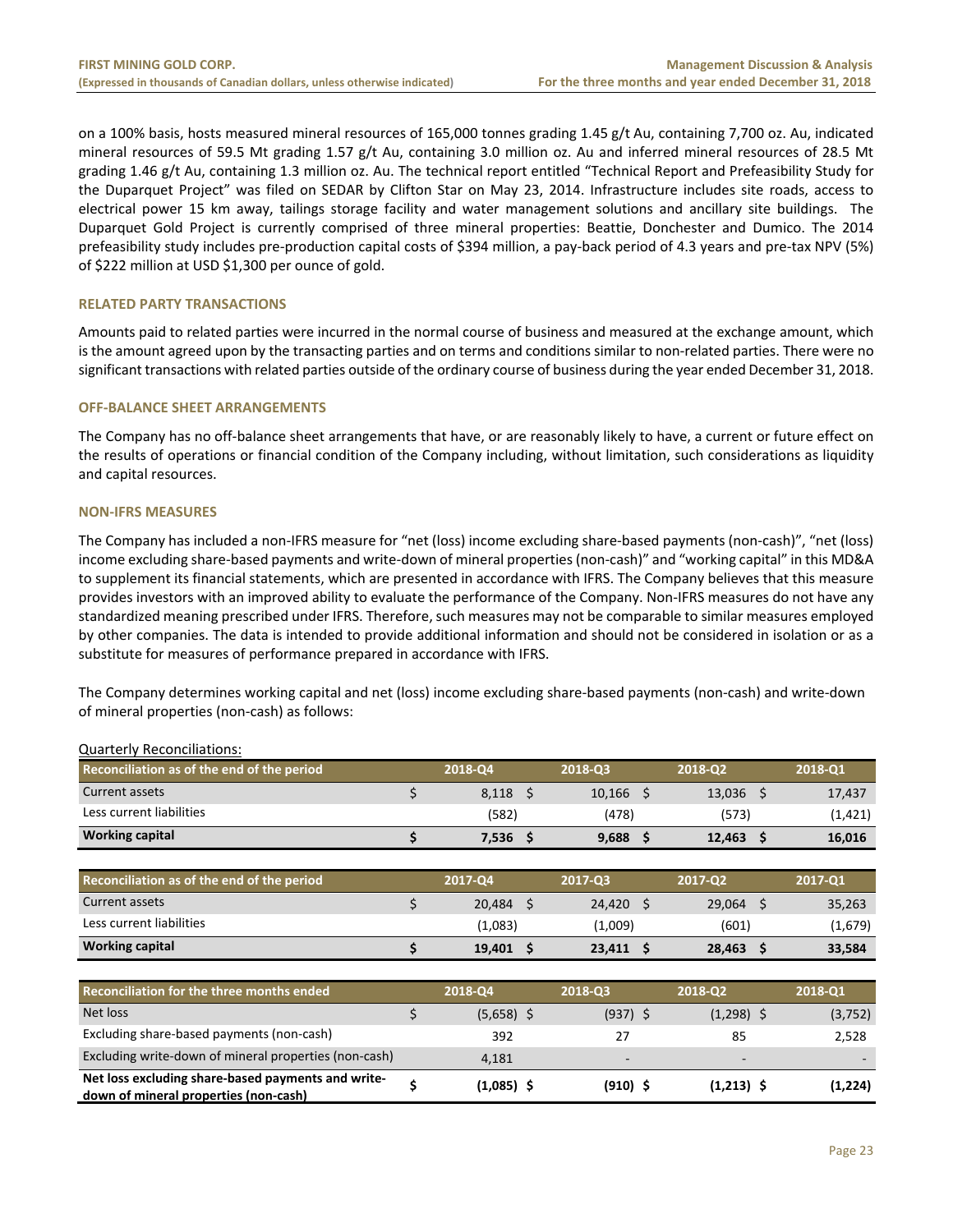**(Expressed in thousands of Canadian dollars, unless otherwise indicated) For the three months and year ended December 31, 2018**

| Reconciliation for the three months ended                                                   | 2017-04                  | 2017-03                  | 2017-02                  | 2017-Q1  |
|---------------------------------------------------------------------------------------------|--------------------------|--------------------------|--------------------------|----------|
| Net loss                                                                                    | $(1,237)$ \$             | $(1,296)$ \$             | $(1,998)$ \$             | (6,653)  |
| Excluding share-based payments (non-cash)                                                   | 20                       | 99                       | 84                       | 5,294    |
| Excluding write-down of mineral properties (non-cash)                                       | $\overline{\phantom{a}}$ | $\overline{\phantom{a}}$ | $\overline{\phantom{a}}$ |          |
| Net loss excluding share-based payments and write-<br>down of mineral properties (non-cash) | $(1,217)$ \$             | $(1,197)$ \$             | $(1,914)$ \$             | (1, 359) |

Annual Reconciliations:

| Reconciliation as of the end of the period | 2018  | 2017    | 2016    |
|--------------------------------------------|-------|---------|---------|
| Current assets                             | 8.118 | 20.484  | 40,826  |
| Less current liabilities                   | (582) | (1,083) | (1,225) |
| <b>Working capital</b>                     | 7,536 | 19.401  | 39,601  |

| Reconciliation for the years ended                                                         | 2018          | 2017                     | 2016      |
|--------------------------------------------------------------------------------------------|---------------|--------------------------|-----------|
| Net loss                                                                                   | $(11,645)$ \$ | $(11, 184)$ \$           | (11, 155) |
| Excluding share-based payments (non-cash)                                                  | 3,032         | 5.497                    | 5,155     |
| Excluding write-down of mineral properties (non-cash)                                      | 4.181         | $\overline{\phantom{0}}$ | 485       |
| Net loss excluding share-based payments and write-down of mineral<br>properties (non-cash) | $(4, 432)$ \$ | $(5,687)$ \$             | (5, 515)  |

#### **CHANGES IN ACCOUNTING POLICIES**

There were no changes in the Company's significant accounting policies during the year ended December 31, 2018 that had a material effect on its consolidated financial statements. The Company's significant accounting policies and accounting estimates are contained in the audited consolidated financial statements for the year ended December 31, 2018.

#### **ACCOUNTING STANDARDS ISSUED BUT NOT YET APPLIED**

The following are accounting standards anticipated to be effective January 1, 2019 or later:

#### IFRS 16 Leases

IFRS 16 will replace IAS 17 *"Leases"*. IFRS 16 specifies how to recognize, measure, present and disclose leases. The standard provides a single lessee accounting model, requiring lessees to recognize assets and liabilities for all leases unless the lease term is 12 months or less or the underlying asset has a low value. Application of the standard is mandatory for annual periods beginning on or after January 1, 2019. IFRS 16 will result in an increase in assets and liabilities as fewer lease payments will be expensed. Management expects an increase in depreciation expense and also an increase in cash flow from operating activities as lease payments will be recorded as financing outflows in the consolidated statements of cash flows. The Company does not expect these impacts to be material.

There are no other IFRS or International Financial Reporting Interpretations Committee interpretations that are not yet effective that would be expected to have a material impact on the Company's consolidated financial statements.

#### **CRITICAL ACCOUNTING JUDGMENTS AND ESTIMATES**

The preparation of financial statements requires the use of accounting estimates. It also requires management to exercise judgment in the process of applying its accounting policies. Estimates and judgments are regularly evaluated and are based on management's experience and other factors, including expectations about future events that are believed to be reasonable under the circumstances. The use of judgments, estimates and assumptions affects the application of accounting policies and the reported amounts of assets and liabilities, income and expense. Actual results may differ from these estimates. The following discusses the accounting judgments and estimates that the Company has made in the preparation of the audited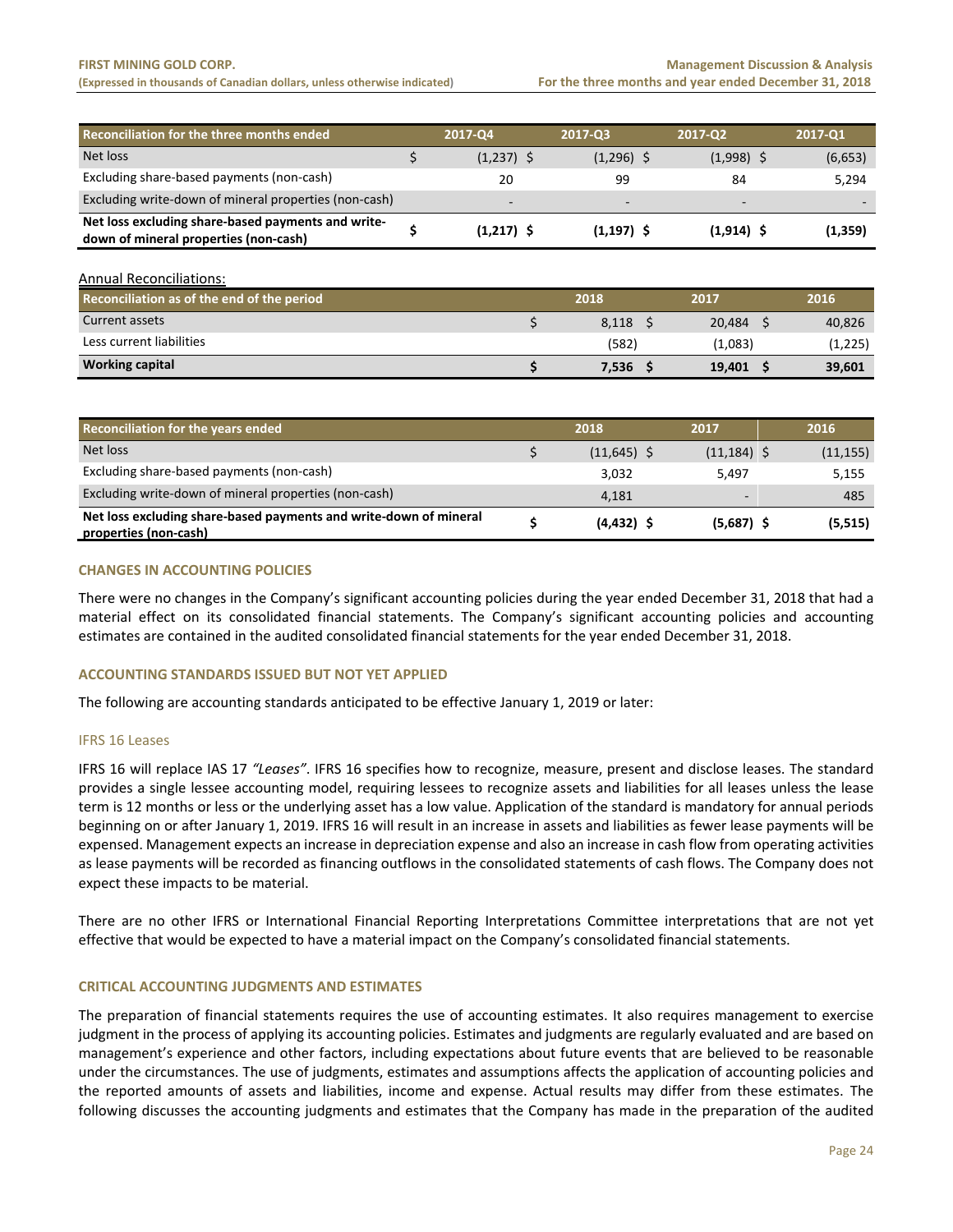consolidated financial statements for the year ended December 31, 2018, which could result in a material adjustment to the carrying amounts of assets and liabilities:

#### Impairment of mineral properties:

In accordance with the Company's accounting policy for its mineral properties, exploration and evaluation expenditures on mineral properties are capitalized. There is no certainty that the expenditures made by the Company in the exploration of its property interests will result in discoveries of commercial quantities of minerals. The Company applies judgment to determine whether indicators of impairment exist for these capitalized costs.

Management uses several criteria in making this assessment, including the period for which the Company has the right to explore, expected renewals of exploration rights, whether substantive expenditures on further exploration and evaluation of mineral properties are budgeted, and evaluation of the results of exploration and evaluation activities up to the reporting date.

#### Determining amount and timing of reclamation provisions:

A reclamation provision represents the present value of estimated future costs for the reclamation of the Company's mineral properties. These estimates include assumptions as to the future activities, cost of services, timing of the reclamation work to be performed, inflation rates, exchange rates and interest rates. The actual cost to reclaim a mine may vary from the estimated amounts because there are uncertainties in factors used to estimate the cost and potential changes in regulations or laws governing the reclamation of a mineral property. Management periodically reviews the reclamation requirements and adjusts the liability, if any, as new information becomes available and will assess the impact of new regulations and laws as they are enacted.

#### Mineral Property Investments:

The Company makes estimates and assumptions that affect the carrying value of its mineral property investments, which are comprised of equity interests in the shares of private companies. These financial assets are designated as fair value through other comprehensive income (loss), and management needs to determine the fair value as at each period end. As there is no observable market data which can be used to determine this fair value, management applies judgment in determining whether a significant change in the fair value of this investment may have occurred. Factors that are considered include a change in the performance of the investee, a change in the market for the investee's future products, a change in the performance of comparable entities, a change in price of gold or other metals, a change in the economic environment, or evidence from external transactions in the investee's equity. Changes to these variables could result in the fair value being less than or greater than the amount recorded.

#### **RISKS AND UNCERTAINTIES**

The Company is subject to a number of risks and uncertainties, each of which could have an adverse effect on its business operation or financial results. Some of these risks and uncertainties are detailed below. For a comprehensive list of the Company's risks and uncertainties, see the Company's Annual Information Form under the heading "Risks that can affect our business" for the year ended December 31, 2018 which are available under our SEDAR profile at www.sedar.com, and on EDGAR as an exhibit to Form 40‐F.

#### **Risks related to Financial Instruments**

The Company thoroughly examines the various financial instruments and risks to which it is exposed and assesses the impact and likelihood of those risks. These risks include market risk, price risk, foreign currency risk, interest rate risk, credit risk, liquidity risk, and capital risk. Where material, these risks are reviewed and monitored by the Company's Board of Directors (the "**Board**").

The Board has overall responsibility for the determination of the Company's risk management objectives and policies. The overall objective of the Board is to set policies that seek to reduce risk as far as possible without unduly affecting the Company's competitiveness and flexibility.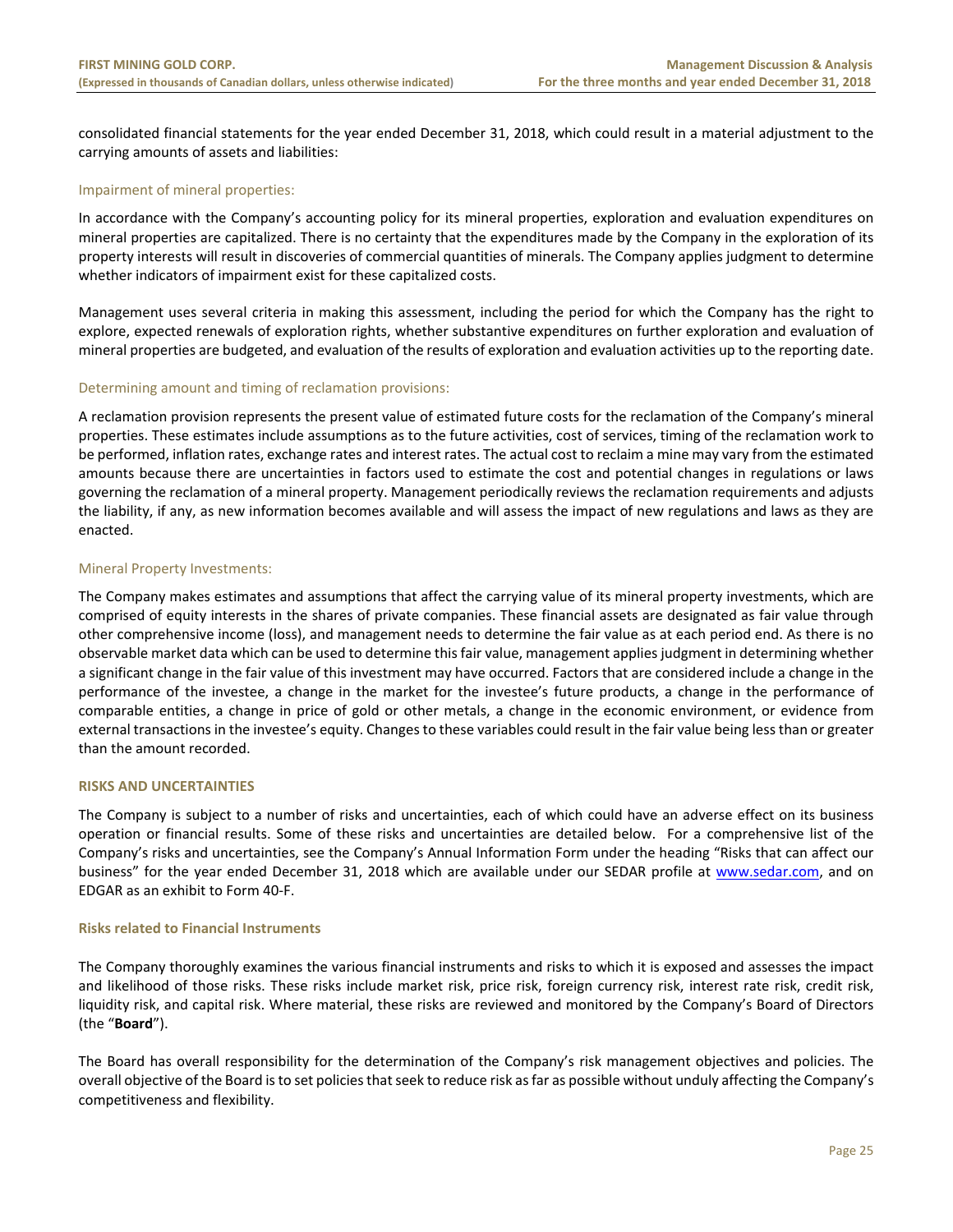#### a) Market Risk

Market risk is the risk that the fair value of future cash flows of a financial instrument will fluctuate due to changes in market prices. Market risk includes equity price risk, foreign currency risk and interest rate risk.

#### *Equity Price Risk*

The Company is exposed to equity price risk as a result of holding equity investments, which are comprised of marketable securities and mineral property investments, in other mineral property exploration companies.

If the fair value of our investments in equity instruments had been 10% higher or lower as at December 31, 2018, other comprehensive loss for the year ended December 31, 2018 would have decreased or increased, respectively, by approximately \$701 (2017 ‐ \$869), as a result of changes in the fair value of equity investments.

#### *Foreign Currency Risk*

The Company is exposed to the financial risk related to the fluctuation of foreign exchange rates. The Company operates in Canada, the United States, and Mexico, and a portion of the Company's expenses are incurred in Canadian dollars ("**CAD**"), US dollars ("**USD**"), and Mexican Pesos ("**MXN**"). A significant change in the currency exchange rates between the Canadian, US and Mexican currencies, could have an effect on the Company's results of operations, financial position or cash flows. The Company has not hedged its exposure to currency fluctuations.

As at December 31, 2018, the Company is exposed to currency risk on certain financial instruments denominated in USD and MXN. The Company does not have significant transactions or hold significant cash or other financial instruments denominated in USD and MXN currencies. Therefore, the Company considers this risk to be immaterial.

#### *Interest Rate Risk*

Interest rate risk is the risk that future cash flows will fluctuate as a result of changes in market interest rates. The Company does not have any borrowings that are subject to fluctuations in market interest rates. Interest rate risk is limited to potential decreases on the interest rate offered on cash and cash equivalents held with chartered Canadian financial institutions. The Company considers this risk to be immaterial.

#### b) Credit Risk

Credit risk is the risk of financial loss to the Company if a customer or counterparty to a financial instrument fails to meet its contractual obligations. Financial instruments which are potentially subject to credit risk for the Company consist primarily of cash and cash equivalents, accounts and other receivables, and the reclamation deposit. The Company considers credit risk with respect to its cash and cash equivalents to be immaterial as cash and cash equivalents are mainly held through large Canadian financial institutions.

#### c) Liquidity Risk

Liquidity risk is the risk that the Company will not be able to meet its financial obligations as they become due. The Company's policy is to ensure that it will have sufficient cash to allow it to meet its liabilities when they become due, under both normal and stressed conditions, without incurring unacceptable losses or risking damage to the Company's reputation. The Company manages its liquidity risk by preparing annual estimates of exploration and administrative expenditures and monitoring actual expenditures compared to the estimates to ensure that there is sufficient capital on hand to meet ongoing obligations.

The following table summarizes the maturities of the Company's financial liabilities as at December 31, 2018 based on the undiscounted contractual cash flows: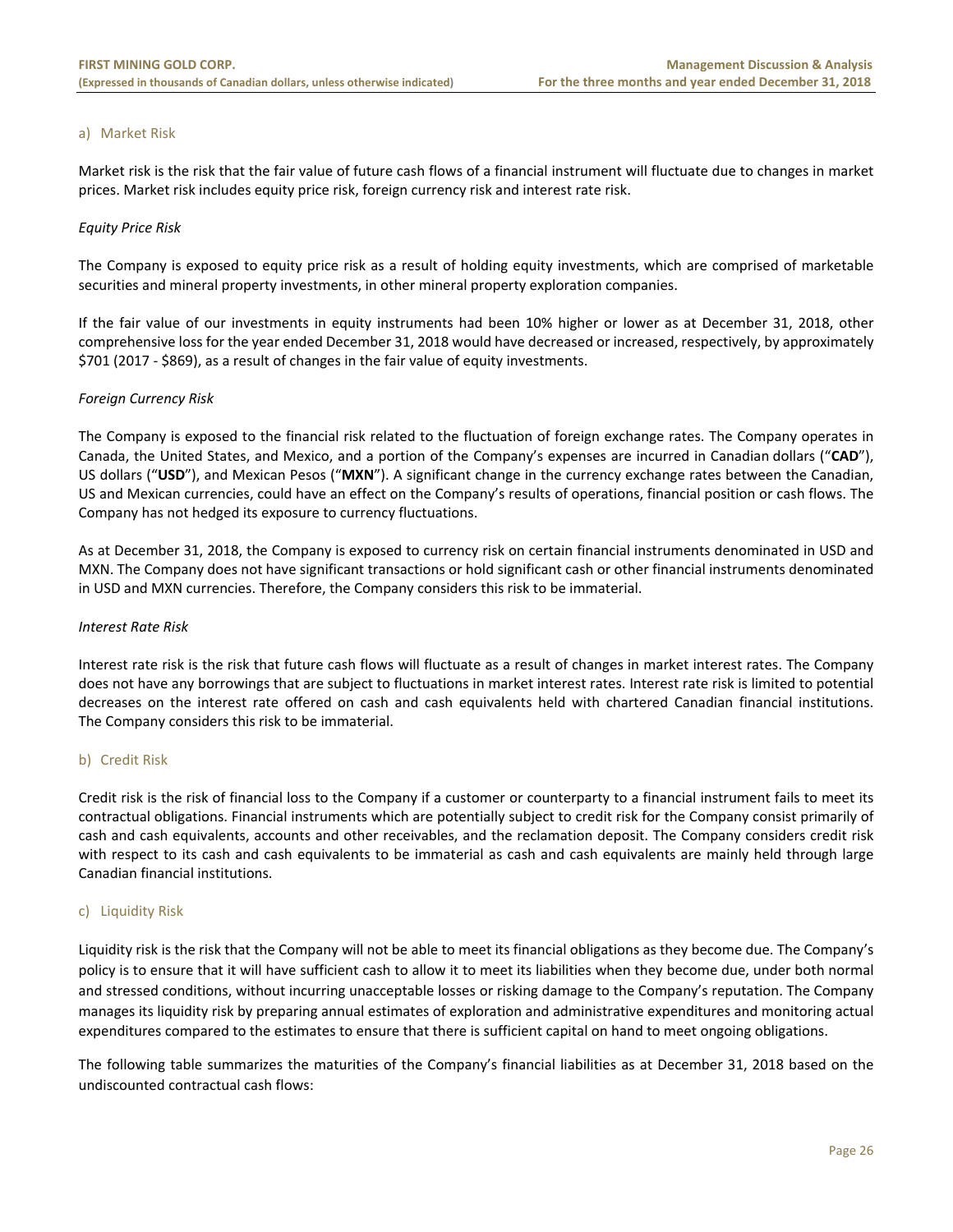|                                          | Carrying<br>Amount | <b>Contractual</b><br>Cash Flows | Less than 1<br>vear | u – I<br>vears | years  |                          | After 5<br>vears |  |
|------------------------------------------|--------------------|----------------------------------|---------------------|----------------|--------|--------------------------|------------------|--|
| Accounts payable and accrued liabilities | 582                | 582                              | 582                 |                | $\sim$ | $\overline{\phantom{a}}$ | $\sim$           |  |

As at December 31, 2018, the Company had cash and cash equivalents of \$5,115 (December 31, 2017 ‐ \$15,400). The Company believes it has sufficient cash on hand to meet operating requirements as they arise for at least the next 12 months.

#### d) Capital Risk Management

The Company's objectives when managing capital are to safeguard the Company's ability to continue as a going concern in order to pursue the exploration and retention of its mineral properties. The Company has historically demonstrated the ability to raise new capital through equity issuances and/or through surplus cash as part of its acquisitions. In the management of capital, the Company includes the components of shareholders' equity as well as cash.

The Company prepares annual estimates of exploration and administrative expenditures and monitors actual expenditures compared to the estimates to ensure that there is sufficient capital on hand to meet ongoing obligations.

#### **Other Risk Factors**

#### **Financing Risks**

The Company has finite financial resources, has no current source of operating cash flow and has no assurance that additional funding will be available to it for its future activities, including exploration or development of mineral projects. Such further activities may be dependent upon the Company's ability to obtain financing through equity or debt financing or other means. Failure to obtain additional financing could result in delay or indefinite postponement of exploration and development of the Company's existing mineral projects and could result in the loss of one or more of its properties.

#### **Exploration and Development Risks**

The exploration for and development of minerals involves significant risks, which even a combination of careful evaluation, experience and knowledge may not eliminate. These risks include:

- few properties that are explored are ultimately developed into producing mines;
- there can be no guarantee that the estimates of quantities and qualities of minerals disclosed will be economically recoverable;
- with all mining operations there is uncertainty and, therefore, risk associated with operating parameters and costs resulting from the scaling up of extraction methods tested in pilot conditions; and
- mineral exploration is speculative in nature and there can be no assurance that any minerals discovered will result in an increase in our resource base.

Unsuccessful exploration or development programs could have a material adverse impact on the Company's operations and financial condition.

#### **Operational hazards and risks**

The Company's operations will be subject to all of the hazards and risks normally encountered in the exploration and development of minerals. To the extent that the Company takes a property to production, the Company will be subject to all of the hazards and risks associated with the production of minerals. These risks include:

- unusual and unexpected geological formations;
- rock falls;
- seismic activity;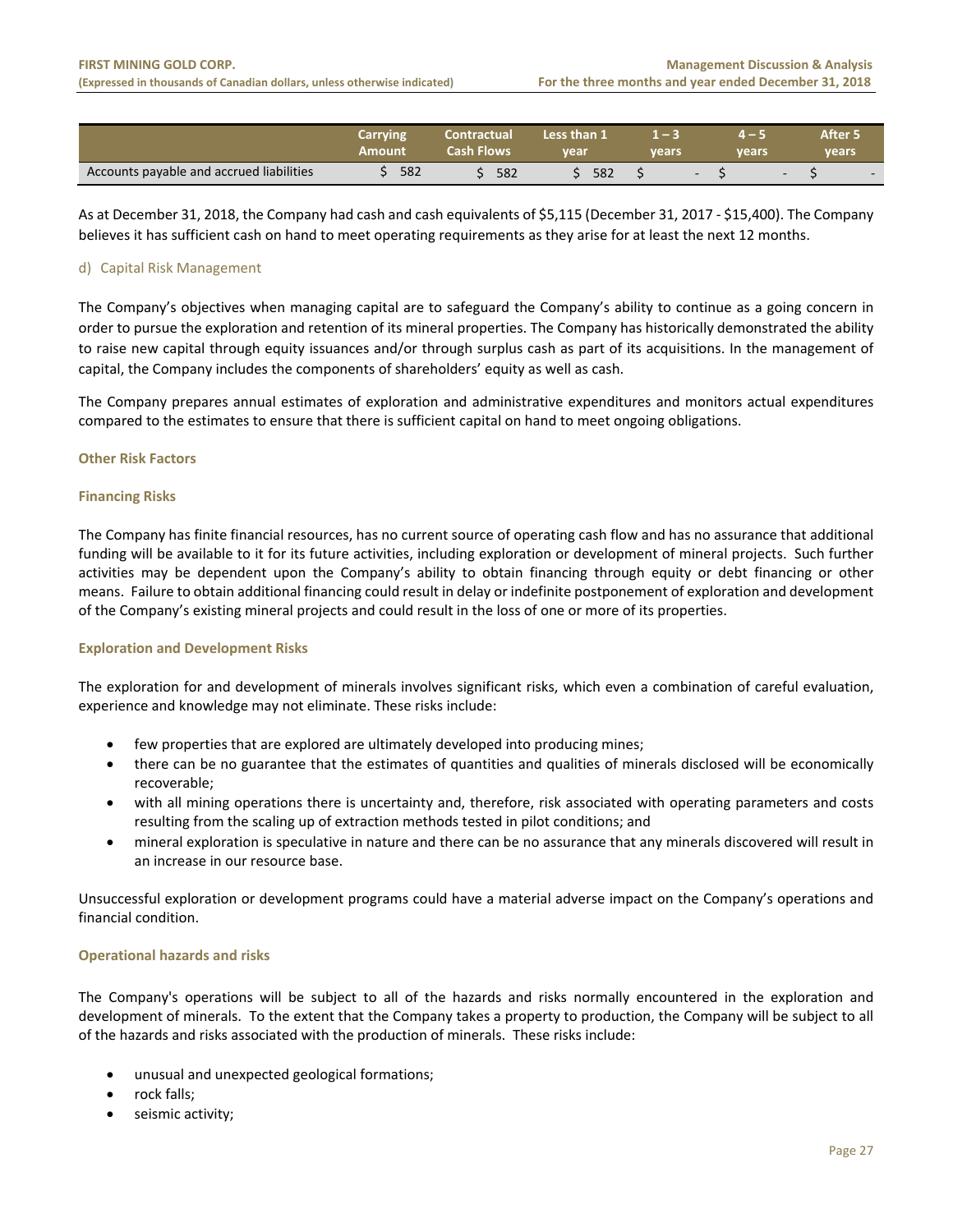- flooding and other conditions involved in the extraction of material, any of which could result in damage to, or destruction of, mines and other producing facilities, damage to life or property, environmental damage and possible legal liability;
- environmental pollution, and consequent liability that could have a material adverse impact on the Company's business, operations and financial performance;
- mechanical equipment and facility performance problems; and
- periodic disruptions due to inclement or hazardous weather conditions.

#### **Substantial expenditures**

Substantial expenditures are required to establish resources and reserves through drilling, to develop metallurgical processes to extract the metal from the ore and, in certain cases, to develop infrastructure at any site chosen for exploration. Although substantial benefits may be derived from the discovery of a major mineralized deposit, no assurance can be given that minerals will be discovered in sufficient quantities to justify commercial operations or that funds required for development can be obtained on a timely basis.

The economics of developing mineral properties is affected by many factors including:

- the cost of operations;
- variations in the grade of mineralized material mined;
- fluctuations in metal markets; and
- such other factors as government regulations, including regulations relating to royalties, allowable production, importing and exporting of minerals and environmental protection.

The remoteness and restrictions on access of properties in which we have an interest will have an adverse effect on expenditures as a result of higher infrastructure costs. There are also physical risks to the exploration personnel working in the terrain in which the Company's properties are located, occasionally in poor climate conditions.

#### **No History of Mineral Production**

The Company has no history of commercially producing metals from its mineral exploration properties. There can be no assurance that the Company or any other party will successfully establish mining operations or profitably produce gold or other precious metals on any of the Company's properties. The development of mineral properties involves a high degree of risk and few properties that are explored are ultimately developed into producing mines. The commercial viability of a mineral deposit is dependent upon a number of factors which are beyond the Company's control, including the attributes of the deposit, commodity prices, government policies and regulation and environmental protection. Fluctuations in the market prices of minerals may render reserves and deposits containing relatively lower grades of mineralization uneconomic.

None of the Company's properties are currently under development or production. The future development of any properties found to be economically feasible will require applicable licenses and permits and will require the construction and operation of mines, processing plants and related infrastructure. As a result, the development of any property will be subject to all of the risks associated with establishing new mining operations and business enterprises, including, but not limited to:

- the timing and cost of the construction of mining and processing facilities;
- the availability and costs of skilled labour and mining equipment;
- the availability and cost of appropriate smelting and/or refining arrangements;
- the need to obtain necessary environmental and other governmental approvals and permits and the timing of those approvals and permits; and
- the availability of funds to finance construction and development activities.

It is common in new mining operations to experience unexpected problems and delays during development, construction and mine start-up. In addition, delays in the commencement of mineral production often occur. Accordingly, there are no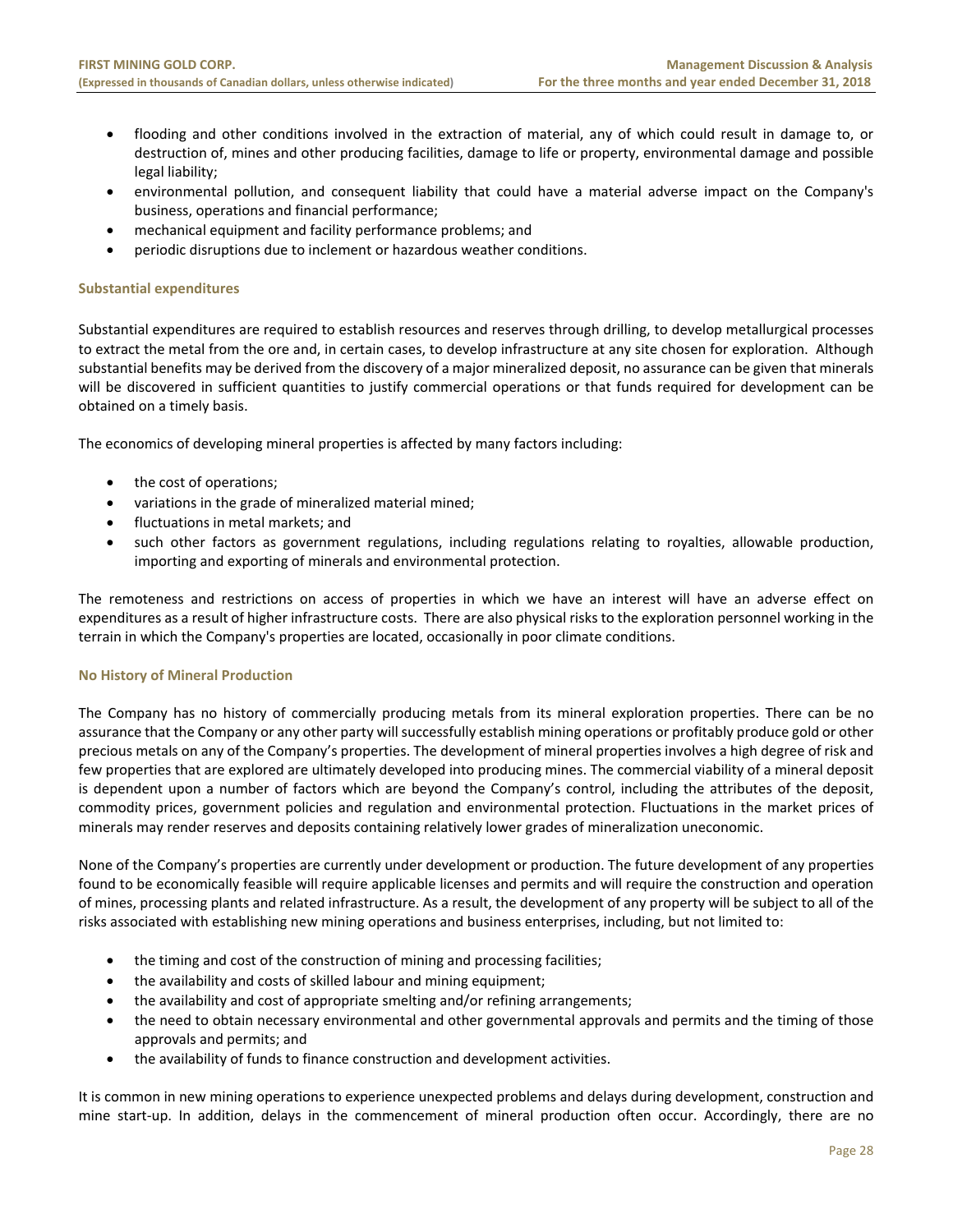assurances that the Company's activities will result in profitable mining operations or that mining operations will be established at any of the Company's properties.

#### **Acquisition of Business Arrangements**

As part of the Company's business strategy, First Mining has sought and may continue to seek to acquire new mining and exploration projects. In pursuit of such opportunities, the Company may fail to select appropriate acquisition targets or negotiate acceptable arrangements, including arrangements to finance acquisitions or integrate the acquired businesses into the Company. Ultimately, any acquisitions would be accompanied by risks, which could include:

- a significant change in commodity prices after the Company has committed to complete the transaction and established the purchase price or exchange ratio;
- a material ore body could prove to be below expectations;
- difficulty in integrating and assimilating the operations and workforce of any acquired companies;
- realizing anticipated synergies and maximizing the financial and strategic position of the combined enterprise;
- the bankruptcy of parties with whom the Company has arrangements;
- maintaining uniform standards, policies and controls across the organization;
- disruption of our ongoing business and relationships with employees, suppliers, contractors and other stakeholders as the Company integrates the acquired business or assets;
- the acquired business or assets may have unknown liabilities which may be significant;
- delays as a result of regulatory approvals; and
- exposure to litigation (including actions commenced by shareholders) in connection with the transaction.

Any material issues that the Company encounters in connection with an acquisition could have a material adverse effect on its business, results of operations and financial position.

#### **Mineral Reserves/Mineral Resources**

The properties in which the Company holds an interest are currently considered to be in the early exploration stage only and do not contain a known body of commercial minerals beyond the PEA level. Mineral resources and mineral reserves are, in large part, estimates and no assurance can be given that any anticipated tonnages and grades will be achieved or that the particular level of recovery will be realized.

Mineral resources on the Company's properties have been determined based upon assumed cut‐off grades, metal prices and operating costs at the time of calculation, as set out in the applicable technical reports. Future production could differ dramatically from resource and reserve estimates because, among other reasons:

- mineralization or formations could be different from those predicted by drilling, sampling and similar examinations;
- calculation errors could be made in estimating mineral resources and mineral reserves;
- increases in operating mining costs and processing costs could adversely affect mineral resources and mineral reserves;
- the grade of the mineral resources and mineral reserves may vary significantly from time to time and there is no assurance that any particular level of metals may be recovered from the ore; and
- declines in the market price of the metals may render the mining of some or all of the mineral reserves uneconomic.

Estimated mineral resources may require downward revisions based on changes in metal prices, further exploration or development activity, increased production costs or actual production experience. This could materially and adversely affect estimates of the tonnage or grade of mineralization, estimated recovery rates or other important factors that influence mineral resource and mineral reserve estimates.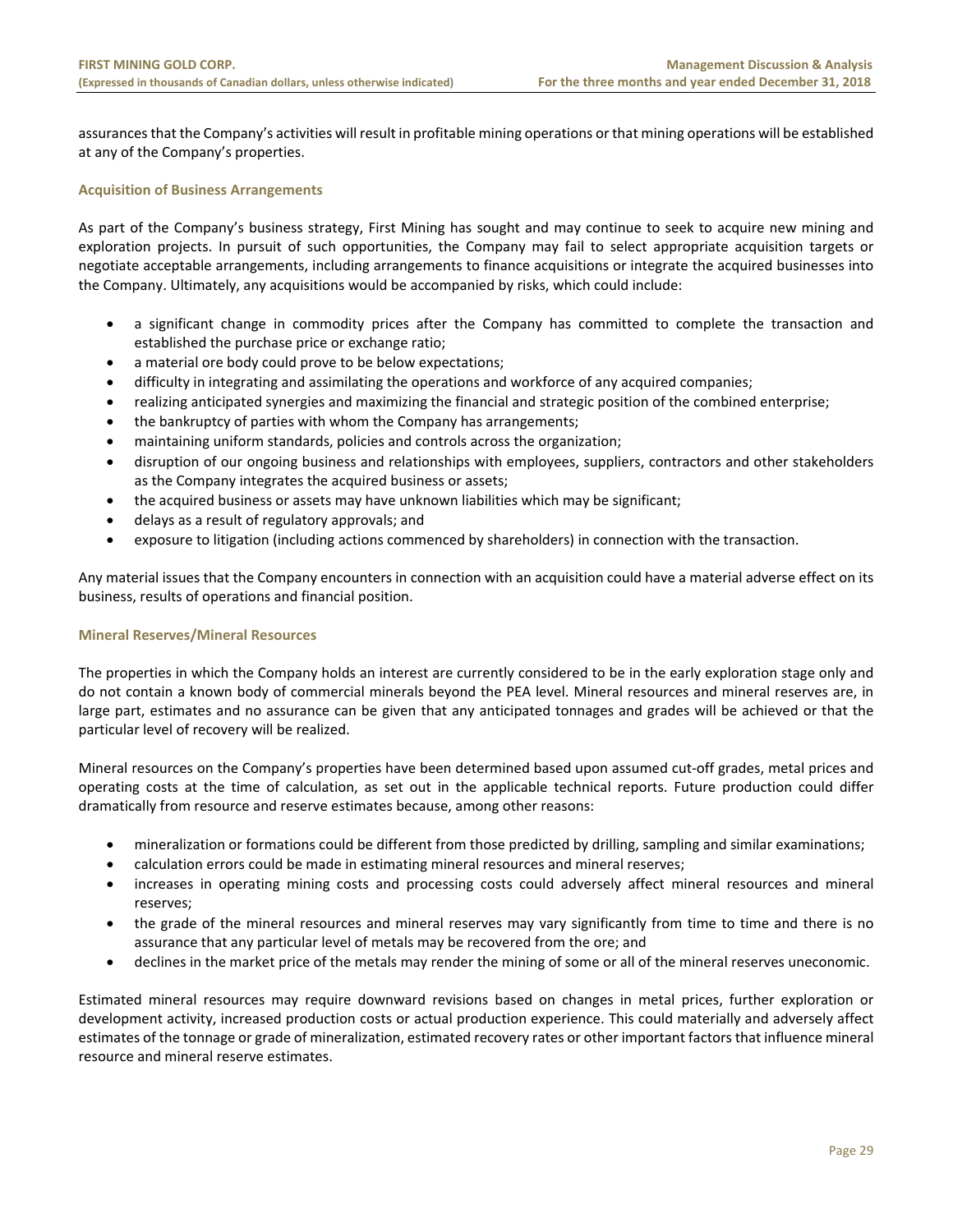Any reduction in estimated mineral resources as a result could require material write downs in investment in the affected mining property and increased amortization, reclamation and closure charges, which could have a material and adverse effect on future cash flows for the property and on the Company's earnings, results of operations and financial condition.

Because the Company does not currently have any producing properties, mineralization estimates for its properties may require adjustments or downward revisions based upon further exploration or development work or actual future production experience. In addition, the grade of mineralized material ultimately mined, if any, may differ from that indicated by drilling results. There can be no assurance that minerals recovered in small-scale tests will be duplicated in large-scale tests under onsite conditions or in production scale.

The mineral resource estimates contained in this MD&A have been determined and valued based on assumed future prices, cut‐off grades and operating costs that may prove to be inaccurate. Extended declines in market prices for gold or other metals may render portions of our mineralization uneconomic and result in reduced reported mineralization. Any material reductions in mineralization estimates, or of the ability to extract mineralized material from our properties, could (directly or indirectly) have a material adverse effect on the Company's results of operations or financial condition.

#### **Capital Costs, Operating Costs, Production and Economic Returns**

Actual capital costs, operating costs, production and economic returns with respect to our properties may differ significantly from those we have anticipated and there are no assurances that any future development activities will result in profitable mining operations. The capital costs required to develop or take our projects into production may be significantly higher than anticipated. To the extent that such risks impact upon any such properties, there may be a material adverse effect on results of operations on such properties which may in turn have a material adverse effect on our financial condition.

#### **Substantial Capital Requirements**

The Company's management team anticipates that it may make substantial capital expenditures for the exploration and development of properties in the future. As the Company is in the exploration stage with no revenue being generated from the exploration activities on its mineral properties, the Company has limited ability to raise the capital necessary to undertake or complete future exploration work, including drilling programs. There can be no assurance that debt or equity financing will be available or sufficient to meet these requirements or for other corporate purposes or, if debt or equity financing is available, that it will be on terms acceptable to the Company and any such financing may result in substantial dilution to existing shareholders. Moreover, future activities may require the Company to alter its capitalization significantly. The Company's inability to access sufficient capital for its operations could have a material adverse effect on the Company's financial condition, results of operations or prospects. In particular, failure to obtain such financing on a timely basis could cause the Company to forfeit its interest in certain properties, miss certain acquisition opportunities and reduce or terminate its operations.

#### **History of Net Losses**

The Company hasn't received any revenue to date from activities on its properties, and there is no assurance that any of its properties will generate earnings, operate profitably or provide a return on investment in the future. The Company has not determined that production activity is warranted on any of its mineral properties. Even if the Company (alone or in conjunction with a third party) undertakes development and production activities on any of its mineral properties, there is no certainty that the Company will produce revenue, operate profitably or provide a return on investment in the future. The Company is subject to all of the risks associated with new mining operations and business enterprises including, but not limited to:

- the timing and cost, which can be considerable, for the future construction of mining and processing facilities;
- the availability and costs of skilled labour, consultants, mining equipment and supplies;
- the availability and cost of appropriate smelting and/or refining arrangements;
- the need to first obtain necessary environmental and other governmental approvals, licenses and permits, and the timing of those approvals, licenses and permits; and
- the availability of funds to finance construction and development activities.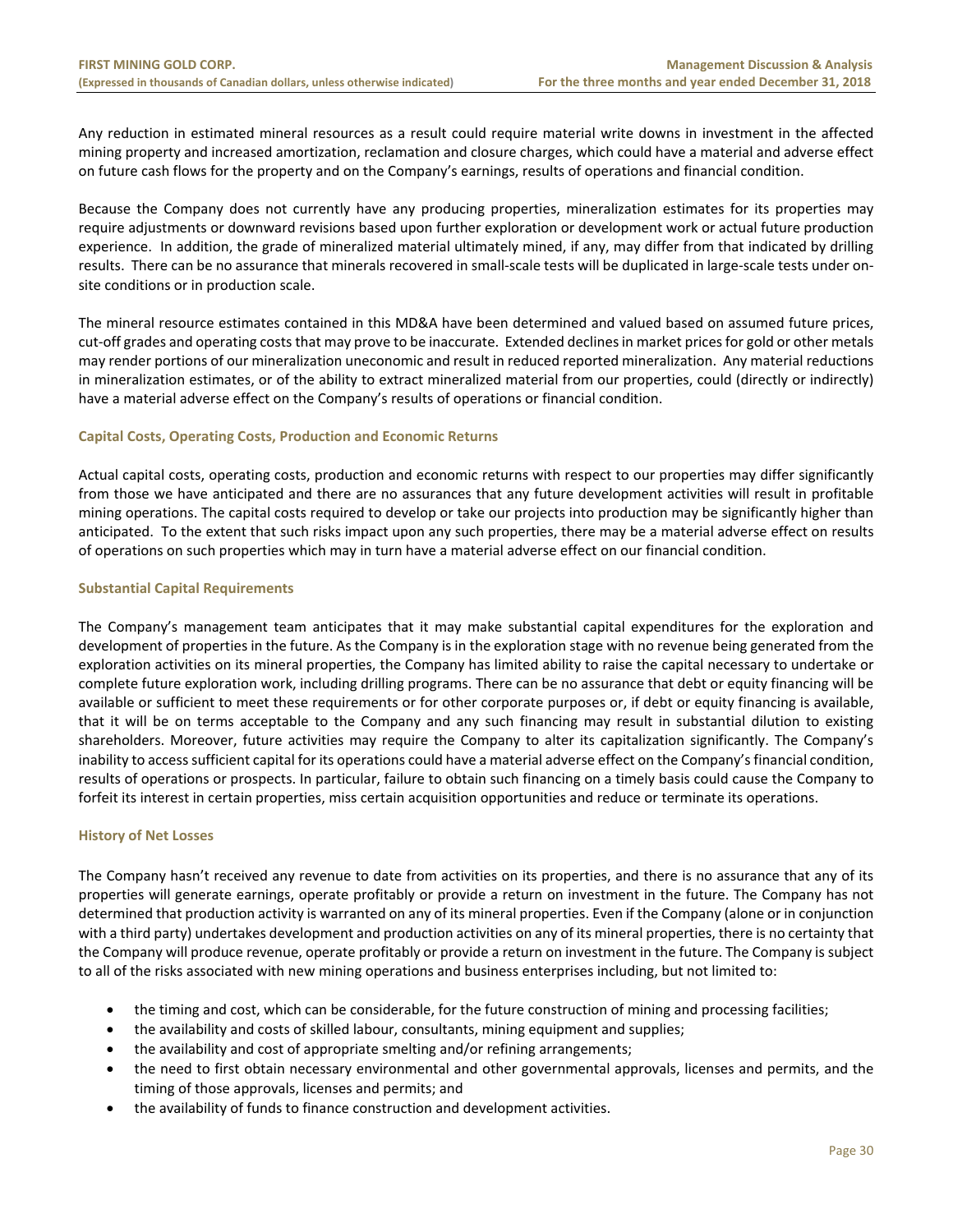It is common in new mining operations to experience unexpected problems and delays during construction, development, and mine start-up. In addition, delays in mineral production often occur. Accordingly, there are no assurances that the Company's activities will result in sustainable profitable mining operations or that the Company will successfully establish mining operations or profitably produce metals at any of its properties.

#### **Global Financial Conditions**

Global financial conditions have, at various times in the past and may, in the future, experience extreme volatility. Many industries, including the mining industry, are impacted by volatile market conditions. Global financial conditions may be subject to sudden and rapid destabilizations in response to economic shocks. A slowdown in the financial markets or other economic conditions, including but not limited to consumer spending, employment rates, business conditions, inflation, fluctuations in fuel and energy costs, consumer debt levels, lack of available credit, the state of the financial markets, interest rates and tax rates, may adversely affect the Company's growth and financial condition. Future economic shocks may be precipitated by a number of causes, including government debt levels, fluctuations in the price of oil and other commodities, volatility of metal prices, geopolitical instability, changes in laws or governments, war, terrorism, the volatility of currency exchanges inflation or deflation, the devaluation and volatility of global stock markets and natural disasters. Any sudden or rapid destabilization of global economic conditions could impact the Company's ability to obtain equity or debt financing in the future on terms favourable to the Company or at all. In such an event, the Company's operations and financial condition could be adversely impacted.

#### **Indigenous Peoples**

Various international and national laws, codes, court decisions, resolutions, conventions, guidelines, and other materials relate to the rights of Indigenous peoples including the First Nations of Canada. The Company operates in areas presently or previously inhabited or used by Indigenous peoples including areas covered by treaties among the First Nations, the federal government and applicable provincial governments. Many of these materials impose obligations on government to respect the rights of Indigenous people. Some mandate that government consult with Indigenous people regarding government actions which may affect Indigenous people, including actions to approve or grant mining rights or exploration, development or production permits. The obligations of government and private parties under the various international and national materials pertaining to Indigenous people continue to evolve. Government policy and its implementation regarding Indigenous consultation (including the requirements that are imposed on industry) continue to change. In certain circumstances, Indigenous communities are entitled to be consulted prior to, and during, resource development. The consultation process and expectations of parties (government, Indigenous communities and industry proponents) involved can vary considerably from project to project, within stages of the project life and among Indigenous communities. There can be overlapping or inconsistent Indigenous or treaty claims respecting a project. These can contribute to process uncertainty, increased costs, delay in receiving required approvals, and potentially, an inability to secure the required approvals for a project, each of which could have a material adverse effect on the Company's business, operations, results of operations, financial condition and future prospects.

The Company's current and future exploration and development programs may be subject to a risk that one or more groups of Indigenous people may oppose development on any of its properties or on properties in which it holds a direct or indirect interest, even where the Company has entered into agreements with applicable Indigenous and non-Indigenous authorities. Such opposition may be directed through legal or administrative proceedings or expressed in manifestations such as protests, roadblocks or other forms of public expression against the Company's activities. Opposition by Indigenous people to the Company's operations may require modification of or preclude development of its projects or may require the Company to enter into agreements with or make payments to Indigenous people with respect to projects on such properties. Such agreements may result in significant costs to the Company or have a material adverse effect on the Company's business, financial condition and results of operations. Even where such agreements have been entered into, there can be no certainty that there will not be disagreements between the Company and groups or sub‐groups of Indigenous persons which may result in project delays or have other material adverse effects on the Company.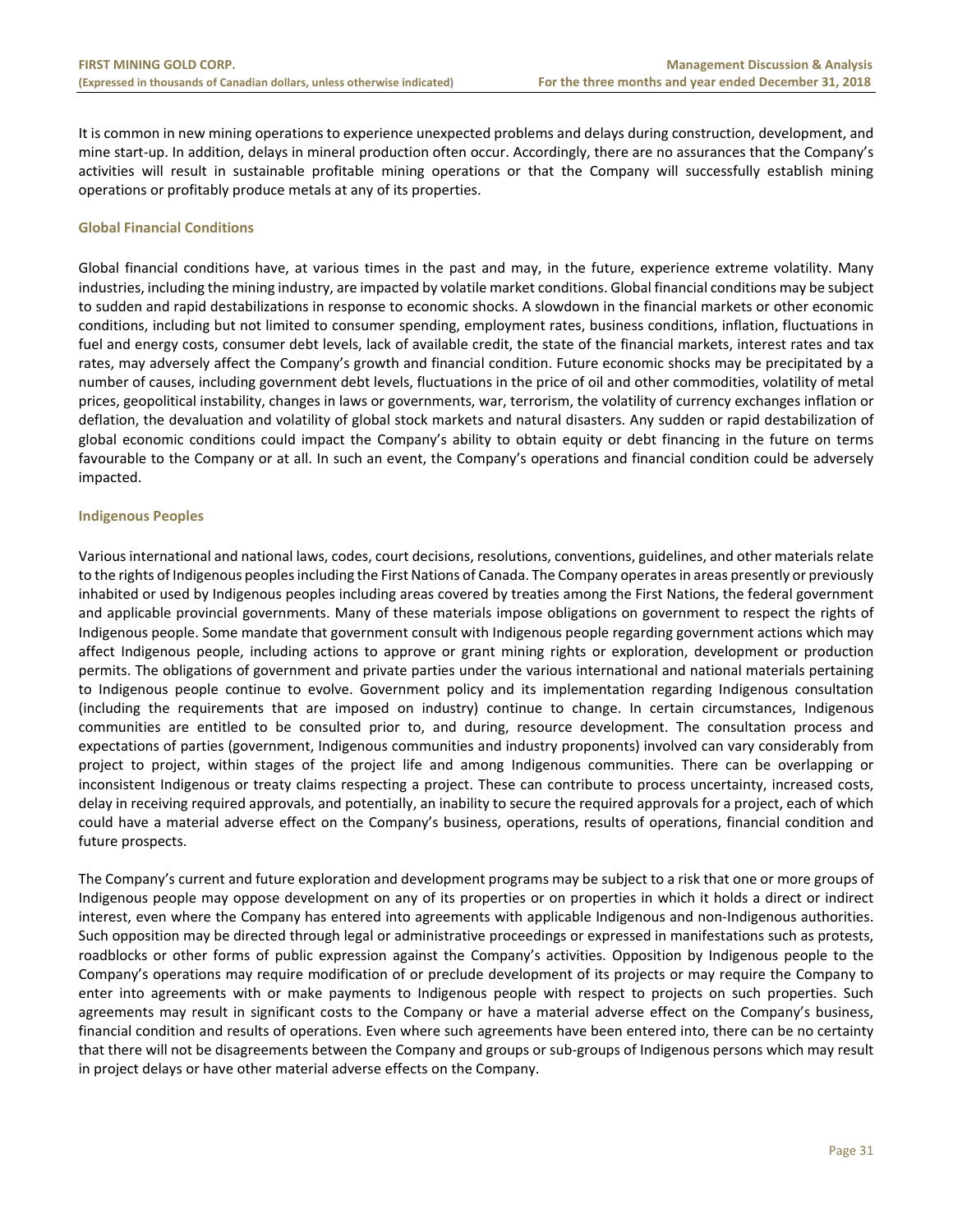#### **Environmental Laws and Regulations**

All phases of the mining business present environmental risks and hazards and are subject to environmental regulation pursuant to a variety of international conventions and federal, provincial and local laws and regulations. Environmental legislation provides for, among other things, restrictions and prohibitions on spills, releases or emissions of various substances produced in association with mining operations. The legislation also requires that mines and exploration sites be operated, maintained, abandoned and reclaimed to the satisfaction of applicable regulatory authorities. Compliance with such legislation can require significant expenditures and a breach may result in the imposition of fines and penalties, some of which may be material. Environmental legislation is evolving in a manner expected to result in stricter standards and enforcement, larger fines and liability and potentially increased capital expenditures and operating costs. Environmental Assessments of proposed projects carry a heightened degree of responsibility for companies and Directors, Officers and employees. The cost of compliance with changes in governmental regulations has a potential to reduce the profitability of operations.

The Company believes it is in substantial compliance with all material laws and regulations which currently apply to its activities. The Company cannot give any assurance that, notwithstanding its precautions and limited history of activities, breaches of environmental laws (whether inadvertent or not) or environmental pollution will not result in additional costs or curtailment of planned activities and investments, which could have a material adverse effect on the Company's future cash flows, earnings, results of operations and financial condition. Failure to comply with applicable laws, regulations, and permitting requirements may result in enforcement actions thereunder, including orders issued by regulatory or judicial authorities causing operations to cease or be curtailed, and may include corrective measures requiring capital expenditures, installation of additional equipment, or remedial actions. Companies engaged in mining operations may be required to compensate those suffering loss or damage by reason of the mining activities and may have civil or criminal fines or penalties imposed for violations of applicable laws or regulations and, in particular, environmental laws.

Amendments to current laws, regulations and permits governing operations and activities of mining companies, or more stringent implementation thereof, could have a material adverse impact on the Company and cause increases in capital expenditures or any future production costs or require abandonment or delays in the development of new mining properties.

Companies engaged in the exploration and development of mineral properties may from time to time experience increased costs and delays in exploration and production as a result of the need to comply with applicable laws, regulations and permits. The Company believes it is in substantial compliance with all material laws and regulations which currently apply to its activities. First Mining cannot give any assurance that, notwithstanding our precautions and limited history of activities, breaches of environmental laws (whether inadvertent or not) or environmental pollution will not result in additional costs or curtailment of planned activities and investments, which could have a material and adverse effect on our future cash flows, earnings, results of operations and financial condition.

#### **Title Risks**

Title to mineral properties, as well as the location of boundaries on the ground may be disputed. Moreover, additional amounts may be required to be paid to surface right owners in connection with any mineral exploration or development activities. At all properties where the Company has current or planned exploration activities, it believes that it has either contractual, statutory, or common law rights to make such use of the surface as is reasonably necessary in connection with those activities.

The Company does not have title insurance with respect to any of its mining claims and the Company's ability to ensure that it has obtained secure claims to individual mineral properties or mining concessions may be severely constrained. The Company has not conducted surveys of all of its claims; therefore, the precise area and location of such claims may be in doubt. In addition, all of the Company's mineral properties have had previous owners, and third parties may have valid claims (known or unknown) underlying our interests therein. Accordingly, the Company's properties may be subject to prior unregistered liens, agreements, royalties, transfers or claims, including First Nations land claims, and title may be affected by, among other things, undetected defects. In addition, the Company may be unable to explore its properties as permitted or to enforce its rights with respect to its properties. An impairment to or defect in the Company's title to its properties could have a material adverse effect on its business, financial condition or results of operation.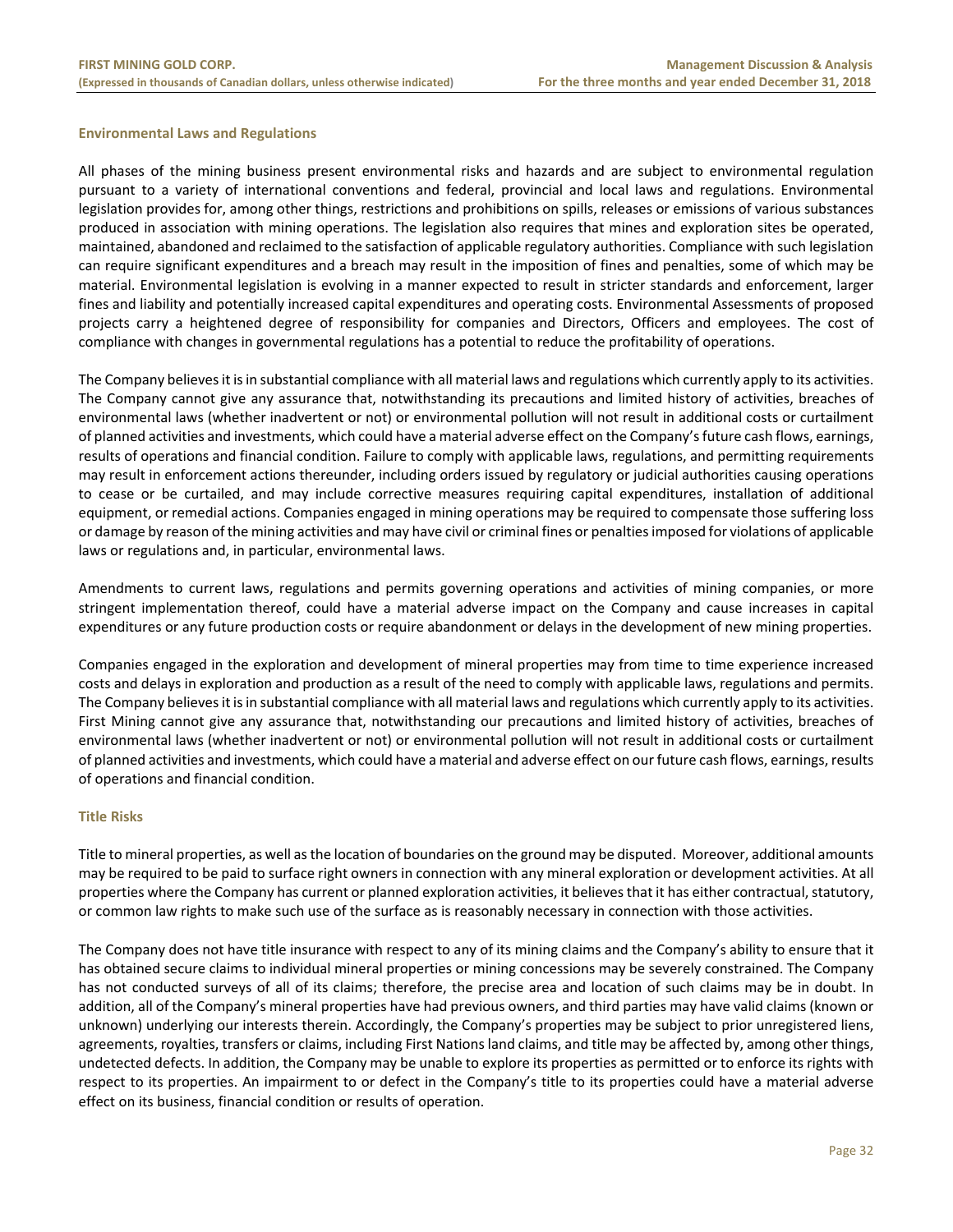#### **Compliance with Laws**

The Company's activities are subject to government approvals, various laws governing prospecting, development, land resumptions, production taxes, labour standards and occupational health, mine safety, toxic substances and other matters, including issues affecting local First Nations populations. The costs associated with compliance with these laws and regulations can be substantial. Although the Company believes its activities are carried out in accordance with all applicable rules and regulations, no assurance can be given that new rules and regulations will not be enacted or that existing rules and regulations will not be applied in a manner which could limit or curtail production or development, or cause additional expense, capital expenditures, restrictions or delays in the development of its properties. Amendments to current laws and regulations governing operations and activities of exploration and mining, or more stringent implementation thereof, could have a material adverse impact on our business, operations and financial performance. Further, the mining licenses and permits issued in respect of our projects may be subject to conditions which, if not satisfied, may lead to the revocation of such licenses. In the event of revocation, the value of the Company's investments in such projects may decline.

The Company's mineral claims, licenses and permits are subject to periodic renewal and may only be renewed a limited number of times for a limited period of time. While the Company anticipates that renewals will be given as and when sought, there is no assurance that such renewals will be given as a matter of course and there is no assurance that new conditions will not be imposed in connection therewith. The Company's business objectives may also be impeded by the costs of holding and/or renewing the mineral claims, licenses and permits. In addition, the duration and success of efforts to obtain and renew mineral claims, licenses and permits are contingent upon many variables not within the Company's control.

#### **Permitting**

The Company's current and anticipated future operations, including further exploration, development activities and commencement of production on its properties, require licenses and permits from various governmental authorities. Our business requires many environmental, construction and mining permits, each of which can be time‐consuming and costly to obtain, maintain and renew. In connection with our current and future operations, we must obtain and maintain a number of permits that impose strict conditions, requirements and obligations on the Company, including those relating to various environmental and health and safety matters. To obtain, maintain and renew certain permits, we are required to conduct environmental assessments pertaining to the potential impact of our operations on the environment and to take steps to avoid or mitigate those impacts. The Company cannot be certain that all licenses and permits that it may require for its operations will be obtainable on reasonable terms or at all. Delays or a failure to obtain such licenses and permits, or a failure to comply with the terms of any such licenses and permits that we have obtained, could have a material adverse impact on First Mining.

In February 2018, the Government of Canada released Bill C-69 to amend the current federal approval processes. It is uncertain when the new legislation will be brought into force and what types of projects may be affected by the proposed legislation. It is also uncertain whether any new approval process adopted by the federal government will result in a more efficient approval process. The lack of regulatory certainty is likely to have an influence on investment decisions for major projects. Even when projects are approved on a federal level, such projects often face further delays due to interference by provincial and municipal governments, as well as court challenges related to issues such as indigenous title, the government's duty to consult and accommodate indigenous peoples and the sufficiency of the relevant environmental review processes. Such political and legal opposition creates further uncertainty.

#### **Climate Change**

Climate change is an international concern and poses risks to issuers of both direct and indirect effects of physical climate changes and government policy including climate change legislation and treaties. Both types of risks could result in increased costs, and therefore decreased profitability of our operations. Governments at all levels may be moving towards enacting legislation to address climate change concerns, such as requirements to reduce emission levels and increase energy efficiency, and political and economic events may significantly affect the scope and timing of climate change measures that are ultimately put in place. Where legislation has already been enacted, such regulations may become more stringent, which may result in increased costs of compliance. There is no assurance that compliance with such regulations will not have an adverse effect on the Company's results of operations and financial condition. Furthermore, given the evolving nature of the debate related to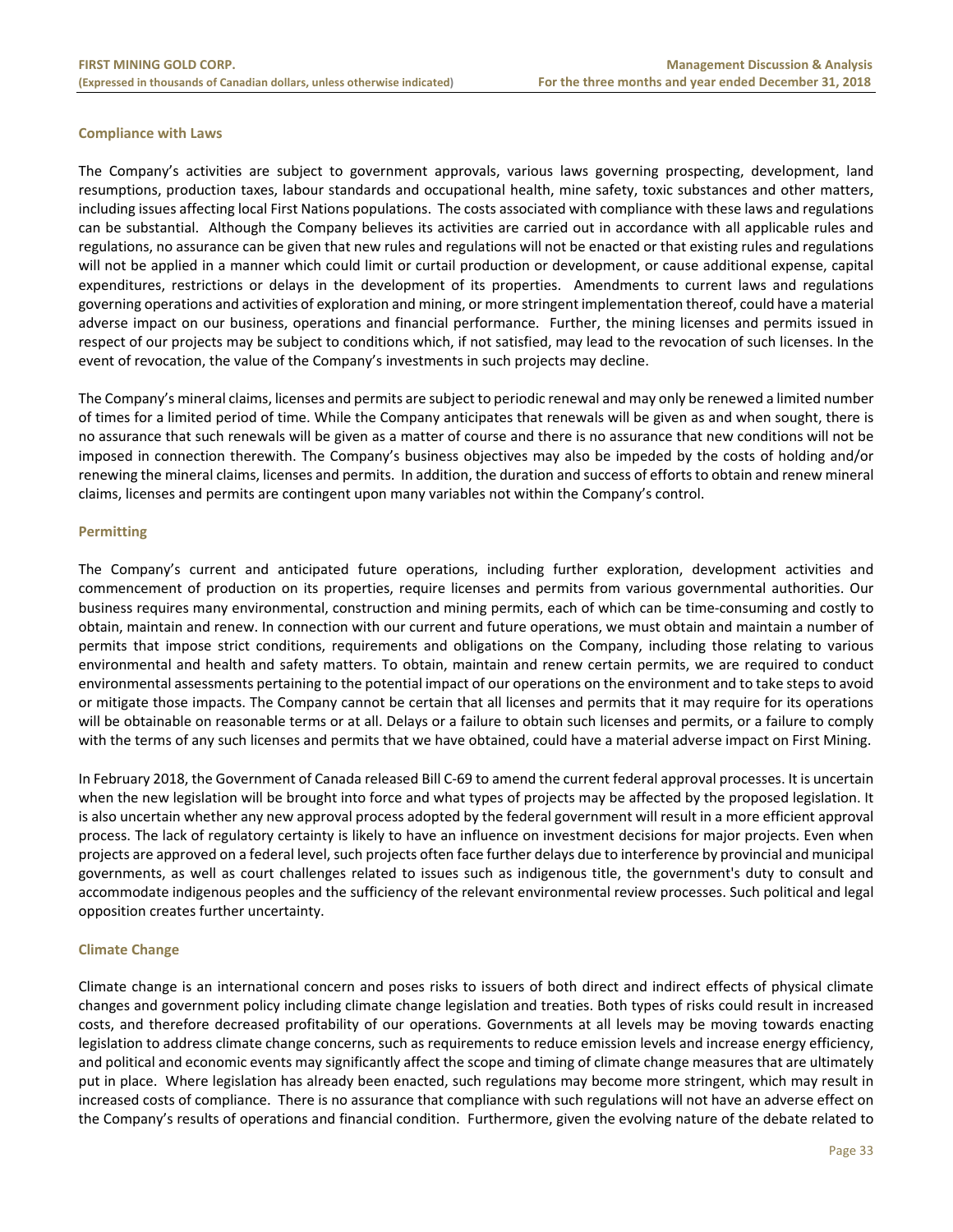climate change and resulting requirements, it is not possible to predict the impact on the Company's results of operations and financial condition.

Climate change may result in a number of physical impacts on our business, including an increasing frequency of extreme weather events (such as increased periods of snow and increased frequency and intensity of storms), water shortages and extreme temperatures, which have the potential to disrupt our exploration and development plans and may have other indirect impacts on our business, including transportation difficulties and supply disruptions. The Company's emergency plans for managing such extreme weather conditions may not be sufficient and extended disruptions could have adverse effects on our results of operations and financial condition.

#### **Key Persons**

The Company manages its business with a number of key personnel, including key contractors, the loss of a number of whom could have a material adverse effect on the Company. In addition, as its business develops and expands, the Company believes that its future success will depend greatly on our continued ability to attract and retain highly‐skilled and qualified personnel and contractors. In assessing the risk of an investment in the Company's shares, potential investors should realize that they are relying on the experience, judgment, discretion, integrity and good faith of our management team and Board of Directors. The Company cannot be certain that key personnel will continue to be employed by it or that it will be able to attract and retain qualified personnel and contractors in the future. Failure to retain or attract key personnel could have a material adverse effect on the Company. The Company does not maintain "key person" insurance policies in respect of its key personnel.

#### **QUALIFIED PERSONS**

Dr. Christopher Osterman, P.Geo, Chief Operating Officer of First Mining, is a Qualified Person as defined by NI 43‐101, and is responsible for the review and verification of the scientific and technical information in this MD&A.

#### **SECURITIES OUTSTANDING**

Authorized share capital: The Company can issue an unlimited number of common shares with no par value and an unlimited number of preferred shares with no par value. No preferred shares have been issued as at March 29, 2019.

|                               | <b>Number</b> | <b>Weighted Average</b><br><b>Exercise Price</b> | <b>Expiry Date</b>               |
|-------------------------------|---------------|--------------------------------------------------|----------------------------------|
| Common shares - issued        | 558,316,916   |                                                  |                                  |
| Stock options <sup>(1)</sup>  | 45,715,000    | \$0.57                                           | March 30, 2020 - January 7, 2024 |
| Warrants <sup>(2)</sup>       | 20,116,855    | \$0.99                                           | April 2, 2019 - June 16, 2021    |
| Common shares - fully diluted | 624,148,771   |                                                  |                                  |

The following table sets out all outstanding securities of the Company as of March 29, 2019.

(1) Each stock option is exercisable for one common share of the Company.

(2) Each warrant is exercisable for one common share of the Company.

The Company has a number of escrow agreements which arose from past transactions and the initial formation of the Company:

- There were a total of 7,332,273 common shares of the Company held in escrow under the Escrow Value Security Agreement ("EVSA") dated March 30, 2015. Under this agreement, 10% of the shares were released immediately and 15% were released every six months thereafter with the final release being on March 30, 2018. As at December 31, 2018, there were nil common shares of the Company in the EVSA escrow (December 31, 2017 – 1,099,842).
- There were a total of 1,369,500 common shares of the Company held in escrow under the CPC Escrow Agreement ("CPC") dated August 2, 2005. On March 30, 2015, 10% of the common shares were released and 15% were released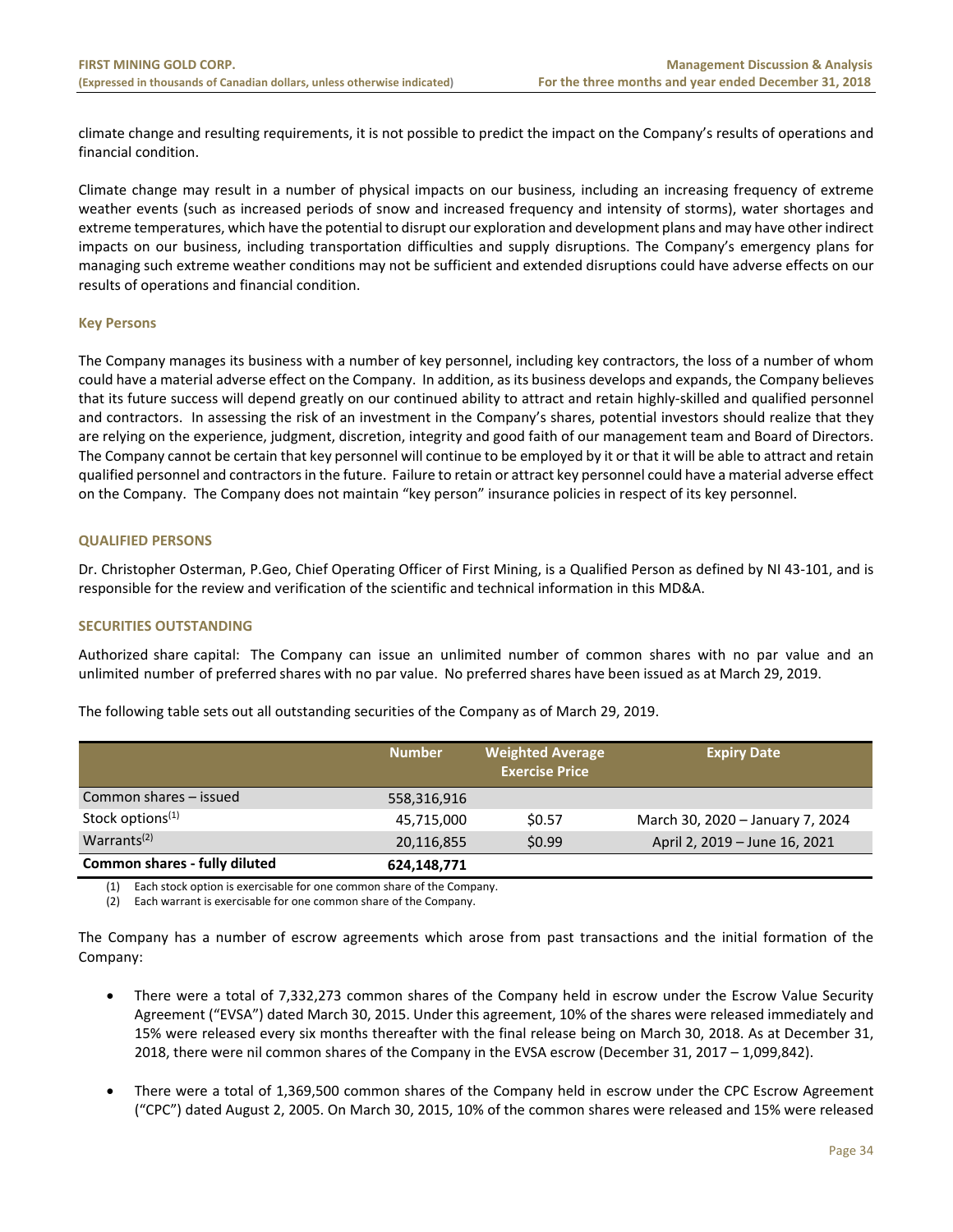every six months thereafter with the final release being March 30, 2018. As at December 31, 2018, there were nil common shares of the Company in the CPC escrow (December 31, 2017 – 194,425).

 During the amalgamation of Tamaka on June 16, 2016, certain vendors deposited an aggregate of 29,658,290 First Mining shares received into escrow. Twenty percent of such escrowed shares were released from escrow on June 17, 2017, and an additional 20% will be released every six months thereafter, with the final tranche to be released on June 17, 2019. As at December 31, 2018 there were a total of 5,931,658 shares held in escrow as a result of the Tamaka transaction (December 31, 2017 – 17,794,974).

#### **DISCLOSURE CONTROLS AND PROCEDURES**

The Company's management, with the participation of its CEO and its CFO, have evaluated the effectiveness of the Company's disclosure controls and procedures. Based upon the results of that evaluation, the Company's CEO and CFO have concluded that, as of December 31, 2018, the Company's disclosure controls and procedures were effective to provide reasonable assurance that the information required to be disclosed by the Company in reports it files is recorded, processed, summarized and reported, within the appropriate time periods and is accumulated and communicated to management, including the CEO and CFO, as appropriate to allow timely decisions regarding required disclosure.

#### **MANAGEMENT'S REPORT ON INTERNAL CONTROL OVER FINANCIAL REPORTING**

The Company's management, with the participation of its CEO and CFO, is responsible for establishing and maintaining adequate internal control over financial reporting as such term is defined in the SEC's rules and the rules of the Canadian Securities Administrators. The Company's internal control over financial reporting is a process designed to provide reasonable assurance regarding the reliability of financial reporting and the preparation of financial statements for external purposes in accordance with IFRS as issued by the IASB. The Company's internal control over financial reporting includes policies and procedures that:

- address maintaining records that accurately and fairly reflect, in reasonable detail, the transactions and dispositions of assets of the Company;
- provide reasonable assurance that transactions are recorded as necessary for preparation of financial statements in accordance with IFRS;
- provide reasonable assurance that the Company's receipts and expenditures are made only in accordance with authorizations of management and the Company's Directors; and
- provide reasonable assurance regarding prevention or timely detection of unauthorized acquisition, use, or disposition of the Company's assets that could have a material effect on the Company's consolidated financial statements.

The Company's internal control over financial reporting may not prevent or detect all misstatements because of inherent limitations. Additionally, projections of any evaluation of effectiveness for future periods are subject to the risk that controls may become inadequate because of changes in conditions or deterioration in the degree of compliance with the Company's policies and procedures.

The Company's management evaluated the effectiveness of our ICFR based upon the Internal Control ‐ Integrated Framework (2013) issued by the Committee of Sponsoring Organizations of the Treadway Commission. Based on management's evaluation, our CEO and CFO concluded that our ICFR was effective and there were no material weaknesses as of December 31, 2018. There has been no change in the Company's internal control over financial reporting during the year ended December 31, 2018 that has materially affected, or is reasonably likely to materially affect, the Company's internal control over financial reporting.

#### **LIMITATIONS OF CONTROLS AND PROCEDURES**

The Company's management, including the CEO and CFO, believes that any disclosure controls and procedures or internal control over financial reporting, no matter how well conceived and operated, may not prevent or detect all misstatements because of inherent limitations. Further, the design of a control system must reflect the fact that there are resource constraints, and the benefits of controls must be considered relative to their costs. Because of the inherent limitations in all control systems, they cannot provide absolute assurance that all control issues and instances of fraud, if any, within the Company have been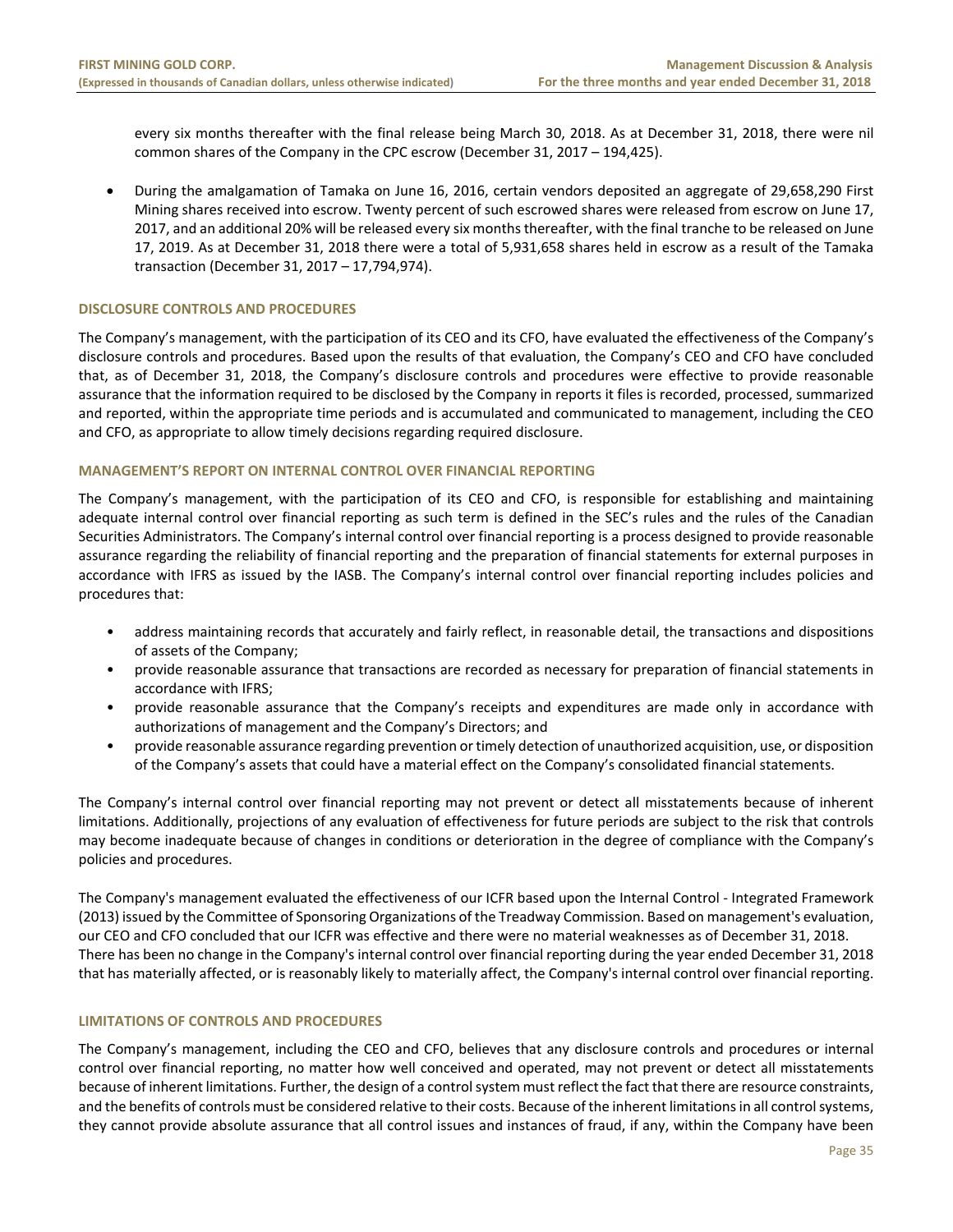prevented or detected. These inherent limitations include the realities that judgments in decision‐making can be faulty, and that breakdowns can occur because of a simple error or mistake. Additionally, controls can be circumvented by the individual acts of some persons, by collusion of two or more people, or by unauthorized override of the control. The design of any control system is also based in part upon certain assumptions about the likelihood of future events, and there can be no assurance that any design will succeed in achieving its stated goals under all potential future conditions. Accordingly, because of the inherent limitations in a cost effective control system, misstatements due to error or fraud may occur and may not be detected.

#### **FORWARD‐LOOKING INFORMATION**

This MD&A is based on a review of the Company's operations, financial position and plans for the future based on facts and circumstances as of December 31, 2018. This MD&A contains "forward‐looking statements" within the meaning of applicable Canadian securities regulations (collectively, "forward‐looking statements"). Any statements that express or involve discussions with respect to predictions, expectations, beliefs, plans, projections, objectives, assumptions or future events or performance (often, but not always, using words or phrases such as "seek", "anticipate", "plan", "continue", "estimate", "expect", "may", "will", "project", "predict", "forecast", "potential", "targeting", "intend", "could", "might", "should", "believe" and similar expressions) are not statements of historical fact and may be "forward‐looking statements". These statements relate to future events or the Company's future performance, business prospects or opportunities. Forward-looking statements include, but are not limited to: statements regarding the advancement of the Company's mineral assets towards production; statements regarding the next stages of the metallurgical study or the environmental, permitting and indigenous consultation process at Springpole; statements regarding the Company's intentions and expectations regarding exploration, infrastructure and production potential of any of its mineral properties; statements relating to the Company's working capital, capital expenditures and ability and intentions to raise capital; statements regarding the potential effects of financing on the Company's capitalization, financial condition and operations; forecasts relating to mining, development and other activities at the Company's operations; forecasts relating to market developments and trends in global supply and demand for gold; statements relating to future global financial conditions and the potential effects on the Company; statements relating to future work on the Company's non-material properties; statements relating to the Company's mineral reserve and mineral resource estimates; statements regarding regulatory approval and permitting including, but not limited to, EA approval for the Springpole project and the expected timing of such EA approval; statements regarding the Company's compliance with laws and regulations including, but not limited to environmental laws and regulations; statements regarding Gainey's anticipated adherence to required payment and expenditure obligations pursuant to the Option Agreement; statements regarding improved efficiency as a result of building new access roads to mineral properties; statements regarding the Company's engagement with local stakeholders; statements regarding the Company's ability to enter into agreements with local stakeholders including, but not limited to, local Indigenous groups; statements regarding key personnel; statements regarding non-IFRS measures and changes in accounting standards; statements relating to the limitation of the Company's internal controls over financial reporting; and statements regarding the preparation or conduct of studies and reports and the expected timing of the commencement and completion of such studies and reports.

There can be no assurance that such statements will prove to be accurate, and future events and actual results could differ materially from those anticipated in such statements. Important factors that could cause actual results to differ materially from the Company's expectations are disclosed under the heading "Risk Factors" in the Company's Annual Information Form for the year ended December 31, 2018 and other continuous disclosure documents filed from time to time via SEDAR with the applicable Canadian securities regulators. Forward-looking statements are based on the estimates and opinions of management on the date the statements are made, and the Company does not undertake any obligation to update forward‐ looking statements should conditions or our estimates or opinions change, except as required by applicable laws. Actual results may differ materially from those expressed or implied by such forward‐looking statements. These statements involve known and unknown risks, uncertainties, and other factors that may cause the Company's actual results, levels of activity, performance or achievements to be materially different from any future results, levels of activity, performance or achievement expressed or implied by these forward‐looking statements.

The Company believes that the expectations reflected in any such forward‐looking statements are reasonable, but no assurance can be given that these expectations will prove to be correct and such forward‐looking statements included herein this MD&A should not be unduly relied upon.